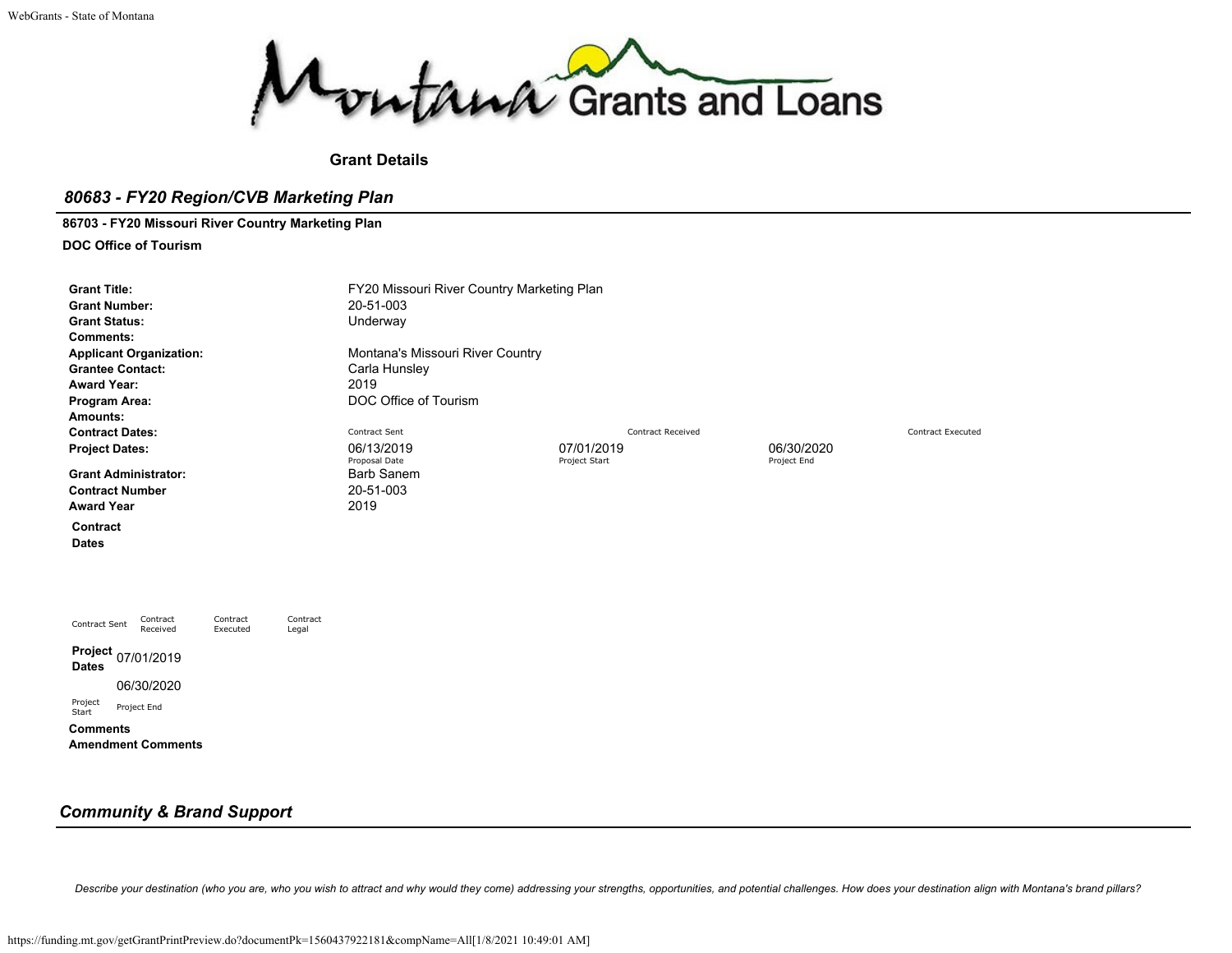### **INTRODUCTION**

#### [https://www.dropbox.com/s/bwlnrdgs8qv4emj/MRC18\\_MarketingPlan\\_04292019-pages.pdf?dl=0](https://www.dropbox.com/s/bwlnrdgs8qv4emj/MRC18_MarketingPlan_04292019-pages.pdf?dl=0)

Montana's Missouri River Country is a destination for outdoor adventurists, geotourists, history buffs, Native American culturists, dinosaur trail followers, fishermen and women, and overall recreationists. Here visitors find spectacular nature, charming small towns, exceptional wildlife watching and breathtaking experiences. Missouri River Country is home to Fort Peck Lake, four National Wildlife Refuges, two Montana State Parks and 27 charming communities. Visitors also find perfect solitude with nature, opportunities to spend genuine, uninterrupted time with their loved ones, and more room to roam. We believe that in the 21<sup>st</sup> century when people are constantly engulfed in the hustle and bustle of daily life, what visitors now crave from their vacations is a chance to unplug and really connect. Less people and less traffic means more time to focus on real experiences, so we have chosen to take advantage of our amazing open spaces in our marketing campaign: More Room To Roam.

#### **Less people and less traffic means more time to focus on real experiences.**

More Room To Roam holds many meanings to us. It means that there are more opportunities to have an authentic, meaningful experience in Montana. It means there is more room to connect and more space to explore. We are proud of our campaign because it allows our target audiences to reflect: what would more room mean to me? Maybe that means time with family or friends. Maybe it means more time to sit still and observe the incredibly biological diversity on our prairies and waters. Maybe it means getting lost— on purpose. We know that it means something different to everyone, but the message is clear: you can find whatever you are looking for in Missouri River Country, and we want to help you along the way.

### **IDENTITY**

Montana is an incredibly diverse state that is synonymous with the West. Our history is vast and so is our landscape. Wide open spaces surround our friendly, small communities. This is a side of Montana that few see, but all who see it fall in love with Montana all over again.

We understand that many visitors who come to Montana come to experience the two national parks in our state, and for that reason much of our visitation comes from drive-through travel. However, Missouri River Country has many attractions that bring in visitors directly to our towns, waterways, and wide-open spaces. Missouri River Country is a hub for outdoor recreation including hunting, fishing, wildlife viewing, photography, hiking, boating, ATVing, and ice fishing, cross country skiing and snowmobiling in the winter. Thanks to the remoteness of the region, the best show in Montana can be seen each night in Missouri River Country's beautiful night skies, unpolluted by light from large cities and towns. The Missouri River, which was an integral part of the Lewis and Clark route, runs through our district and attracts history and culture buffs. Uniquely, dinosaurs once roamed this vast landscape, and the remains of these giants can be seen at museums throughout the region, including full-sized fossils discovered in Northeast Montana.

A distinct region unto itself, this place of the Great Plains harbors unique landforms. Grand scenes intermingle with smaller bits of geologic wonder. Space, much of it undisturbed, is its greatest commodity and an unending sky delivers a feeling of no borders or confinement. Missouri River Country is truly the land of wide open spaces—of opportunity and spectacular nature. You can see for miles, stretch your arms, breathe the fresh air and sleep under the big starry sky. It's not the destination but rather the experiences had in Missouri River Country that are truly breathtaking.

**This is a side of Montana that few see, but all who see it fall in love with Montana all over again.**

#### **STRENGTHS**

# **Hunting**

Visitors here spend less time hunting for open space and more time hunting! No matter where you go in Northeast Montana, you are surrounded by wildlife. The skies above are filled with upland gamebirds and waterfowl. Our wide-open spaces are home to pronghorn, mule deer and whitetails. Our corner of Montana is not only an exciting place for hunting adventures but a land of unrivaled beauty and wonder.

According to the 2018 ITRR report, hunting was a top 3 reason to visit Missouri River Country.

# Fishing & Fort Peck Lake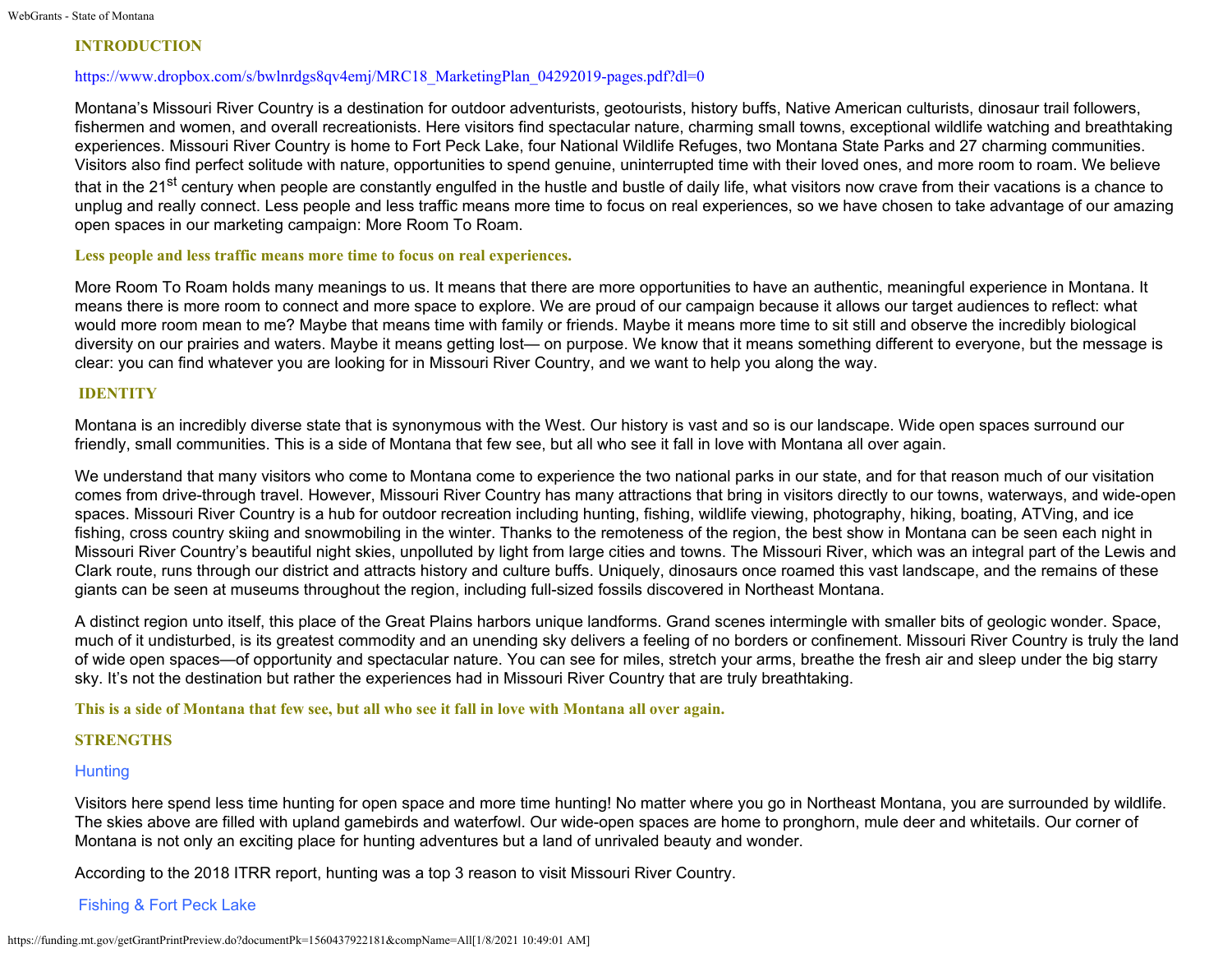In the summer, marinas are filled with fishermen and women looking to cast a line and pass the day on the water. Defined by sandstone formations, fields of grain and fertile river bottoms, Missouri River Country is a place where shorelines go on for more than a thousand miles and fish grow to more than 100 pounds. This is the land where men built a dam across the mighty Missouri River and created the largest body of water in Montana. This is the land of Fort Peck Reservoir, which boasts over 1,600 miles of shoreline (more than the California coast!) and a great variety of fish. In the winter, Fort Peck Lake freezes over and makes way for some great ice fishing fun on the ice, which means that fishing is a four-season activity on the lake, opening up outdoor activities all year long for visitors. Water activities include fishing, tubing, water skiing, wake boarding and swimming. Other rivers and dams in Missouri River Country provide fishing opportunities, such as Nelson Reservoir, the Missouri River, Milk River, and Yellowstone River.

According to the 2018 ITRR report, 47% of nonresident visitors who spent at least one night in Missouri River Country, visited Fort Peck Lake on their trip.

### **Dinosaurs**

Millions of years before the formation of the Missouri River in Montana, dinosaurs made this once lush wetland their home. Northeastern Montana has provided a wealth of world class fossil discoveries. Visitors can experience dinosaur digs at Great Plains Dinosaur Museum in Malta and learn about the prehistoric nature of our dramatic landscape. At the Fort Peck Interpretive Center & Museum visitors can view "Peck's Rex," a skeleton of a *Tyrannosaurus rex* that was found near Fort Peck in 1996. The Fort Peck Power House Museum has a *Triceratops* skull on display, along with numerous fossils that were discovered during the digging of Fort Peck Dam. The Philips County Museum features fossil discoveries from the nearby Judith River Formation including a late *Brachylophosaurus,* one of the best articulated dinosaur skeletons ever found. The Great Plains Dinosaur Museum offers the public an intimate look into a working paleontological institution. The *Brachylophosaurus* "Leonardo" is in the Guinness Book of World Records "best preserved dinosaur," and the museum has the best growth series of this dinosaur anywhere. The Garfield County Museum displays a full-scale model of a *Triceratops*, which was found about 35 miles from Jordan in 1964.

### History & Culture

History is as vast as our rolling landscape in Missouri River Country. Lewis and Clark buffs come here to experience the landscape that has remained virtually unchanged since the days of westward expansion. Lewis and Clark may have been early visitors to Missouri River Country, but when they arrived the region was already home to the Assiniboine people. Members of the Sioux nation also call our corner of Montana home. Their cultural heritage continues to be celebrated today through such events as pow wow and dancing ceremonies. Annual pow wows are held on the Fort Peck Reservation, where traditional dance, song, and tribal ceremonies can be experienced. Missouri River Country has many museums, cultural centers, visitor centers and historic downtown regions that attract history and culture buffs to our corner of Montana.

#### Outdoor Recreation & Wildlife

While we are most known for our hunting and fishing, there is a plethora of outdoor recreation opportunities in Missouri River Country. Hikers can enjoy total trail solitude in the Little Rocky Mountains; birders will be amazed by the uninterrupted views; wildlife viewing opportunities are plentiful; and boating and ATVing opportunities abound. RV and tent campers both make their way to Northeast Montana, too, to take part in a Montana adventure found only here. Slippery Ann Elk Viewing Area is one of the best places to view elk in the fall, and visitors are consistently enamored with the raw nature found in Missouri River Country. Bikers can stop in Glasgow at the Bike Bin at Smith Park, featuring a bicycle repair stand and bike wash station conveniently located near camping and showers at the adjacent Shady Rest RV Park. In the winter, visitors can bring their cross-country skis and explore our wide-open prairies on the snow, which is a fun and unique experience for locals and visitors alike.

# Charming Communities

27 charming, small communities dot Missouri River Country, offering visitors authentic Montana character. Museums, outfitters and shops offer a taste of our history and culture. Visitors can pan for gold or go on a dinosaur dig based out of our communities, and then they can return to spend the night in our hotels and cabins. We have five microbrews in the region and many wonderful dining options serving up delicious burgers, steaks and so much more. Visitors have the chance to experience local farmers markets in the summer and festivals throughout the year. One of the best parts of our region is the people who call this place home and get to share our beloved landscape with visitors.

# **Affordability**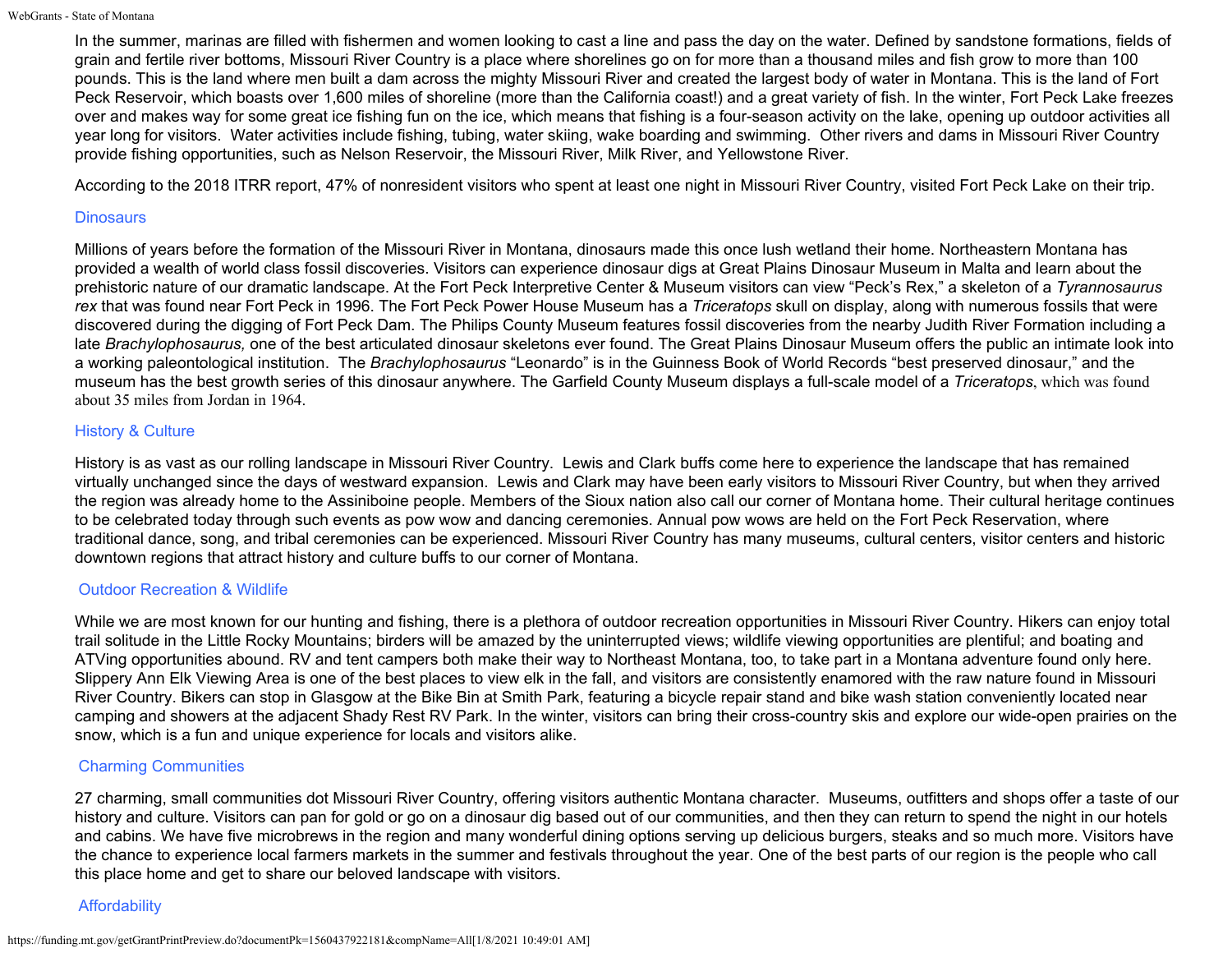Compared to other vacation destinations, Missouri River Country offers affordable options for travelers. Hotel rooms, food and drink is less expensive in Missouri River Country. Activities such as wildlife watching, hiking and some museums offer cost-free entertainment, and activities like fishing, dinosaur digs and more, are affordable activities compared to others in the state. We know that our affordability is a great resource for our travelers and plays a role in our attraction to those visitors as they choose where to spend their hard-earned vacation dollars.

### Wide Open Spaces

There is more room to roam in Missouri River Country, and this is a huge draw for our visitors. 20% of visitors to our region listed "open spaces/uncrowded areas" as a primary attraction to Montana. Oxford University scientists used population data and analytics to find "the middle of nowhere," and their results determined that the top three spots were in Missouri River Country: Glasgow took the top spot with Scobey and Wolf Point coming in the second and third spots, respectively. The Washington Post published an article on Glasgow "in the middle of nowhere" and from that article NBC came to Glasgow to interview community people and it aired on NBC Nightly Newscast. The American Prairie Reserve calls Northeastern Montana home as well and is a great place to view the plains and the animals who thrive here, including the national mammal, the American Bison. We believe that our being in "the middle of nowhere" is exactly what certain tourists are looking for in a vacation—a place to get away from the city, to get away from traffic and to find themselves in the middle of nowhere (or in the middle of everything, depending on how you look at it).

# Dark Skies

Missouri River Country is one of the most remote regions in the country and the closest major city is 4  $\frac{1}{2}$  hours away. For this reason, our night skies remain unpolluted by light and allow visitors to have a truly out-of-this-world experience. We believe that our dark skies are a huge strength and provide visitors with a unique, star-studded experience, fun for families, couples and retirees alike.

# Events Calendar

Our charming communities host a wide variety and large quantity of events each year which provide visitors with an authentic taste of our region while also providing entertainment, all while boosting our local economies. In the summer, each of our eight counties host a county fair, many complete with live concerts and rodeos. Additionally, the PRCA Rodeo Circuit comes through Northeastern Montana, including the Wild Horse Stampede, the oldest rodeo in Montana. Pioneer Days in Scobey is a huge event where visitors can experience what life was like in the years of the pioneers, and local pow wows provide insights into Native American culture and traditions. Fishing tournaments (in the summer and winter months!) attract sportsmen and women from all over. Visitors can easily access our events calendar and plan their visit through the events page on our newly redesigned website.

# **CHALLENGES**

# Drive-Through Status

Missouri River Country has historically been and continues to be a drive through region, meaning that visitors are "just passing through" to destinations with more widely recognized icons. Last year, 60% of visitors to Missouri River Country came in a truck or a car; and 11% of visitors were only passing through. We must continue to educate travelers that there are activities and points of interest in the region.

# **Accessibility**

While being located in "the middle of nowhere" is a strength of ours in terms of providing visitors with uninterrupted solitude with nature, this continues to be a challenging factor for Missouri River Country. Some of our towns are 4  $\frac{1}{2}$  hours driving distance from any major city and accessing our region by air service is difficult. We are fortunate to have Essential Air Service in Sidney, Wolf Point, and Glasgow. While these flights are beneficial, our challenge is getting them to connect with other flights. They are small planes that can only accommodate 9 passengers and fly solely into Billings.

# **Infrastructure**

Infrastructure is one of Missouri River Country's biggest challenges. In certain months, roads to attractions like U.L. Bend National Wildlife Refuge and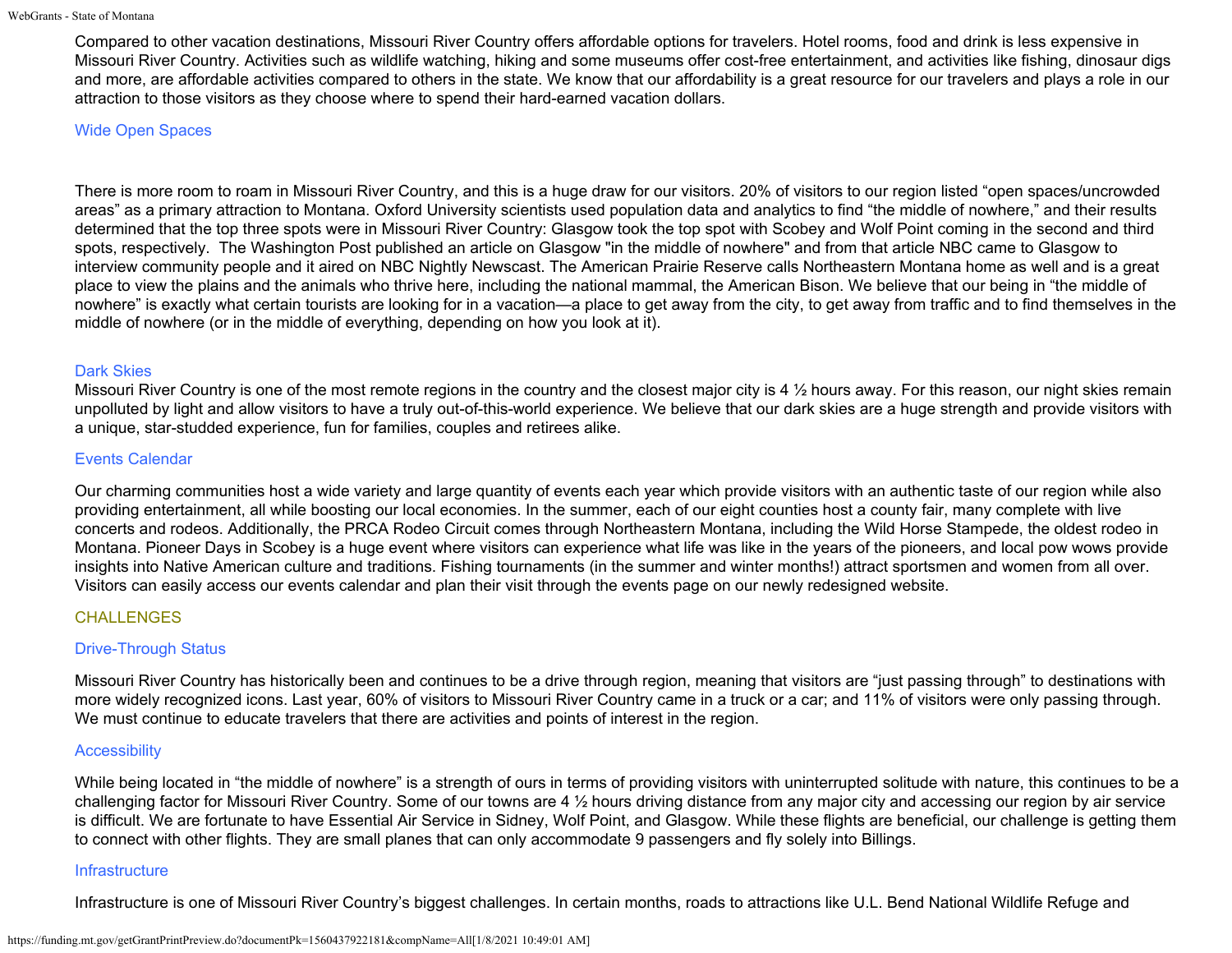```
WebGrants - State of Montana
```
Charles M. Russell National Wildlife Refuge are impassable or closed, and ruts in roads can deter tourists from visiting certain areas. Maintaining hotels, cities, and roads will continue to be an issue in our region with limited funding.

# Access to Information

We know that once people are in Missouri River Country, they fall in love with our wide-open spaces, friendly communities and access to outdoor recreation. Compared to other parts of Montana, information about Missouri River Country is harder for potential visitors to get a hold of. Our newly redesigned website is working to combat these gaps in information by adding pages specific to activities, events, and accommodations information as well as updated blogs for visitors to read and become inspired to visit.

# OPPORTUNITIES

# Amtrak

Missouri River Country is fortunate to have Amtrak stops in Wolf Point, Glasgow and Malta. We believe that a unique opportunity lies in attracting visitors to stop over in Missouri River Country on their way from the Chicago and Minneapolis areas on route to Glacier National Park. We also believe that there is untapped potential for families from cities to the east who can easily access our charming communities and have authentic Montana experiences with less train-time than riding all the way towards Glacier National Park.

# Dark Skies

Missouri River Country has some of the darkest skies in the continental United States. With our distance from major cities, most of our region is considered "dark sky" country, and we believe that this is an untapped marketing opportunity for us. We believe there is huge potential in marketing Missouri River Country as a place for astrotourism and eventually designating an International Dark Park at Brush Lake State Park. The Northern Lights and amazing views of the Milky Way can be seen here, and marketing these dark sky opportunities presents a unique opportunity to draw visitors to our region.

#### **Missouri River Country has some of the darkest skies in the continental United States.**

# Repeat Visitation

ITRR indicates that over half of the visitation to Missouri River Country is the repeat visitor. This leads us to believe that awareness of our activities and attractions is lacking. When visitors experience our hunting, fishing, history, openness, nature and culture, they will want to come back. We strive to attract first time visitors, and once they experience our region, we believe they will spread the word to their home communities and come back again and again.

# Sleeping Buffalo Hot Springs

A very exciting opportunity lies in the newly developed Sleeping Buffalo Hot Springs and Resort. ITRR indicates that 12% of state visitors ranked "Hot Springs" as a reason for visitation to Montana, and we believe that spreading awareness of this remote hot springs, visitation to our region has the potential to increase.

# Brewery Tour

The craft beer industry has been rapidly growing over the past decade, and many tourists incorporate craft beer tours and tastings into their vacations. Missouri River Country is home to five craft breweries: Blue Ridge Brewing in Malta, Busted Knuckle Brewery in Glasgow, Docz Missouri River Breaks Brewing in Wolf Point, Meadowlark Brewing Company and 1035 Brewing in Sidney. By marketing our breweries as an option for travelers and encouraging visitors to visit all breweries in the region, Missouri River Country can open our region to a new type of tourist market.

# Rock Hounding

Rockhounding and gold panning are two activities for which Montana is known for, and Missouri River country provides opportunities for visitors to have an authentic experience. Gold panning kits are available for rent near Zortman, where visitors can explore the Little Rocky Mountains and search for gold nuggets in the waters outside of town. Missouri River Country provides access to the Yellowstone River for rockhounding, also. We believe spreading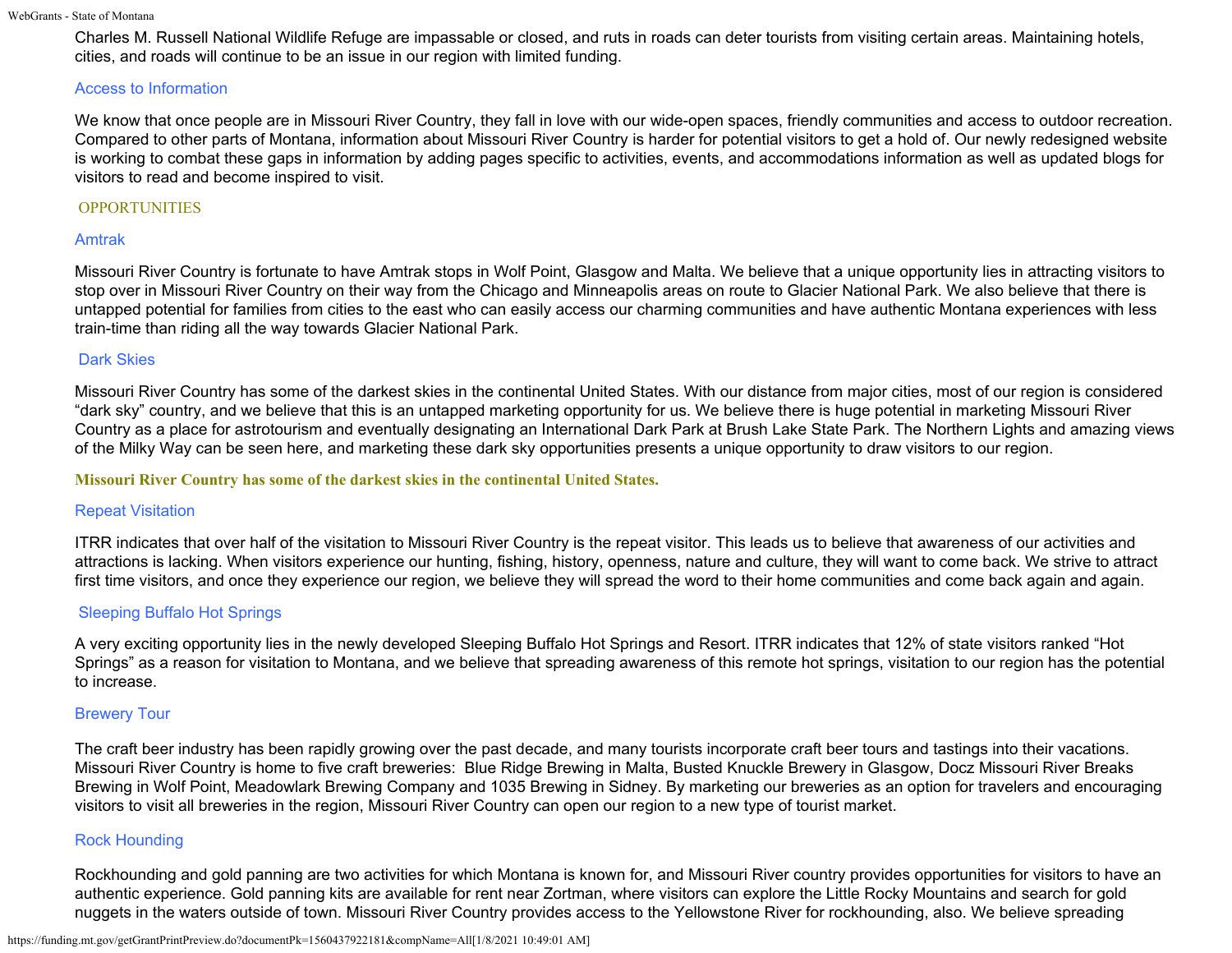awareness of these opportunities is a huge opportunity for garnering interest in our region.

# Dinosaur Digs

In Missouri River Country, visitors not only have the opportunity to learn about the paleontological history of Montana and to see fossils and replicas of dinosaurs, they also have the chance to be real-life excavators at the Great Plains Dinosaur Museum, where they can accompany experts on dinosaur digs. This is an opportunity that is unique to a very limited number of places in North America, and we believe spreading awareness about this fun activity is a great promotion of our region.

Fort Peck Reservation-Turtle Mound Buffalo Ranch

Last fall the Missouri River Country Board of Directors toured the Turtle Mound Buffalo Ranch. We were very impressed with the Ranch and the possibilities that could create a partnership between the Fort Peck Tribes and Missouri River Country. We will explore options to help both entities to bring more visitation to Northeast Montana.

#### Eastern Montana Initiative

While In the early stages Missouri River Country is excited and confident that with the help of this new Initiative the potential for new and increased visitation to Eastern Montana will occur.

#### **Montana's Brand Pillars**

Missouri River Country is a distinct region unto itself. The wealth of opportunities for adventure amidst the spectacular, unspoiled nature can't be overstated. Big water recreation, wildlife viewing, prairie topography, wild country paleontology, and uncluttered views that go on forever. We have 27 vibrant and small charming towns and our brilliant night skies are filled with stars and the landscapes give you more room to breathe and more room to roam.

- **Spectacular, Unspoiled Nature:** Missouri River Country has some of the most spectacular river breaks, badlands and unspoiled landscapes. If Lewis and Clark traveled through today as they did 200 years ago they would still recognize much of what they viewed back then.
- **Vibrant and Charming Small Town:** Our charming small towns are filled with friendly, welcoming people. Expect a hand wave as you drive through, but make sure to stop for some of the home town hospitality.
- **Breathtaking Experiences by Day and Relaxing Hospitality at Night:** Whether it's hiking the badlands, visiting our museums or spending time on the lake, Missouri River Country has what it takes to have a breathtaking experience. Hang out at one of our Breweries in the evening and relax and experience MRC's night time hospitality.

[Accolade: 12 Best Hot Springs in Montana, Only In Your State, 2016]

[Accolade: Montana's Top 8 Hot Springs, Trips To Discover, 2017]

**Describe your destination.**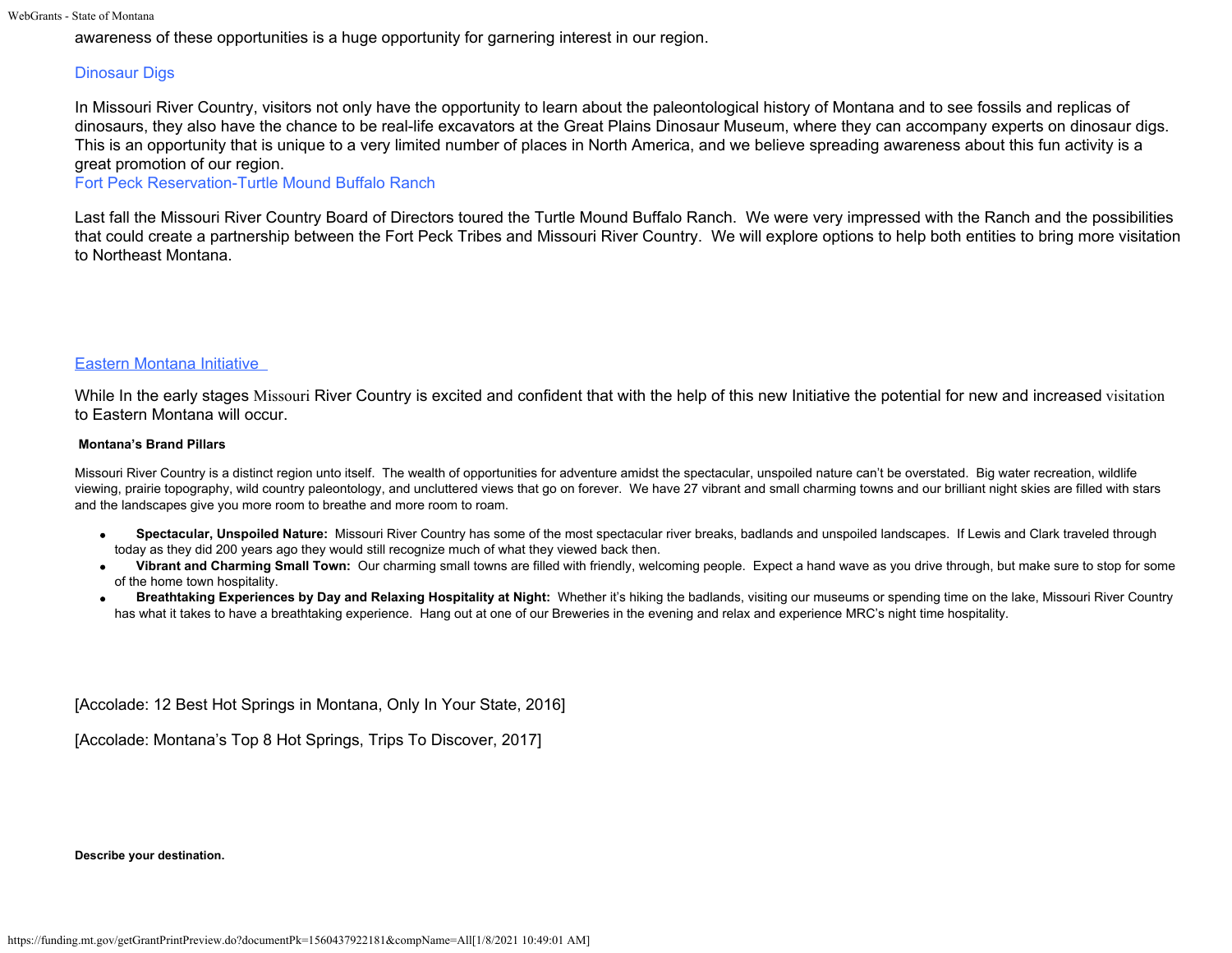#### **THREE PHASES OF TRAVEL**

It is easy to fall in love with Missouri River Country. Our rolling sea of prairie stretches for miles below big blue skies that come to life with stars at night. Missouri River Country will follow the State's three-phrase travel strategy of inspiration, orientation and facilitation to provide world-class experiences and unforgettable memories.

Stunning photography of our landscape inspires people through advertising and social media. It is hard to see bright green landscapes and giant blue skies and not want to learn more (or see it for yourself!). Our open spaces and abundance of wildlife and recreation activities will draw in interested visitors and make people want to learn more about Missouri River Country.

Once we have hooked people into wanting to learn more, we will orient them to our region with information about activities, lodging, events and opportunities in our region. Using print marketing, trade show opportunities, social media outlets (ie: Twitter, Facebook and Instagram) and informational blog posts, we will provide information to our interested visitors. We also recently built a state-of-art website which is responsive to mobile devices and serve as an immeasurable tool in delivering the message and opportunities in Missouri River Country to the public.

We will facilitate visitors through continued hospitality. From the moment of interest to their last day of vacation, Missouri River Country staff and marketing teams will provide nothing but excellent information, service and resources. The new website is proving to be a huge asset in ensuring that visitors have an encore experience in our region, and our informational print materials such as travel guides, hunting and fishing guides, brochures and maps will help visitors once they are here to experience all that Missouri River Country has to offer. In addition, promoting traffic to the VIC's will enable us to have a hands-on approach to facilitating the experience of our visitors.

**Optional: Include attachments here** [Spectacular Nature.jpg](https://funding.mt.gov/fileDownload.jsp?filename=1493076428482_Spectacular+Nature.jpg)

*a. Define your target markets (demographic, geopgraphic and psychographic).*

# **TARGET MARKETS**

#### Geographic

Strategically targeting certain geographic markets will enable Missouri River Country to stretch the impact of our marketing dollars. Missouri River Country will target the following geographical markets, which provide our current base of visitors and potential for increased visits by high-value, low-impact tourist:

- Minnesota
- Washington
- California
- Pennsylvania
- Wisconsin
- Wyoming
- Idaho
- Colorado
- South Dakota
- North Dakota
- Oregon
- Michigan
- Texas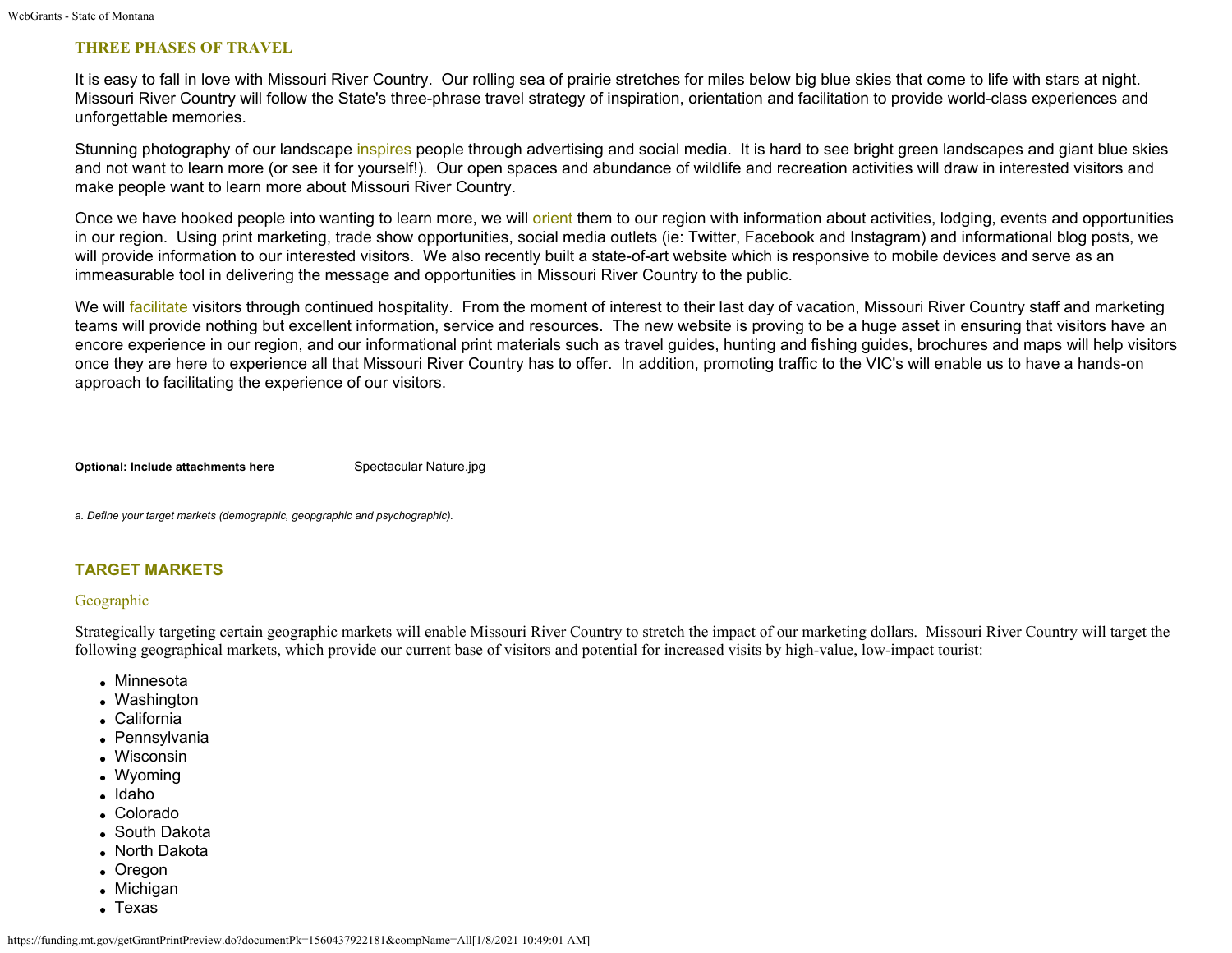- Ohio
- Illinois
- Missouri
- Ontario, Canada
- Manitoba, Canada
- Saskatchewan, Canada
- Alberta, Canada

We also know that many Montanans visit Missouri River Country as a close-to-home, quick trip in our state. We market to Montana residents to give them the chance to fall in love with Montana all over again in a fresh, new part of the state.

# **Demographics**

In addition to geographic targeted marketing, Missouri River Country strategically targets to prime demographic groups who have inclination and reason to visit our region. Strategic marketing includes social media posts, ad placements and trade shows.

# Hunters & Anglers

This group includes hunters and fishermen and women from Montana and other states who would travel into Missouri River Country for specific recreational opportunities. This demographic is heavily skewed as an affluent male audience. Census statistics suggest that 15% of the general US population 16 years of age or older fishes and 10% hunts from that same demographic. These people most likely come into the region to recreate and do not travel elsewhere in the state once they are here. 23% of visitors to our region listed hunting as an attraction while 4% listed lakes.

# History & Culture Buffs

This group includes adults 30+ years of age who are traveling with or without children with a household income of \$60,000+. These travelers are interested in a variety of history, arts and culture and are likely to visit at least one historical site during their vacation. They will most likely pair their trip to include other historical regions of Montana. 9% of visitors to our region listed Lewis and Clark as an attractant to Montana.

# **Couples**

This group includes adults 30+ years of age without children who have a household income of \$50,000+. These people are interested in history, culture, arts, museums, soft adventure, wildlife viewing and birding, dinosaurs and scenic attractions.

# Traditional Family Travelers

This group includes adults 35+ years of age with or without children whose household income is \$60,000+. These travelers participate in scenic driving, nature photography, camping/hiking, museums, wildlife viewing, birding and dinosaur activities. They are interested in creating a relaxing and memorable experience together.

# RV & Camping Travelers

This group consists of adults 35-65 years of age with children or adults 55-64 years of age without children. They usually have a household income of \$75,000+. These travelers participate in camping, hiking, visiting historic sites, sightseeing, photography, wildlife viewing, and birding and dinosaur activities.

# Outdoor Enthusiasts

This group consists of adults 35-65 years of age who are traveling with or without children. They have a household income of \$60,000+. They enjoy participating in outdoor activities such as camping, hiking, biking, fishing, hunting, birding, wildlife watching, dinosaurs activities, ATVing, motorcycle riding and water recreation.

# Sports Travelers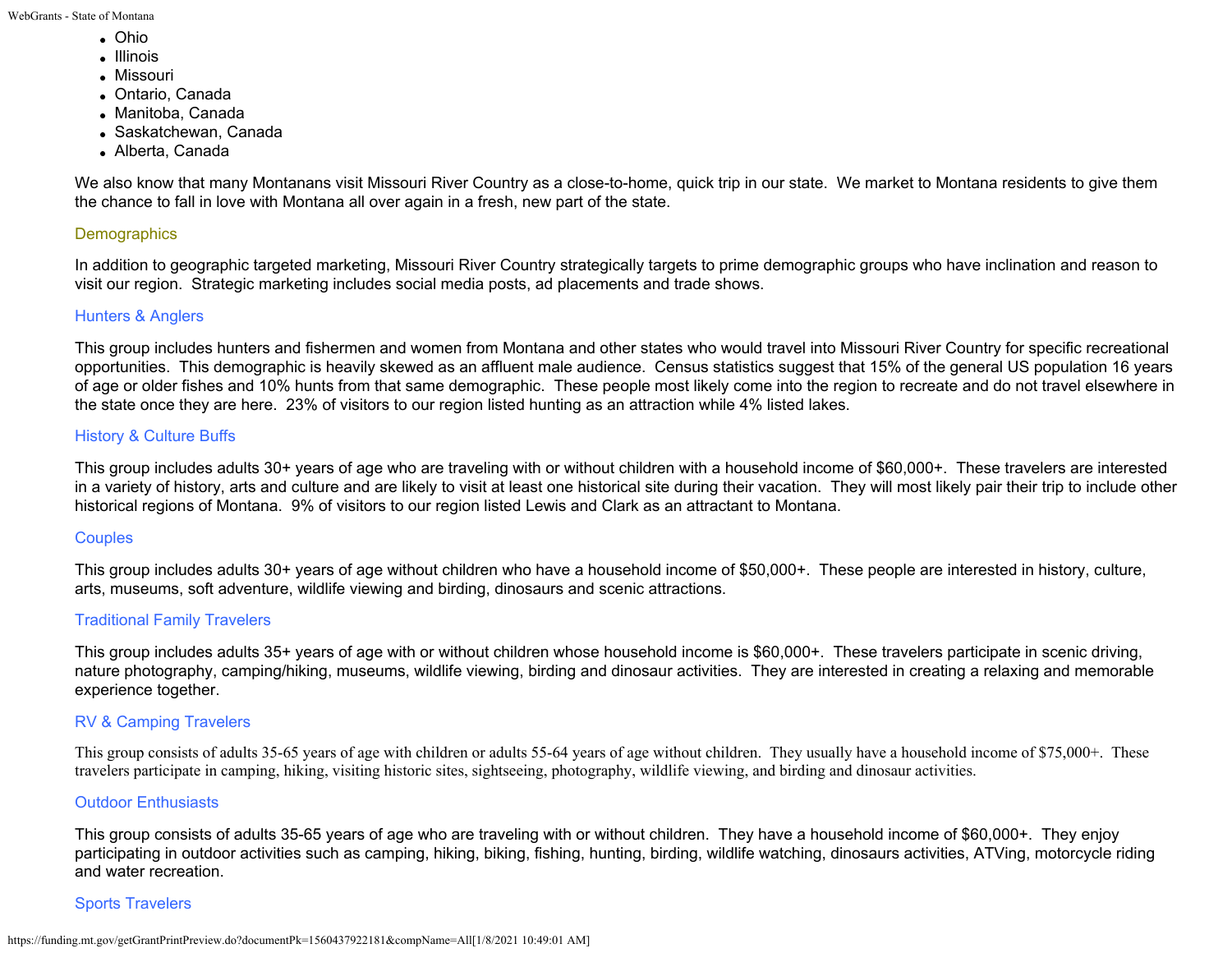This group consists of adults 25+ years of age traveling with children to sporting events such as basketball, baseball, hockey, football and track and field. They have a household income of \$50,000+.

# Psycho-graphic

Missouri River Country will target the visitors that present a high impact such as the history and culture buffs, hunters and anglers, the families and couples that are interested in the many things that Missouri River Country has to offer. Various visitors like the hunting and fishing opportunities here and they bring their families to visit the museums and/or recreate around our lakes, rivers and streams. Many families follow the Montana Dinosaur Trail through our region. The 50+ permanent RVer's are becoming popular in our area as well. These people like to visit our wide open spaces and stay in our campgrounds. When the state "Montana" is mentioned, people get excited. We see this at our trade shows and in reactions online on social media. The beauty of Missouri River Country is the quiet, peace and solitude.

# **METHODS**

Missouri River Country will reach target demographics and target markets through various advertisement placements to promote the region as a travel destination. Using branding and strong ad copy, we believe that we can successfully attract visitors to the region.

### **Rebranding**

In FY18, Missouri River Country rebranded our image with carefully selected color palettes to represent the aesthetic appeal of our region. Blues and greens evoke the colors of the prairie. Rolling green hills match bright blue skies, and the light blues represent the flowing Missouri and Yellowstone rivers that crisscross our region. The dark orange evokes memories of swaying grasses in the fall, and the deep red evokes the boldness of sunsets in the summertime. We felt that this strong color palette is a powerful marketing tool to successfully brand Missouri River Country as a destination for potential travelers.

# Print and Digital Ads

Last year, Missouri River Country placed many print and digital ads which were chosen to maximize reach to target demographics. In FY20, we will continue to place print and digital advertisements on sites and publications where we feel that we can maximize our reach to our target and demographic markets. Our advertisements will focus on the pillars of Missouri River Country's attractions: dinosaurs, history and culture, outdoor recreation, and charming small towns.

# Website Redesign

After receiving a grant from the State of Montana, Missouri River Country has completely rebuilt a state-of-the-art website which we feel is integral to boosting our presence in the 21<sup>st</sup> century market. The new website follows branded colors and fonts and is compliant with the bed tax requirements. Many postings are directly from Visit Montana's website, meaning that visitors can have a streamlined experience while visiting our state. The design is dynamic and responsive to all devices. By using a different server, the website now has increased security and allows Missouri River Country to upload higher quality photos to the site, meaning we now have a greater chance to inspire through imagery. The number of landing pages on the new website has increased greatly from the older site, meaning that Missouri River Country is increasing our SEO presence online. This also gives visitors more of a chance to explore the options of our region and spend more time on the site, which will in time create opportunities to drive revenue through ad sales on the website if desired. Through the continuance of fresh, bi-monthly blog content, organic algorithms will drive traffic to the site and visitors can now easily explore and learn about our region once on the site.

# Content Development

In order to inspire and educate people on the offerings of our region, Missouri River Country needs to be constantly providing new content and information to our potential visitors. Using FAQs from the visitor's center and call center as well as tips from social media sites, Missouri River Country will build the content library through web page designs, blog posts, social media posts and potentially through printed content and print pieces, such as our Travel Planner and Calendar of Events.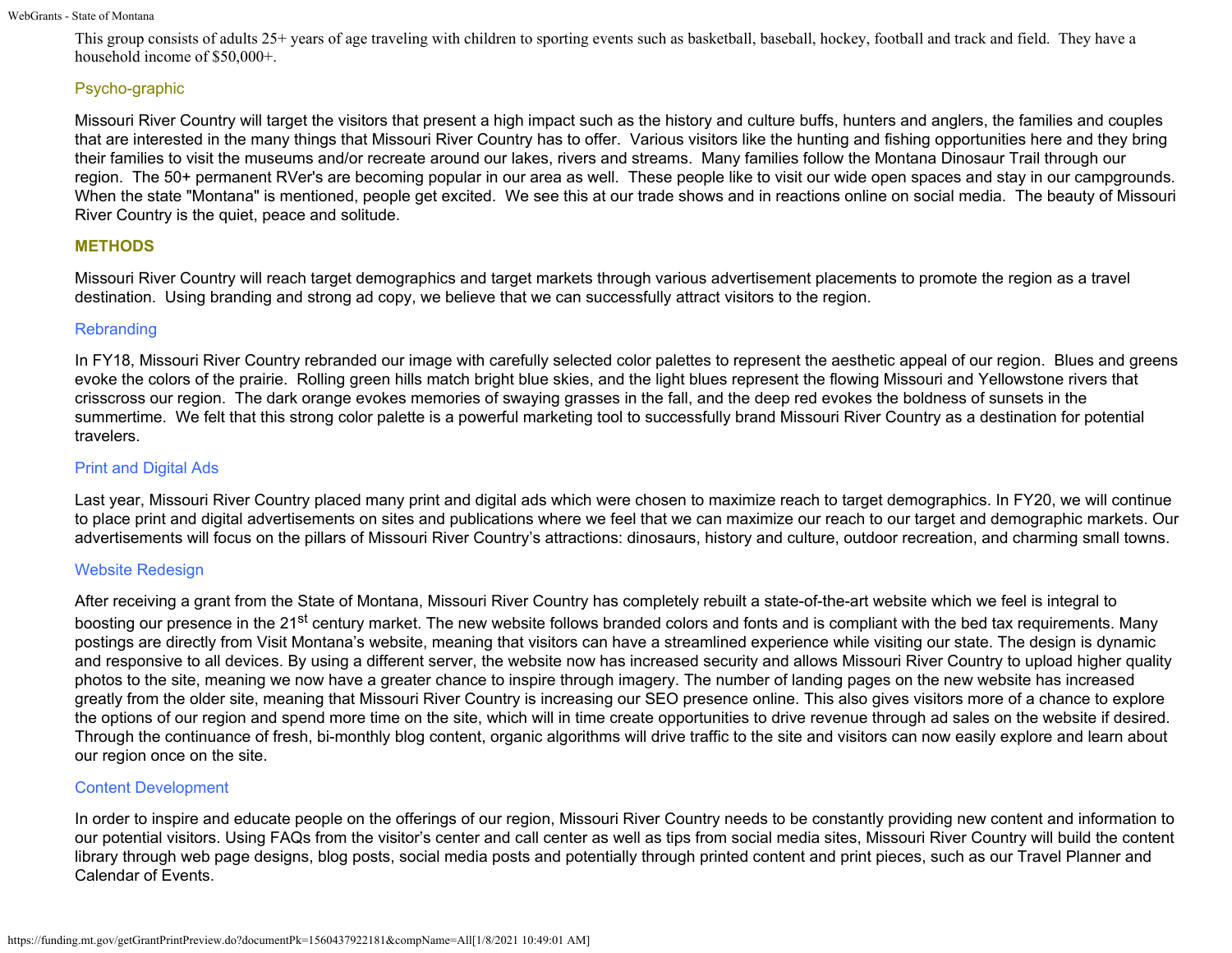# Photo and Video Library Development

Photography and video are critical in inspiring potential visitors to plan a trip to Missouri River Country. It is vital that we are able to maximize our budget while still obtaining high quality photos and videos of our region. We have been working on building relationships with photographers based in the area as well as using photo influencers through cooperative opportunities to increase the items in our photo library and then, in turn, use these photos on social media, on the new developing website and in print advertisements to promote Missouri River Country in the best possible light.

# **Publicity**

Missouri River Country will strategically work with partners to increase publicity as well as continue our partnership with the State of Montana's tourism. We plan to recruit photo influencers including seeking out specific astrotourism influencers into our market. We also want to continue our strategy of purposefully placing advertisements in other region's magazines, such as Glacier Country Montana and Destination Missoula's travel guides.

### Trade Show Displays

Missouri River Country actively promotes our region at various trade shows throughout the country including in:

- Washington
- Colorado
- Michigan
- Wisconsin
- Minnesota
- North Dakota
- South Dakota
- California

# Lead Collection

Missouri River Country will continue to collect leads through various methods including:

- Promotional giveaways where lead data is collected, like the Make Your Way to Zortman! campaign.
- Collecting information at trade shows.
- Using website integration and using a form designed for increased conversation of information.

*b. What are your emerging markets?*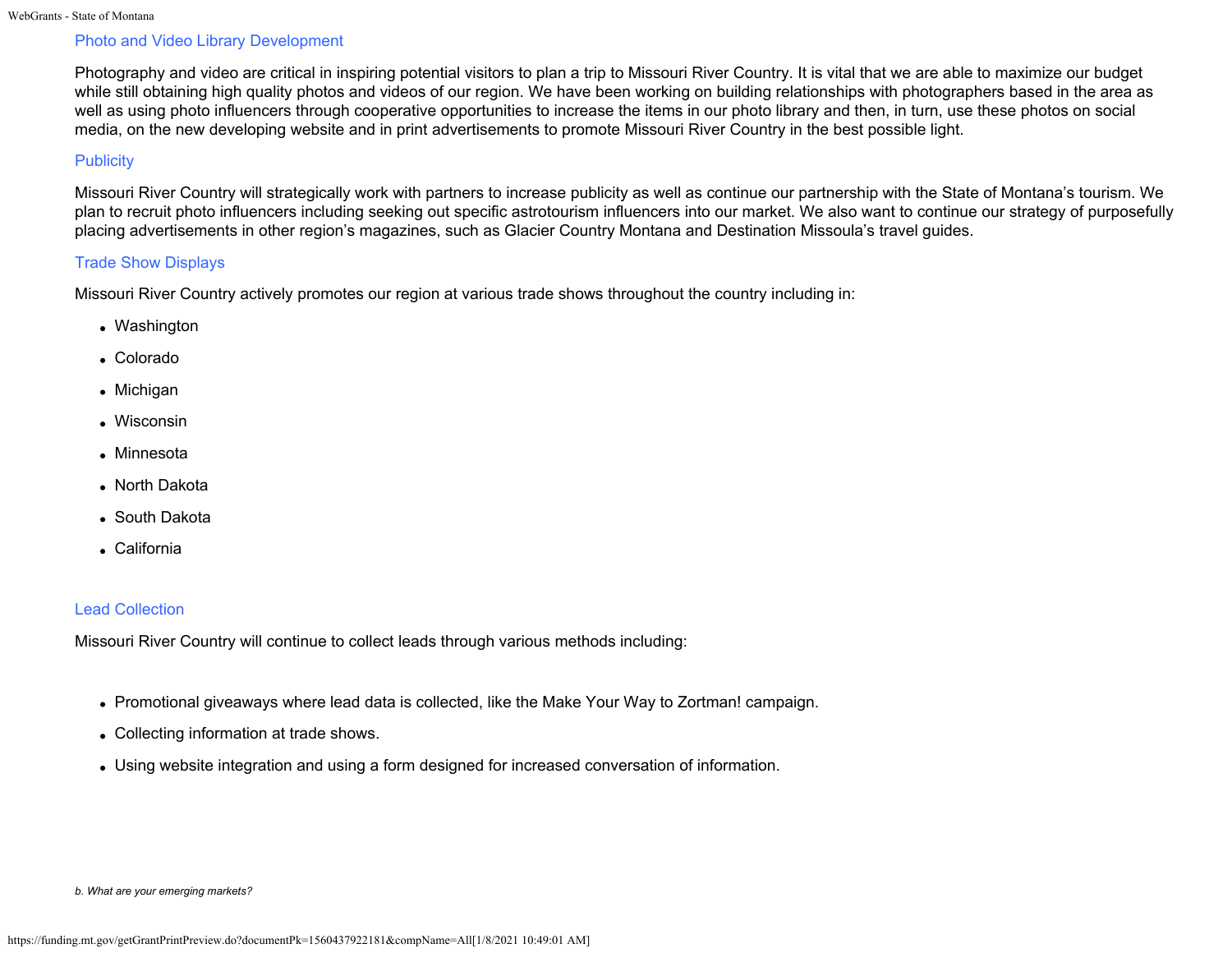# **EMERGING MARKETS**

Missouri River Country has isolated the following emerging markets that we believe are a perfect fit for our attractions. We plan to market directly to their travel desires and needs.

### Young Outdoor Enthusiasts

This market includes young travelers between the ages of 18-30 who are interested in traveling around outdoor adventure. These travelers are more likely to camp at least one night of their trip, and they are looking for access to hiking, climbing, water sports, wildlife viewing, photography and camping experiences. These users are also highly active in social media, so we believe that targeting these audiences within our drive markets through social media channels will be an impactful way to reach this group.

#### **Retirees**

According to the 2017 ITRR report, a high number of couples ages 65-75 are traveling through Missouri River Country. We believe that retirees are a great group to market as they are traditionally financially stable, traveling without children and are looking to engage in soft adventure and historical and cultural experiences.

### Amtrak Riders

Missouri River Country has three Amtrak stops in Wolf Point, Glasgow and Malta. We believe that a unique opportunity lies in attracting visitors to stop over in Missouri River Country on their way from the Chicago and Minneapolis area on route to Glacier National Park. We also believe that there is untapped potential for families from cities to the east who can easily access our charming communities and have authentic Montana experiences with less train-time than riding all the way toward Glacier National Park.

#### **Astrotourists**

Astrotourism is on the rise worldwide. Since Missouri River Country has some of the darkest night skies in the country, we should be directly promoting our region as a destination for dark sky enthusiasts and photographers alike. We have long-term aspirations to create International Dark Parks. We plan to use target campaigns to show off our dark skies and grow awareness around the astrotourism options in our region. We are half way through the application process of Brush Lake State Park becoming an IDSP.

# **Agritourists**

Agritourism centers around tourists who come from cities and want to get a taste of the rural farming and ranching communities. Agritourism activities that can be found in Missouri River Country include: farmers markets, horseback riding, and shopping for local honeys, breads and other handcrafted items. We believe with our small, charming rural communities make us an ideal travel option for agritourists.

#### Craft Beer Enthusuasts

Craft beer tours are becoming increasingly common, with some larger breweries serving as the single reason that visitors take trips to specific areas. Montana has the second most breweries per capita of any state in America, and we believe that promoting Missouri River Country as a brewery destination to the craft beer market would increase visitation to towns where craft breweries are present.

### Montana Made

Local, sustainable crafts and products are on the rise, and visitors appreciate the pride of local craftsmen and women. We believe that by promoting the Montana Made artisans and goods in our region, we can attract visitors to seek out our fairs, markets, and shops.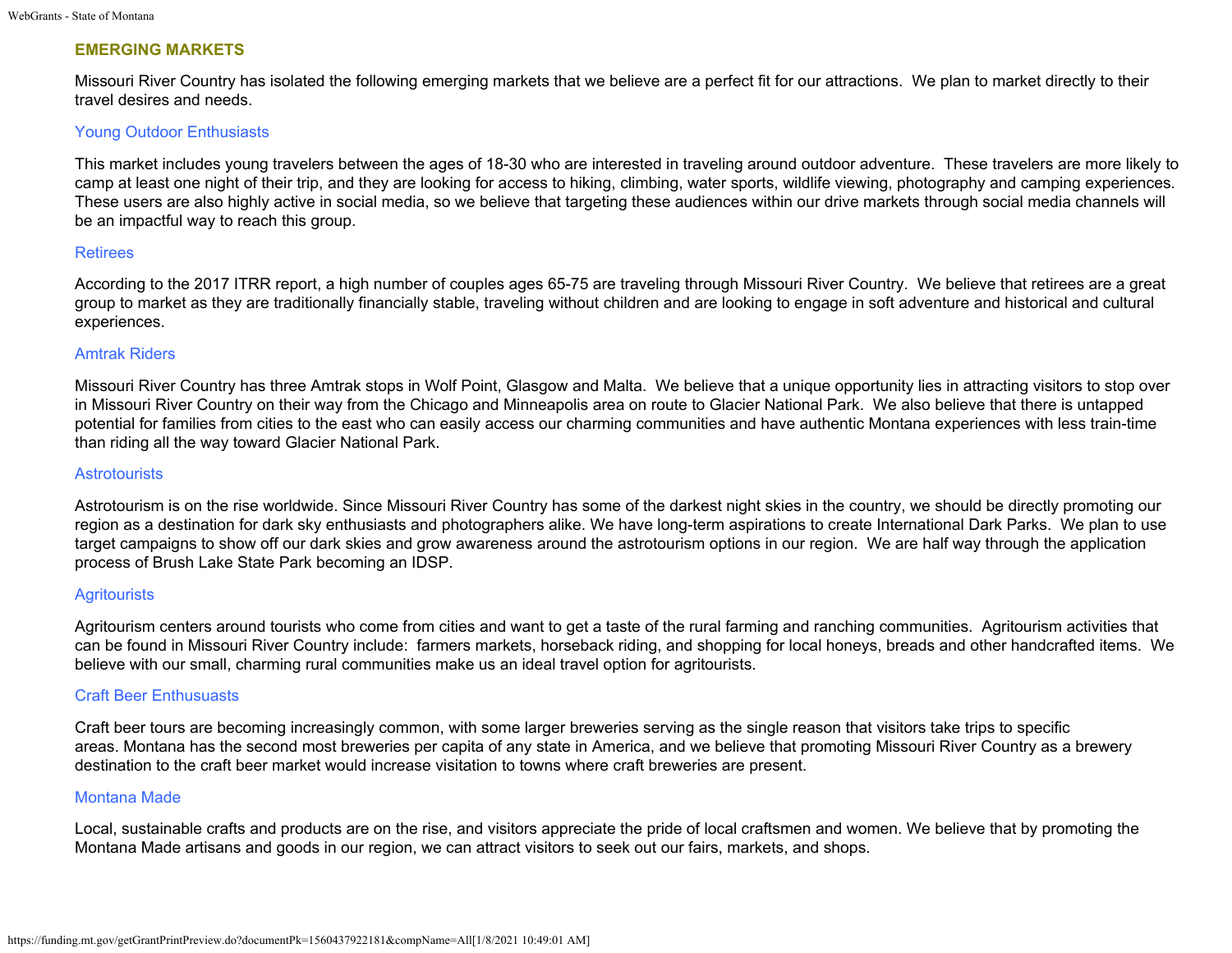**Optional: Include attachments here.** [Milk River Observation people.jpg](https://funding.mt.gov/fileDownload.jsp?filename=1493148521076_Milk+River+Observation+people.jpg)

*c. What research supports your target marketing?*

#### **SUPPORTING RESEARCH**

Institute for Tourism & Recreation, University of Montana 2017

"Stairway to the heavens: astro-tourism on the rise worldwide", LonelyPlanet.com 2015

Amtrak Train Routes, Amtrak.com 2018

Agritourism is growing in America, SustainableAmerica.org 2013

With the opportunity to receive updated Arrivalist Data from MOTBD, Missouri River Country will be able to see where our visitors are coming from, how long they are staying and how many are coming into our region. This data is separated out by Counties so it will be very useful in our marketing strategies.

#### **FY 20 GOALS**

Our primary marketing goals are to increase visitation and communicate a cohesive and effective marketing identity. We will follow the MOTBD's 2013-2017 Strategic Plan, incorporating the plan into Montana's Missouri River Country's FY20 Marketing Plan. We support the Montana brand with our charming and unique towns, spectacular nature and breathtaking experiences. In addition, we will continue taking advantage of partnerships with MOTBD, other tourism regions/CVB's and tribal entities, working together to more effectively promote our area as a tourist destination. The following are the goals for Missouri River Country in FY20.

- **Increase arrivals and encourage extended stays and increased expenditures** by our frequent repeat visitors by focusing promotions and advertising in the warm season.
- **Increase visitor's overall awareness** of Missouri River Country's attractions and activities.
- **Promote and support Missouri River Country's attractions** including: Sleeping Buffalo Hot Springs & Resort, Fort Peck Interpretive Center & Museum, the Great Plains Dinosaur Museum, the Children's Museum of Northeast Montana and World Wildlife Exhibit, the Montana Dinosaur Trail and the Northeast Montana Birding Trail.
- **Promote new microbrews in the region:** Blue Ridge Brewing in Malta, Busted Knuckle Brewery in Glasgow, Docz Missouri River Breaks Brewing in Wolf Point, Meadowlark Brewing Company and 1035 Brewing in Sidney.
- **Seek joint venture and coop marketing opportunities** with the State of Montana and other appropriate entities.
- **Increase awareness of Missouri River Country** and the organization's role in regional tourism development.
- **Promote our unique outdoor recreation activities** including: hunting, fishing, Brush Lake State Park and Hell Creek State Park & Campground, while promoting more access and additional public amenities and camping.
- **Promote** regional conventions, events, sporting events and shopping.
- **Gain feature stories in regional and national consumer publications** about events and attractions that expose our region's unique attractions, with particular emphasis on expanding dinosaur attractions.
- **Develop both online marketing and online resources** to increase visitor interest in the region and to make it easy for visitors to find and use information that will inspire planning decisions.
- **Gain increased exposure** of Missouri River Country online through web-based public relations, keyword placements on search engines, online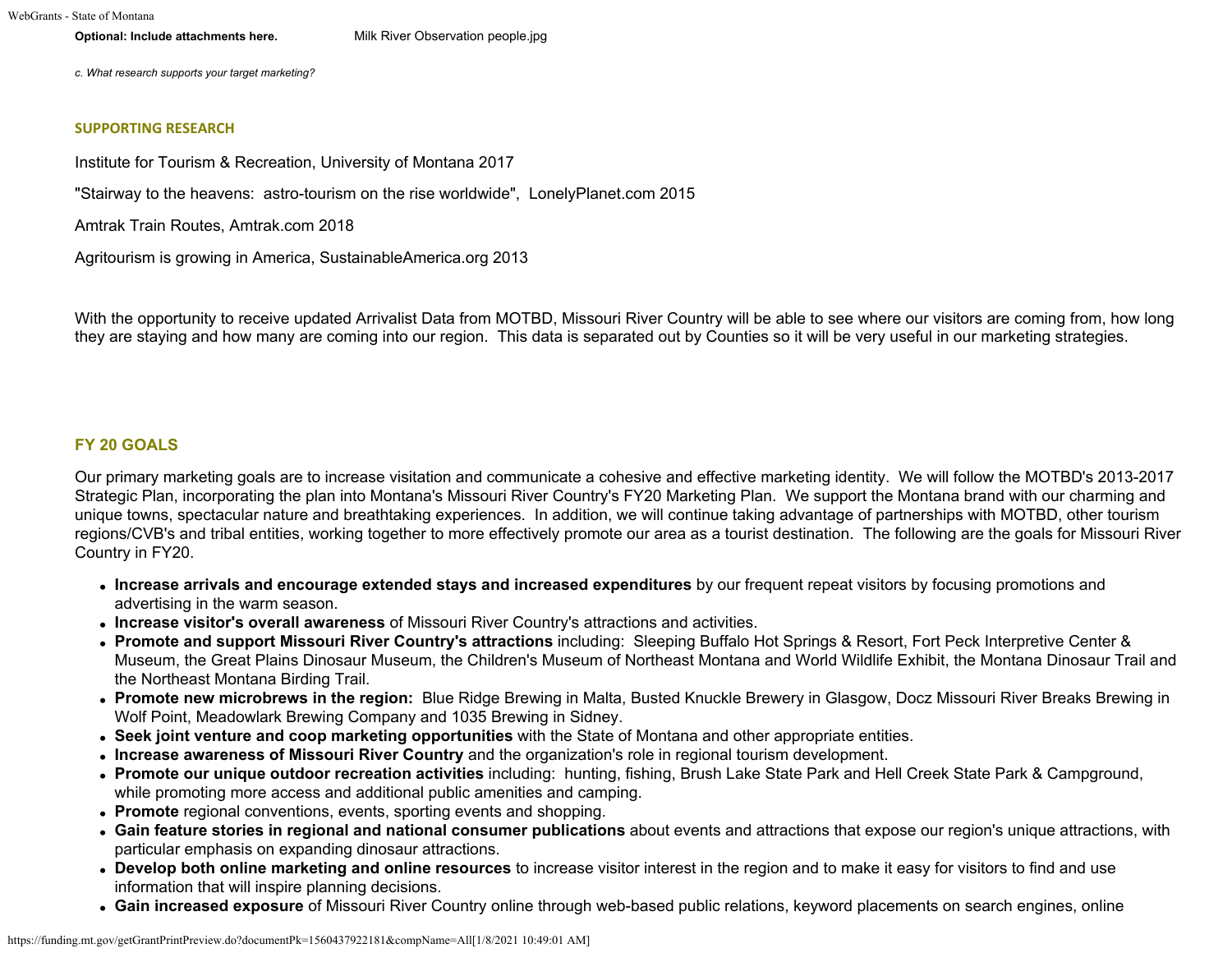packages, social media, apps and related tactics.

- **Implement the state's brand of three pillars:**
	- More spectacular, unspoiled nature than anywhere else in the lower 48;
	- Vibrant and charming small towns that serve as gateways to our natural wonders;
	- o breathtaking experiences by day and relaxing hospitality at night.
- **Seek opportunities to promote** the Fort Peck and Fort Belknap Reservation and work with tribal leaders to promote cultures of the tribes and tourism activities.

*a. In what types of co-ops with MTOT would you like to participate?*

### **JOINT VENTURES and COOPERATIVE MARKETING**

Missouri River Country recognizes that budgeting is a limitation on our marketing expenses. For this reason, seeking co-op opportunities and building relationships with other partners in the industry is a vital part of our marketing strategy. In FY19, cooperative placements included:

- In June of 2018, Missouri River Country was one stop in a three-week, multi-region cooperative venture with social media influencer and photographer, Andy Austin. Andy started his journey in Missouri River Country where he visited Fort Peck and Fort Peck Lake, Sidney and Meadowlark Brewing Company, toured the MonDak Heritage Center, camped, fished and explored the night skies along the Yellowstone River, and much more. This was a joint venture with Visit Southeast Montana, Southwest Montana, Western Montana's Glacier Country, Yellowstone Country Montana, Inc., and Destination Missoula
- Ad was placed in Destination Missoula's travel guide
- Ad was placed in Western Montana's Glacier Country's travel guide
- Ad was placed in Visit Southeast Montana's travel guide
- Through a cooperative opportunity with MOTBD, photographer Bradley Castaneda visited Missouri River country, through which we gained a number of high quality photographs to use for marketing
- *Game and Fish* co-op with Sidney CVB
- Lee Newspaper Statewide buy with Glasgow TBID
- *Sojourn* cooperative
- *Parent Magazine* cooperative
- *Cape Air Magazine* with Visit Southeast Montana
- *True West* feature with Visit Southeast Montana
- The upcoming social media contest with Outdoor Sportsman
- Canadian Campaign with Central MT
- Dakota Magazine with Sidney CVB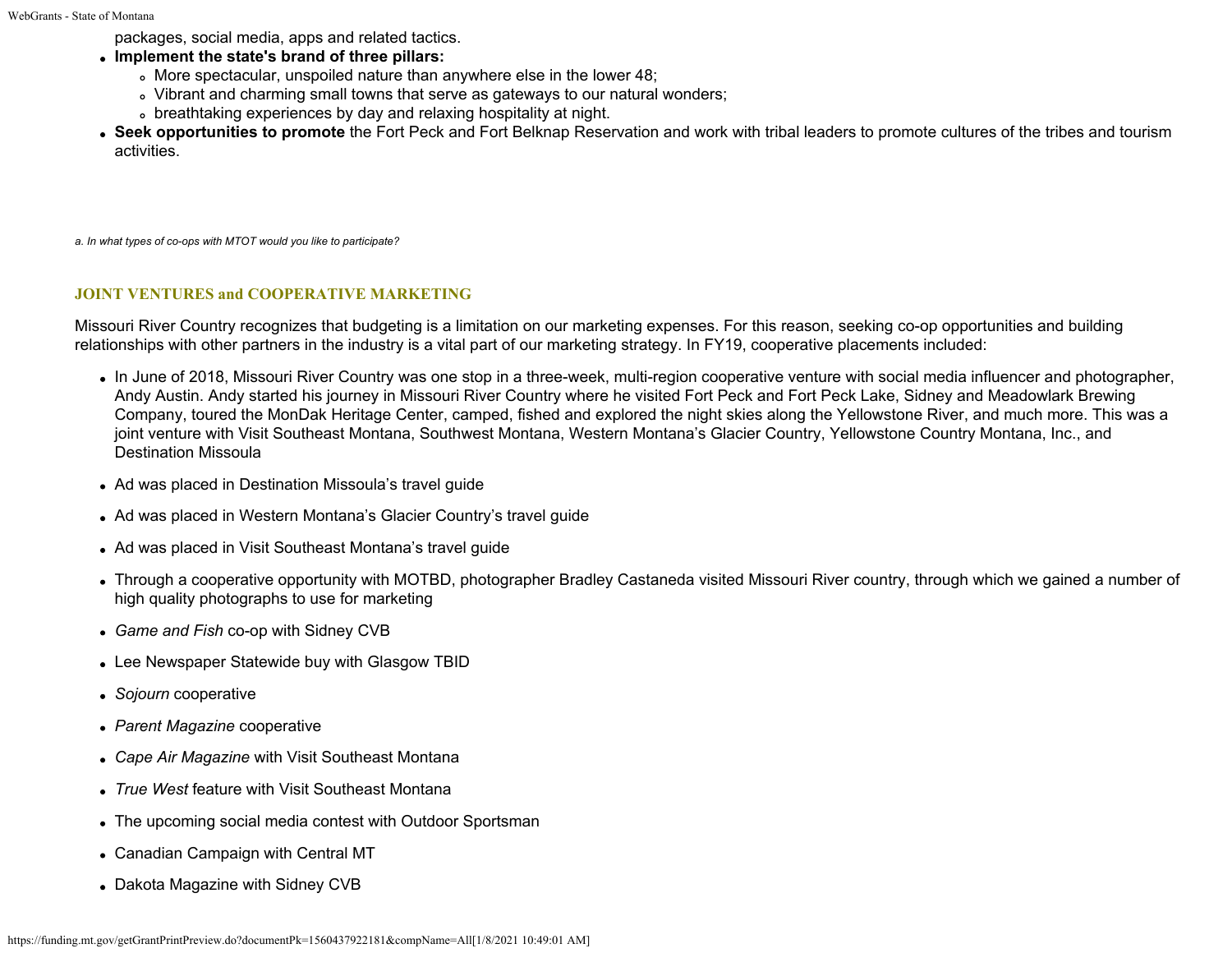MT Dinosaur Trail-Website and Video Project

- Lewis & Clark Partnership
- Local Co-op Marketing with Chambers and Communities-Glasgow, Sidney, Garfield County, Daniels County and Malta

**Optional: Include attachment here.** [Walleye.jpg](https://funding.mt.gov/fileDownload.jsp?filename=1493149581568_Walleye.jpg)

*b. In what other types of co-ops would you like to participate? (Regions/CVBs, etc.)*

Missouri River Country recognizes our budgeting limitations. We have budgeted two Joint Venture opportunities into our FY20 Marketing Plan. The joint marketing opportunities are matched funds to maximize our impact with our budget constraints. We will participate in *Parenting Magazine* and *Sojern* for an online option.

Missouri River Country will continue to partner with other regions to market the Montana Dinosaur Trail and Lewis and Clark Trail and work with our local Chambers.

*c. What types of co-ops have you done in the past? Were they successful - why or why not?*

In FY19 Missouri River Country participated in *Sojern and Parenting Magazine,* with MOTBD. We also partnered with the Sidney CVB on a couple print ads, with other regions on the Montana Dinosaur Trial and Lewis and Clark Trail. See a full list in Joint Ventures and Cooperative Marketing above.

All of our Joint Ventures and Cooperative Marketing projects have been successful. We always see a benefit when doing parnterships to leverage our marketing dollars.

| Optional: Include attachments here. | Red Bottom MOTBD.jpg      |
|-------------------------------------|---------------------------|
| Optional: Include attachments here. | FY20 Pie Chart Budget.pdf |
| Optional: Include attachment here:  |                           |

# *Marketing Segment, Method & Budget*

| Marketing<br>Segment | <b>Marketing</b><br><b>Method</b> | Describe your<br>method. | <b>Provide</b><br>supporting<br>research/statistics. | How do you plan<br>to measure<br>success? | Provide a brief<br>rationale for this<br>method. | <b>Estimated</b><br>budget for<br>method. | <b>Marketing Method</b><br>Evaluation | Add'I Attchmnt |
|----------------------|-----------------------------------|--------------------------|------------------------------------------------------|-------------------------------------------|--------------------------------------------------|-------------------------------------------|---------------------------------------|----------------|
|                      |                                   |                          |                                                      |                                           |                                                  |                                           |                                       |                |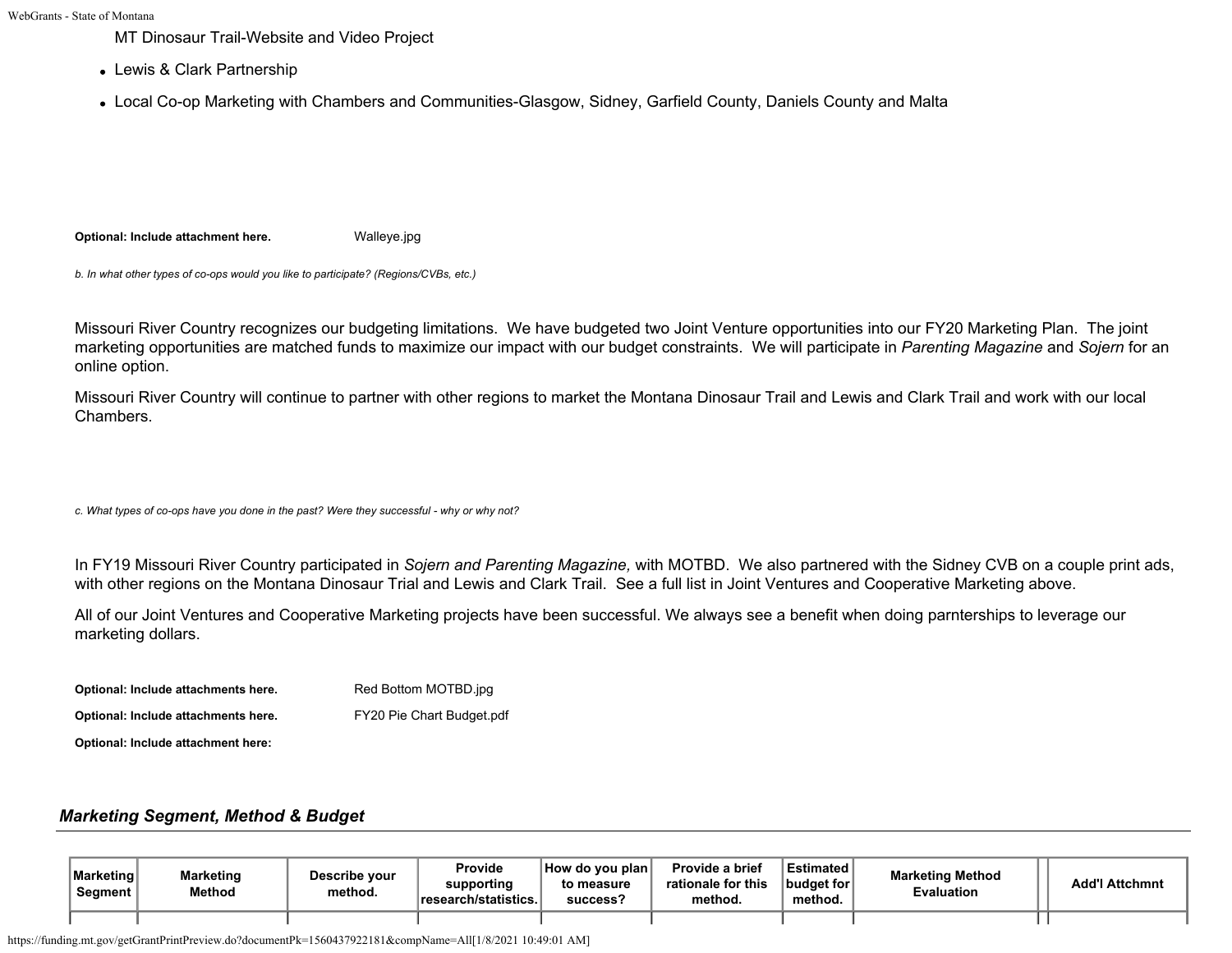| Consumer | <b>Travel/Trade Shows</b> | <b>MRC will attend trade</b><br>shows that target our<br>geographic, demographic<br>and psychographic<br>markets to the high-<br>value, low-impact visitors<br>according to the narrative<br>of our plan and provide<br>them with information<br>about our region. We wi<br>purchase giveaway items<br>for an additional<br>attraction to our booth,<br>such as agates, and<br>novelty items. At our<br>sports shows we have<br>interest from people<br>seeking outfitters and<br>guides. We supply the<br>information to them and<br>will bring home any leads<br>and distribute them to the<br>appropriate businesses. | In a Consumer Show<br>survey done by ITRR it<br>was noted that two<br>regions that exhibited at<br>a show were able to<br>highlight the entire state<br>and help in<br>visitation. When we do<br>shows people are<br>interested in MT and we<br>provide them with the<br>information to plan their<br>trip. Our recent shows<br>that we attended in<br>FY19 have showed a<br>great response rate. A<br>couple years ago we<br>marketed in ND and in<br>the 2017 ITRR report<br>ND was our top state<br>where visitors came<br>from. We only did 2<br>shows in FY19, but they<br>were in our target<br>markets of WA and<br>Rapid City, SD. Rapid<br>City is a close drive, so<br>we had a strong interest<br>in coming to Fort Peck<br>Lake and hunting<br>Jordan, Glasgow, Fort<br>Peck area and Susan<br>Joy from Sidney CVB<br>attened and promoted<br>Sidney as well. | MRC will track the<br>attendance at the<br>shows and the<br>information handed<br>out. A report will be<br>given after the show<br>to see if it was<br>successful or not and<br>whether we should<br>continue to do<br>shows at that<br>destination. We will<br>plan to hand out at<br>least 350 MRC travel<br>planners at each<br>show, along with<br>other misc.<br>brochures and<br>information. We will<br>plan to hand out an<br>average of 100 misc.<br>brochures. | MRC will exhibit at target<br>market trade shows and<br>promote our spectacular<br>nature, charming small<br>towns, and breathtaking<br>experiences and provide<br>them with information.<br>We will market our winter.<br>ice fishing,<br>hunting/fishing, and warm<br>season attractions and<br>events. We will attract<br>them to our booth with<br>giveaways, trinkets, and<br>give them our MRC bags<br>to collect information. We<br>display dino replicas on<br>our table for an added<br>attraction and the<br>response is<br>overwhelming from adults<br>and youth. | \$10,000.00 | We had success in the method,<br>however, the experience was<br>different at the different events. MRC<br>attended only 2 shows in FY20 at a<br>cost of \$11,551.78. We were unable<br>to do the Regina show due to it<br>being cancelled because of the<br>Covid-19 pandemic. The remaining<br>budget went into the whole FY21<br>budget. In November we exhibited<br>at the Star Tribune Travel and<br>Adventure Show in Minneapolis with<br>an attendance of 1,200. This was a<br>disappointing show. There was a<br>MN Vikings home game so that had<br>an effect on the attendance. In Jan.<br>we attended the ISE show in<br>Sacramento, CA with an attendance<br>of 38,000. The Sacramento show<br>was successful. We handed out 5<br>boxes (50 per box) of travel<br>planners, at the Sacramento show<br>and 3 boxes of travel planners at the<br>Minneapolis show, for a total of 400<br>travel guides meeting our goal. We<br>also handed out misc. brochures on<br>MRC attractions. In Sacramento we<br>gave out 200 each and Minneapolis<br>only about 50 each. In Minneapolis I<br>stuffed our MRC bags to get as<br>much information in the hands of<br>anyone that was interested in MT<br>and a vacation. We purchased<br>agates and pens as<br>a giveaway. They were an attraction<br>to the booth along with a dinosaur<br>jaw bone. Our display booth is<br>attractive and eye catching. When<br>attending these shows we promote<br>the whole state and our area<br>museums, charming towns and<br>outfitters. We share any leads with<br>the outfitters that are gathered.<br>Interest in MT and our region is<br>high. The Sacramento show<br>was successful. Minneapolis's<br>attendance was disappointing. We<br>will continue to do trade shows to<br>promote our area and the state of<br>MT for that face-to-face contact. We<br>won't do the Star Tribune show<br>again. Several years ago we<br>targeted the ND Market and<br>according to ITRR, ND is our<br>top state for visitors. WA, MN, CA<br>and SD are high on the list and we<br>will continue to work these<br>marekets. Reports and pictures<br>attached. We didn't reach our goal<br>for material handed out, but the<br>interaction with the attendees is<br>beneficial therefore we will continue<br>to use this method in the future. | scan 20201120225929.pdf |
|----------|---------------------------|--------------------------------------------------------------------------------------------------------------------------------------------------------------------------------------------------------------------------------------------------------------------------------------------------------------------------------------------------------------------------------------------------------------------------------------------------------------------------------------------------------------------------------------------------------------------------------------------------------------------------|---------------------------------------------------------------------------------------------------------------------------------------------------------------------------------------------------------------------------------------------------------------------------------------------------------------------------------------------------------------------------------------------------------------------------------------------------------------------------------------------------------------------------------------------------------------------------------------------------------------------------------------------------------------------------------------------------------------------------------------------------------------------------------------------------------------------------------------------------------------------------|--------------------------------------------------------------------------------------------------------------------------------------------------------------------------------------------------------------------------------------------------------------------------------------------------------------------------------------------------------------------------------------------------------------------------------------------------------------------------|------------------------------------------------------------------------------------------------------------------------------------------------------------------------------------------------------------------------------------------------------------------------------------------------------------------------------------------------------------------------------------------------------------------------------------------------------------------------------------------------------------------------------------------------------------------------------|-------------|-----------------------------------------------------------------------------------------------------------------------------------------------------------------------------------------------------------------------------------------------------------------------------------------------------------------------------------------------------------------------------------------------------------------------------------------------------------------------------------------------------------------------------------------------------------------------------------------------------------------------------------------------------------------------------------------------------------------------------------------------------------------------------------------------------------------------------------------------------------------------------------------------------------------------------------------------------------------------------------------------------------------------------------------------------------------------------------------------------------------------------------------------------------------------------------------------------------------------------------------------------------------------------------------------------------------------------------------------------------------------------------------------------------------------------------------------------------------------------------------------------------------------------------------------------------------------------------------------------------------------------------------------------------------------------------------------------------------------------------------------------------------------------------------------------------------------------------------------------------------------------------------------------------------------------------------------------------------------------------------------------------------------------------------------------------------------------------------------------------------------------------------------------------------------------------------------------------------------------------------------------------------------------------------------------------------------------------|-------------------------|
|----------|---------------------------|--------------------------------------------------------------------------------------------------------------------------------------------------------------------------------------------------------------------------------------------------------------------------------------------------------------------------------------------------------------------------------------------------------------------------------------------------------------------------------------------------------------------------------------------------------------------------------------------------------------------------|---------------------------------------------------------------------------------------------------------------------------------------------------------------------------------------------------------------------------------------------------------------------------------------------------------------------------------------------------------------------------------------------------------------------------------------------------------------------------------------------------------------------------------------------------------------------------------------------------------------------------------------------------------------------------------------------------------------------------------------------------------------------------------------------------------------------------------------------------------------------------|--------------------------------------------------------------------------------------------------------------------------------------------------------------------------------------------------------------------------------------------------------------------------------------------------------------------------------------------------------------------------------------------------------------------------------------------------------------------------|------------------------------------------------------------------------------------------------------------------------------------------------------------------------------------------------------------------------------------------------------------------------------------------------------------------------------------------------------------------------------------------------------------------------------------------------------------------------------------------------------------------------------------------------------------------------------|-------------|-----------------------------------------------------------------------------------------------------------------------------------------------------------------------------------------------------------------------------------------------------------------------------------------------------------------------------------------------------------------------------------------------------------------------------------------------------------------------------------------------------------------------------------------------------------------------------------------------------------------------------------------------------------------------------------------------------------------------------------------------------------------------------------------------------------------------------------------------------------------------------------------------------------------------------------------------------------------------------------------------------------------------------------------------------------------------------------------------------------------------------------------------------------------------------------------------------------------------------------------------------------------------------------------------------------------------------------------------------------------------------------------------------------------------------------------------------------------------------------------------------------------------------------------------------------------------------------------------------------------------------------------------------------------------------------------------------------------------------------------------------------------------------------------------------------------------------------------------------------------------------------------------------------------------------------------------------------------------------------------------------------------------------------------------------------------------------------------------------------------------------------------------------------------------------------------------------------------------------------------------------------------------------------------------------------------------------------|-------------------------|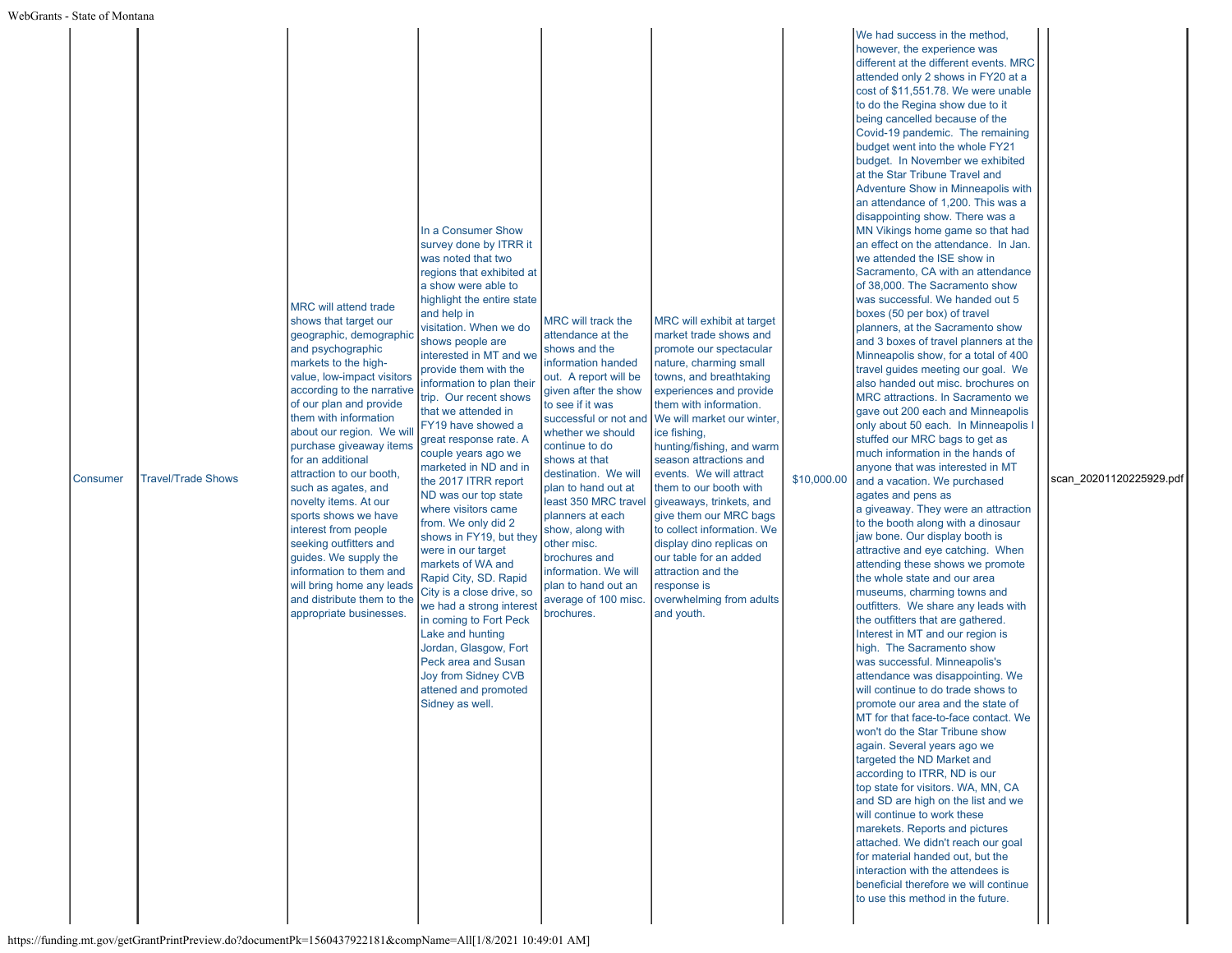| Consumer | Billboards/Out-of-Home | MRC will continue to<br>place billboards designed<br>to reach out-of-state<br>tourists traveling through<br>our region, increasing<br>awareness of the MT<br>Dinosaur Trail. Our new<br>design will attract visitors<br>to the Dinosaur<br>Museums and also other<br>museums and<br>attractions. These<br>billboards are<br>strategically placed along<br>Hwy 2 by Wolf Point,<br>Oswego and<br>Dodson. We aren't<br>cluttered with billboards<br>in MRC so seeing<br>billboards in Eastern MT<br>isn't an eye sore, it's<br>more of an eye catcher<br>for something else to do<br>out here in the "middle of<br>nowhere". | <b>According to TAB</b><br><b>(Traffic Audit</b><br>Bureau), our three<br>signs had a weekly total<br>of 11,012 impressions.<br>Dodson-1,813,<br>Oswego-2,852, Wolf<br>Point-5,347 According<br>to Yesco Sign<br>Company, billboards<br>deliver a timely<br>message, convenient to<br>the point of visitation,<br>and impulsive visitation.<br>There is a low CPM and<br>high ROI on billboards. | We will track<br>visitation to the<br>museums in our<br>region and have the<br>museums ask<br>visitors if they saw<br>the billboards.<br>We will increase | These billboards will drive<br>traffic to the four facilities<br>In MRC and increase<br>visitation to the MT<br>Dinosaur Trail. ITRR's<br>report showed that 3% of<br>visitors used billboards as<br>a source of information<br>during their trip. The<br>billboards are attractive<br>land maintained and<br>desginate the MT<br>Dinosaur Trail through<br>MRC. We are<br>redesigning the billboards<br>to keep them fresh and<br>attractive to the passer<br>by. They will be more<br>colorful and eye catching. | \$5,800.00 | The purpose of these billboard signs<br>are to direct traffic to our dinosaur<br>museums. These 3 signs are<br>located along Hwy 2 and they<br>promote the MT Dinosaur Trail and<br>the facilities in MRC. Most museums<br>didn't open up until June 2020 for<br>the season. Visitation for the<br>summer of 2019 increased or stayed<br>about the same according to the MT<br>Dinosaur Trail report. 46% of visitors<br>at the GPDM in Malta said they saw<br>the billboard sign. The Phillips Co.<br>Museum said the billboard signs<br>have had a positive impact on the<br>visitation. Sue from the Fort Peck<br>Interp. Center, said when asking<br>visitors how they found the museum<br>they sometimes hear they "saw the<br>sign". Sue felt the signs keep<br>the dinosaur trail on the forefront of<br>resident's minds, therefore<br>contributing to their out of town<br>visitors to come to the museum. We<br>will continue to advertise the MT<br>Dinosaur Trail facilities using the<br>Hwy billboards. MRC bed tax<br>revenue was down 13%. The<br>museums didn't reach our goal to<br>increase by 2%, but partly because<br>of the late opening due to Covid-<br>19. The MRC board reviewed our<br>options to continue the billboards in<br>FY21 in Sept. The decision was to<br>continue to pay the lease for another<br>year and to show support of the<br>Dinosaur Museums in MRC and the<br><b>MT Dinosaur Trail. See</b><br>attached the 3 billboard signs. We<br>budgeted \$6,300 and spent \$5,265.<br>The remaining funds went into the<br>FY21 overall budget. MRC feels<br>these signs are successful to have in<br>our area and we will continue to do<br>them in FY21. Out here in the<br>"middle of nowhere" billboards don't<br>clutter the beauty of the land. They<br>are actually a useful marketing tool.<br>The MT Dinosaur Trail report is in<br>the attachments. Because of the<br>success of this method we will<br>continue to use the out of home<br>advertising method in the future<br>when and where appropriate.<br>Attachment #10 shows an inventory<br>list of impressions for the 3<br>billboards rented from Yesco. They<br>use Geopath and automobiles are<br>not counted.<br>MRC spent \$76.25 in our | scan_20201123212656.pdf |
|----------|------------------------|----------------------------------------------------------------------------------------------------------------------------------------------------------------------------------------------------------------------------------------------------------------------------------------------------------------------------------------------------------------------------------------------------------------------------------------------------------------------------------------------------------------------------------------------------------------------------------------------------------------------------|--------------------------------------------------------------------------------------------------------------------------------------------------------------------------------------------------------------------------------------------------------------------------------------------------------------------------------------------------------------------------------------------------|-----------------------------------------------------------------------------------------------------------------------------------------------------------|--------------------------------------------------------------------------------------------------------------------------------------------------------------------------------------------------------------------------------------------------------------------------------------------------------------------------------------------------------------------------------------------------------------------------------------------------------------------------------------------------------------------|------------|---------------------------------------------------------------------------------------------------------------------------------------------------------------------------------------------------------------------------------------------------------------------------------------------------------------------------------------------------------------------------------------------------------------------------------------------------------------------------------------------------------------------------------------------------------------------------------------------------------------------------------------------------------------------------------------------------------------------------------------------------------------------------------------------------------------------------------------------------------------------------------------------------------------------------------------------------------------------------------------------------------------------------------------------------------------------------------------------------------------------------------------------------------------------------------------------------------------------------------------------------------------------------------------------------------------------------------------------------------------------------------------------------------------------------------------------------------------------------------------------------------------------------------------------------------------------------------------------------------------------------------------------------------------------------------------------------------------------------------------------------------------------------------------------------------------------------------------------------------------------------------------------------------------------------------------------------------------------------------------------------------------------------------------------------------------------------------------------------------------------------------------------------------------------------------------------------------------------------------------------------------|-------------------------|
|----------|------------------------|----------------------------------------------------------------------------------------------------------------------------------------------------------------------------------------------------------------------------------------------------------------------------------------------------------------------------------------------------------------------------------------------------------------------------------------------------------------------------------------------------------------------------------------------------------------------------------------------------------------------------|--------------------------------------------------------------------------------------------------------------------------------------------------------------------------------------------------------------------------------------------------------------------------------------------------------------------------------------------------------------------------------------------------|-----------------------------------------------------------------------------------------------------------------------------------------------------------|--------------------------------------------------------------------------------------------------------------------------------------------------------------------------------------------------------------------------------------------------------------------------------------------------------------------------------------------------------------------------------------------------------------------------------------------------------------------------------------------------------------------|------------|---------------------------------------------------------------------------------------------------------------------------------------------------------------------------------------------------------------------------------------------------------------------------------------------------------------------------------------------------------------------------------------------------------------------------------------------------------------------------------------------------------------------------------------------------------------------------------------------------------------------------------------------------------------------------------------------------------------------------------------------------------------------------------------------------------------------------------------------------------------------------------------------------------------------------------------------------------------------------------------------------------------------------------------------------------------------------------------------------------------------------------------------------------------------------------------------------------------------------------------------------------------------------------------------------------------------------------------------------------------------------------------------------------------------------------------------------------------------------------------------------------------------------------------------------------------------------------------------------------------------------------------------------------------------------------------------------------------------------------------------------------------------------------------------------------------------------------------------------------------------------------------------------------------------------------------------------------------------------------------------------------------------------------------------------------------------------------------------------------------------------------------------------------------------------------------------------------------------------------------------------------|-------------------------|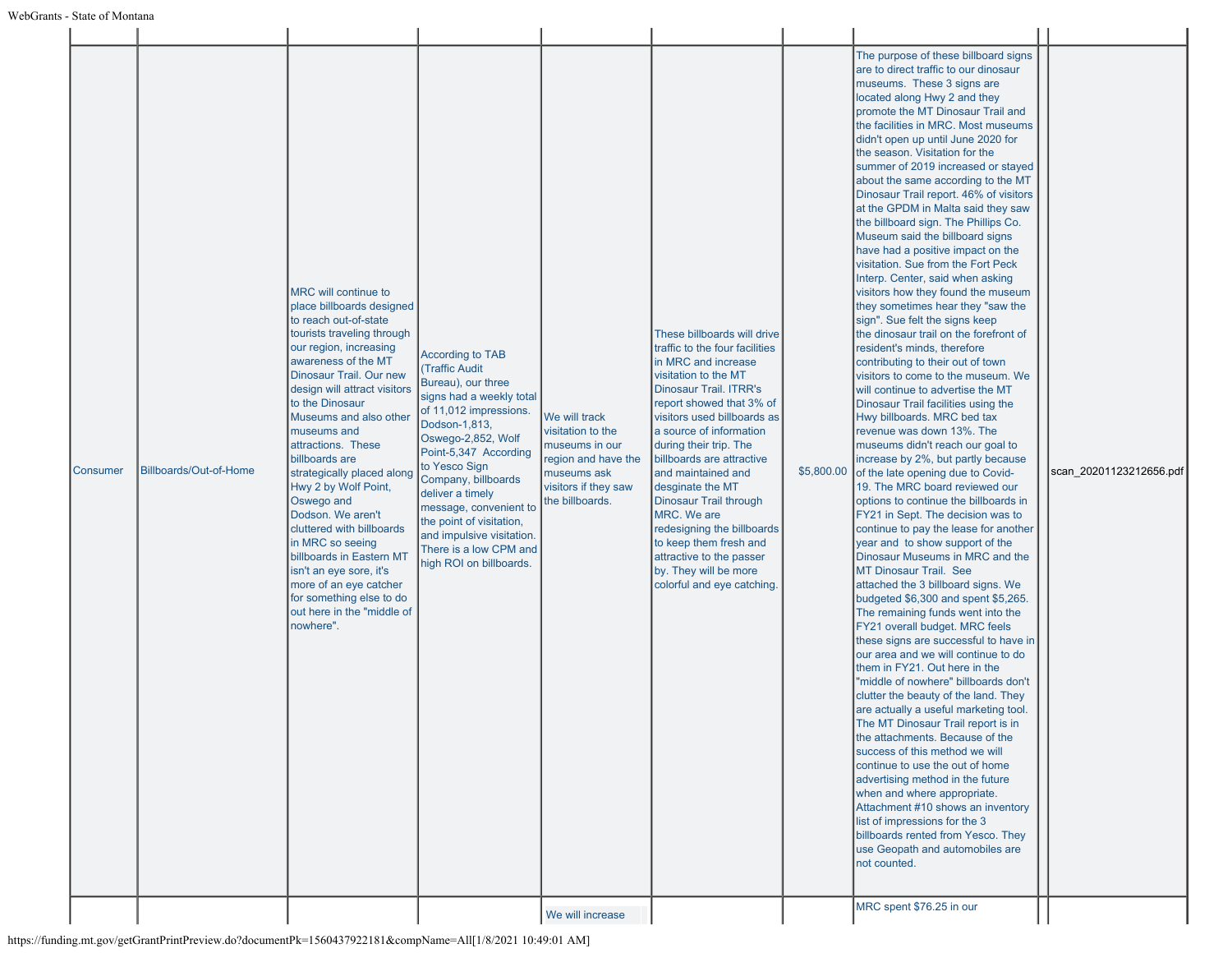| Consumer | Photo/Video Library      | MRC has an ongoing<br>need for photos and<br>videos for our marketing<br>projects. We will utilize<br>the MOTBD photos in<br>Web Dam to use where<br>there is a need.<br>Photography and video<br>are critical in inspiring<br>potential visitors to plan a<br>trip to MRC. It is vital that<br>we are able to maximize<br>our budget while still<br>obtaining high quality<br>photos and videos of our<br>region. Our Travel<br>Planner designer lets us<br>use his photos for other<br>projects which really<br>helps with our limited<br>budget. | <b>MRC</b> purchases photos<br>and developed a<br>video in our marketing<br>efforts. The photos<br>have been used in print<br>and online advertising<br>and our Travel Planner<br>Photos play an<br>important role in the<br>attractiveness of<br>advertising our<br>charming and<br>breathtaking wonders.<br>Research shows that<br>pictures tell the story. | our photo library<br>with wildlife,<br>nature, and people<br>photos to use in<br>our travel guide,<br>creative and<br>website. We will<br>also work on<br>promoting MRC<br>with video footage<br>to show at trade<br>shows and<br>promote MRC's<br>spectacular nature.<br>contributing to a<br>10% increase<br>in website visits<br>and a 2% increase<br>in our bed tax<br>collections. We<br>will measure<br>success by<br>aquiring assets<br>with funds<br>allocated to<br>method. | <b>MRC</b> realizes the<br>importance of having our<br>spectacular nature<br>captured through photos<br>and videos. We will<br>continue to maintain and<br>update photos and videos<br>as needed. We have<br>been working on building<br>relationships with<br>photographers based in<br>the area as well as using<br>photo influencers through<br>cooperative opportunities<br>to increase the items in<br>our photo library and<br>then, in turn, use these<br>photos on social media,<br>and in developing our<br>new website and travel<br>planner.        | \$750.00 | photo/video library budget. We<br>purchased a wildlife photo for \$50<br>and have used it sucessfully. \$26.25<br>was spent on sucessfully<br>transferring dinosaur photos from<br>the FY19 Dinosaur project to our<br>library. The purchase of the wildlife<br>photo and the dinosaur photos have<br>made our photo library for FY20<br>successful and we will continue to<br>budget funds for photo/video library<br>in the future and plan to expand on<br>videos and photos for our library. We<br>were unable to do any videos this<br>year. We increased our website by<br>69%, but our bed tax collections<br>declined by 13% due Covid-19<br>starting in March 2020. Any unspent<br>funds went into the FY21 budget.<br>One sample of a photo is attached, a<br>full list is retained at the MRC office.<br>We will continue to use this method<br>to acquire assets to refresh and<br>build our photo library.                                                                                                                                                                                                                                                                                                                                                                                                                         | Dino photo.jpg          |
|----------|--------------------------|-----------------------------------------------------------------------------------------------------------------------------------------------------------------------------------------------------------------------------------------------------------------------------------------------------------------------------------------------------------------------------------------------------------------------------------------------------------------------------------------------------------------------------------------------------|---------------------------------------------------------------------------------------------------------------------------------------------------------------------------------------------------------------------------------------------------------------------------------------------------------------------------------------------------------------|--------------------------------------------------------------------------------------------------------------------------------------------------------------------------------------------------------------------------------------------------------------------------------------------------------------------------------------------------------------------------------------------------------------------------------------------------------------------------------------|----------------------------------------------------------------------------------------------------------------------------------------------------------------------------------------------------------------------------------------------------------------------------------------------------------------------------------------------------------------------------------------------------------------------------------------------------------------------------------------------------------------------------------------------------------------|----------|-------------------------------------------------------------------------------------------------------------------------------------------------------------------------------------------------------------------------------------------------------------------------------------------------------------------------------------------------------------------------------------------------------------------------------------------------------------------------------------------------------------------------------------------------------------------------------------------------------------------------------------------------------------------------------------------------------------------------------------------------------------------------------------------------------------------------------------------------------------------------------------------------------------------------------------------------------------------------------------------------------------------------------------------------------------------------------------------------------------------------------------------------------------------------------------------------------------------------------------------------------------------------------------------------------------------------------------------------|-------------------------|
| Consumer | <b>Print Advertising</b> | MRC will place print<br>advertisements on sites<br>and publications where<br>we feel that we can<br>mazimize our reach to<br>our target and<br>demographic markets<br>according to our<br>narrative. Our<br>advertisements will focus<br>on the pillars of MRC's<br>attractions: dinosaurs,<br>history and culture,<br>outdoor recreation,<br>hunting/fishing and<br>charming small towns.<br>We will continue to use<br>our "More Room to<br>Roam" tagline.                                                                                        | <b>MRC's CPI for FY18</b><br>was \$3.05, with 6550<br>inquires. Under \$5.00 is<br>acceptable. We also<br>realize more internet<br>and mobile use<br>compared to print and<br>we are budgeting<br>accordingly. We now<br>have our new website<br>launched so we will be<br>able to have more<br>accurate and trackable<br>results.                            | MRC will continue to<br>track the<br>effectiveness of our<br>advertising using the<br>metric of cost per<br>1000 impressions<br>(CPM) with a goal of<br>under \$5.00 <br>CPM and we will<br>track leads/inquiries<br>and will strive<br>to receive at least<br>7000 leads/inquiries<br>per year.                                                                                                                                                                                     | Print advertising is still<br>effective in MRC. We will<br>continue to advertise,<br>creating attractive ads<br>using our "More Room to<br>Roam" campaign, and<br>reach our target markets<br>to attract the potential<br>visitor that plans a trip to<br>MRC. While internet is<br>becoming more<br>popular MRC feels that<br>print advertising is still<br>useful, but we will spend<br>less funds for print and<br>more for internet. We will<br>participate in MOTBD<br>joint ventures and<br>partnerships when<br>available and fit within<br>our budget. |          | We place print advertising in<br>publications put out by Glacier<br>Country, NW Sportsman, Dakota<br>Magazine, and Cape Air print<br>magazines. We were only able to<br>track CPM for Glacier County as not<br>all of our print ads have<br>readerservice. Dakota Magzine is<br>close in proximity to MRC, so we<br>feel this is beneficial market to target<br>with 9000 print circulation with an<br>additioanl 1000 online subscribers.<br>We don't have tracking numbers<br>but we know advertising close to<br>home is a benefit, especially in ND,<br>according to ITRR reports. It's a<br>great publication. NW Sportsman is<br>also a great publication that we<br>advertise in every year in the months<br>Nov.-Feb. because these get taken<br>to trade shows along with their<br>\$3,000.00 regular circulation so we are getting<br>great exposure. Cape Air has a<br>circulation of 125,000 and flys into 3<br>MRC towns. Glacier Country has a<br>150,000 circulation. We are able to<br>share in their 5000 leads.<br>We were successful in meeting our<br>objective with this method. We<br>recorded 2504 leads from the three<br>publications plus the 5000 from<br>Glacier Country for a total of 7,504.<br>CPM was under \$5.00 at \$3.42. We<br>will continue to do print advertising in<br>additiona to online and digital | scan_20201202212645.pdf |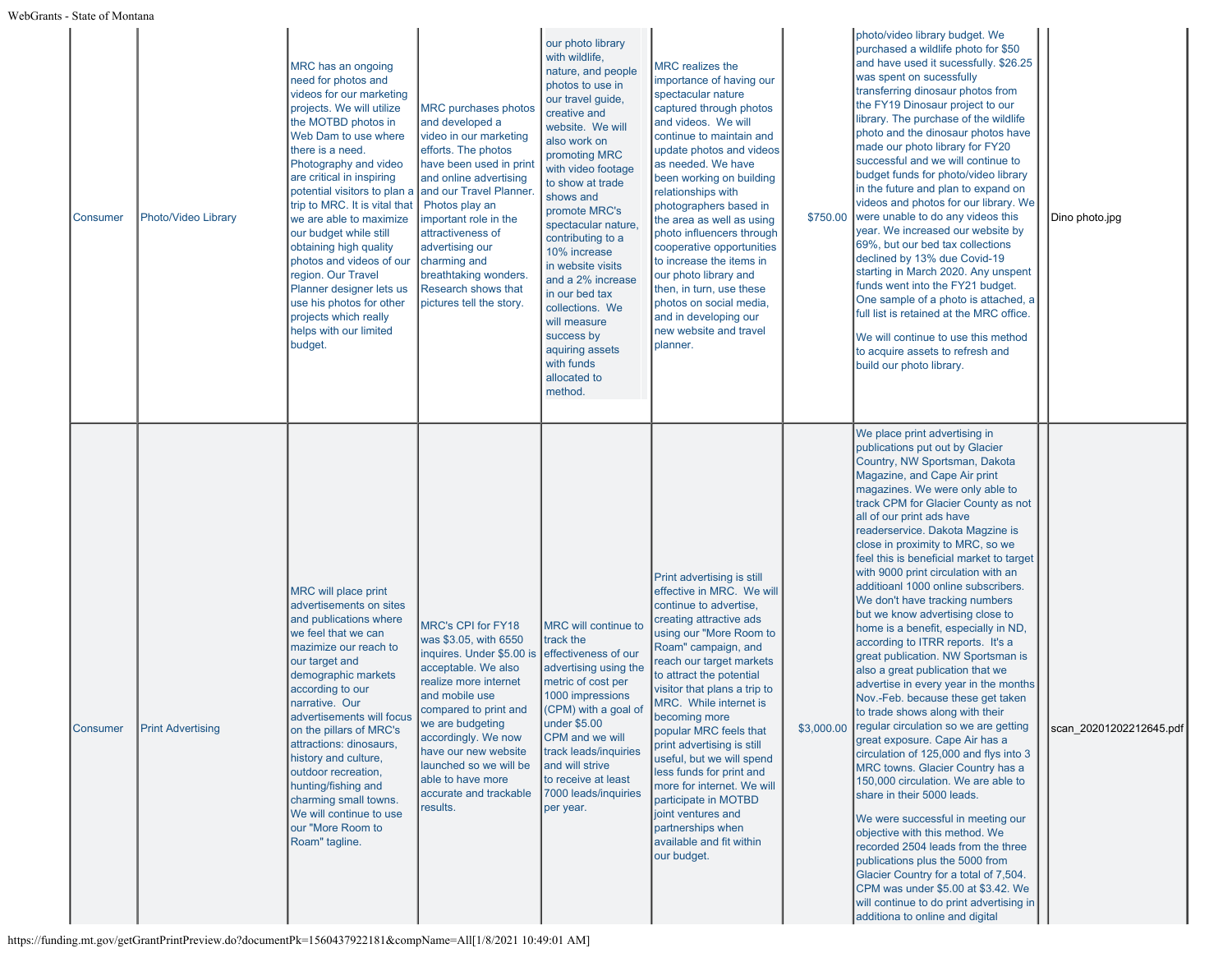|                 |                                         |                                                                                                                                                                                                                                                                                                                                                                                                                                                                                                                                           |                                                                                                                                                                                                                                                                                                                                                |                                                                                                                                                                                                                               |                                                                                                                                                                                                                                                                                                                                                                                                                                                                                                                                                                                                   |            | advertising in publications with an<br>online presence. Copies of the<br>ads are attached. \$12,500 was<br>budgeted \$6,458.37 was spent. The<br>remaining amount went into the<br>FY21 overall budget.                                                                                                                                                                                                                                                                                                                                                                                                                                                                                                                                                                                                                                                                                                                                                                                                                                                                                                                                                                                                                                                                                                                                                                                                                                                                                                                                    |                         |
|-----------------|-----------------------------------------|-------------------------------------------------------------------------------------------------------------------------------------------------------------------------------------------------------------------------------------------------------------------------------------------------------------------------------------------------------------------------------------------------------------------------------------------------------------------------------------------------------------------------------------------|------------------------------------------------------------------------------------------------------------------------------------------------------------------------------------------------------------------------------------------------------------------------------------------------------------------------------------------------|-------------------------------------------------------------------------------------------------------------------------------------------------------------------------------------------------------------------------------|---------------------------------------------------------------------------------------------------------------------------------------------------------------------------------------------------------------------------------------------------------------------------------------------------------------------------------------------------------------------------------------------------------------------------------------------------------------------------------------------------------------------------------------------------------------------------------------------------|------------|--------------------------------------------------------------------------------------------------------------------------------------------------------------------------------------------------------------------------------------------------------------------------------------------------------------------------------------------------------------------------------------------------------------------------------------------------------------------------------------------------------------------------------------------------------------------------------------------------------------------------------------------------------------------------------------------------------------------------------------------------------------------------------------------------------------------------------------------------------------------------------------------------------------------------------------------------------------------------------------------------------------------------------------------------------------------------------------------------------------------------------------------------------------------------------------------------------------------------------------------------------------------------------------------------------------------------------------------------------------------------------------------------------------------------------------------------------------------------------------------------------------------------------------------|-------------------------|
| <b>Consumer</b> | Electronic Adv - Newsletter.<br>E-blast | MRC will continue to<br>do regular E-Newsletters<br>promoting our area<br>events and attractions.<br>These newsletters<br>provide information about<br>attractions and events to<br>entice a potential visitor<br>to MRC. We will also do<br>customized E-mails with<br>different target audiences<br>and niche<br>markets. Large format E-<br>blasts are more engaging<br>to the reader with more<br>links and useful<br>information. We will<br>participate in<br><b>MOTBD</b> joint<br>ventures and<br>partnerships when<br>available. | MRC sends out our E-<br>Newsletters to a<br>growing data base of<br>3000+ recipients with<br>an average of 24%<br>opens. We have<br>increased our data<br>base by 1500 recipients<br>in FY19.                                                                                                                                                  | <b>MRC will measure</b><br>the success of our e-<br>mail efforts by<br>tracking an increase<br>in our database with<br>a goal of increasing<br>database by 250 and<br>continue to receive at<br>least an open rate of<br>20%. | <b>MRC</b> realizes the<br>importance of e-mails in<br>this technology age<br>whether by computer or<br>mobile. The past E-<br>Newsletters and E-Blasts<br>have proven effective.<br>We will continue to<br>promote MRC through E-<br>mails since we have seen<br>success in the past and<br>has drove visitors to our<br>website. The Marketing<br>Personnel director sends<br>out these newsletters<br>once a month with the<br>program Constant<br>Contact. This is a cost<br>saving way of doing<br>it. This was new in FY18<br>and we will continue<br>doing it through Constant<br>Contact. | \$1,000.00 | In FY20 we sent 5 enewsletters<br>and added contacts, but there were<br>many that unsubscribed, so our final<br>(net) database for FY20 was 5105.<br>We did not increase overall by 250.<br>Although we did not meet our goal,<br>we feel there is success in<br>increasing and maintaining a good<br>amount of contacts in our<br>data base. We have a sign up button<br>on our FB page and website. We<br>also get leads at trade shows. Our<br>CTR was an average of 5% and the<br>open rate was 18%. These numbers<br>are lower than we projected, but we<br>will try to increase our open and click<br>through rate. We don't believe the<br>Covid-19 had an effect on the open<br>rate directly, but because everyone<br>is so busy trying to keep their own<br>businesses in operation we feel<br>these are the reasons for the<br>decrease. We will have catchy open<br>lines to get people interested to<br>explore MRC. We will continue to<br>do our e-newsletters with a goal to<br>continue to increase our data base,<br>CTR and Open rate. Copies of the<br>enewsletter that were sent are<br>attached. Budget was \$1000 and<br>\$798 was spent for the Constant<br>Contact program. The Marketing<br>Personnel does the newsletters.<br>This project is successful even<br>though we didn't reach our<br>objectives. We perhaps set our<br>objectives too high and even with a<br>18% open rate our newsletters are<br>getting opened. We will continue to<br>use this method and adjust our<br>objectives in the future. | scan 20201103231725.pdf |
| Consumer        | Online/Digital Advertising              | MRC will continue to do<br>online advertising. We<br>will continue to do banner<br>ads and Facebook and<br>Social Media venues to<br>get the attention of the<br>internet user due to the<br>growing use of<br>technology. These<br>marketing efforts will<br>drive more traffic to our<br>website where they can                                                                                                                                                                                                                         | <b>Website visits</b><br>decreased by 28% from<br>FY17 to FY18. We<br>needed a new website.<br>In December 2018 we<br>launched our new site.<br>Since we launched we<br>have seen more usage<br>and we know that<br>tracking will be more<br>accurate. MRC realizes<br>websites are one of the<br>most important ways to   missouririvermt.com | MRC will continue to<br>use website analytics our target and<br>to track our website<br>visits with a goal of a<br>10% increase in<br>visitors to the site                                                                    | MRC will place digital<br>advertisements on sites<br>and publications where<br>we feel that we can<br>maximize our reach to<br>demographic markets in<br>our narrative. Our<br>advertisements will focus<br>on the pillars of MRC's<br>attractions: dinosaurs,                                                                                                                                                                                                                                                                                                                                    | \$7,000.00 | We were successful and met our<br>objectives to increase traffice to the<br>MRC website. Online banner ads<br>were placed on Sojern travel site.<br>We also did online advertising on<br>True West. Our website<br>missourivermt.com had a 69%<br>increase in website traffic. See<br>attachment on results of the<br>advertising. We will continue to do<br>online advertising because this<br>project was successful. This                                                                                                                                                                                                                                                                                                                                                                                                                                                                                                                                                                                                                                                                                                                                                                                                                                                                                                                                                                                                                                                                                                               | scan_20201202200705.pdf |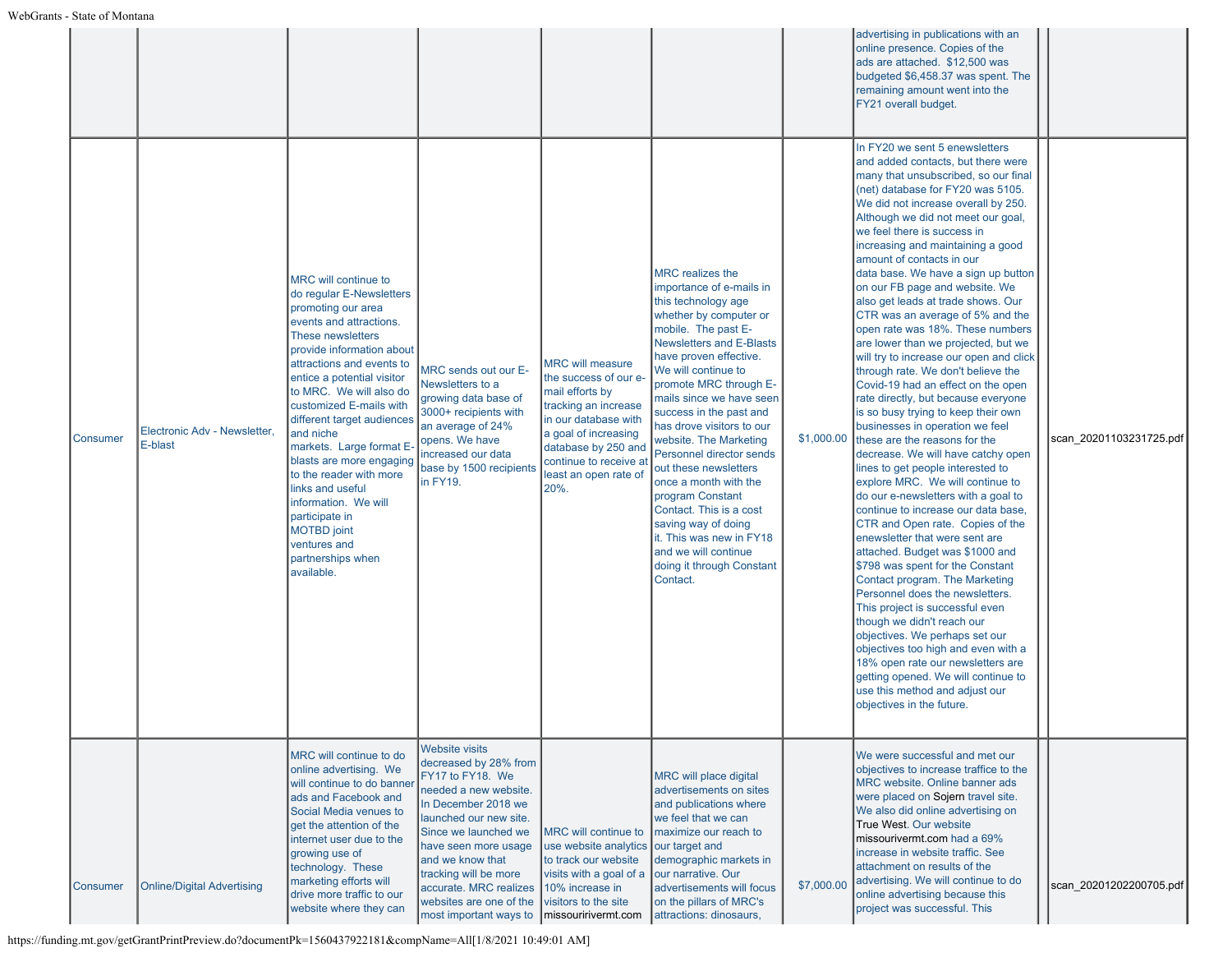|          |                         | receive more information<br>on MRC. We will do joint<br>ventures with MOTBD<br>and other Regions when<br>it fits into our budget and<br>marketing strategy.                                                                                                                                                                                                                                                                                                                                                                                                                                                                                                                                                                                                                                                                                                                                                                                                                                                                                                                                                                                                           | promote our area. We<br>are so fortunate to have<br>a new site, thanks to a<br>tourism grant through<br>the Dept. of<br>Commerce.                                                                                                                                                                                          |                                                                                                                                                                                                                                                                                                                | history and culture,<br>outdoor recreation,<br>hunting/fishing and<br>charming small towns.                                                                                                                                                                                                                                                                                                                                                                                                                                                                                 |            | performed well above industry<br>standard. Results and samples in<br>attachment. We budgeted \$10,000<br>and spent \$7,488.24 including<br>Sojern JV. The remaining budget<br>went into the overall FY21 budget.                                                                                                                                                                                                                                                                                                                                                                                                                                                                                                                                                                                                                                                                                                                                                                                                                                                                                                                                                                                                                    |                         |
|----------|-------------------------|-----------------------------------------------------------------------------------------------------------------------------------------------------------------------------------------------------------------------------------------------------------------------------------------------------------------------------------------------------------------------------------------------------------------------------------------------------------------------------------------------------------------------------------------------------------------------------------------------------------------------------------------------------------------------------------------------------------------------------------------------------------------------------------------------------------------------------------------------------------------------------------------------------------------------------------------------------------------------------------------------------------------------------------------------------------------------------------------------------------------------------------------------------------------------|----------------------------------------------------------------------------------------------------------------------------------------------------------------------------------------------------------------------------------------------------------------------------------------------------------------------------|----------------------------------------------------------------------------------------------------------------------------------------------------------------------------------------------------------------------------------------------------------------------------------------------------------------|-----------------------------------------------------------------------------------------------------------------------------------------------------------------------------------------------------------------------------------------------------------------------------------------------------------------------------------------------------------------------------------------------------------------------------------------------------------------------------------------------------------------------------------------------------------------------------|------------|-------------------------------------------------------------------------------------------------------------------------------------------------------------------------------------------------------------------------------------------------------------------------------------------------------------------------------------------------------------------------------------------------------------------------------------------------------------------------------------------------------------------------------------------------------------------------------------------------------------------------------------------------------------------------------------------------------------------------------------------------------------------------------------------------------------------------------------------------------------------------------------------------------------------------------------------------------------------------------------------------------------------------------------------------------------------------------------------------------------------------------------------------------------------------------------------------------------------------------------|-------------------------|
| Consumer | <b>Printed Material</b> | MRC will print and<br>update as needed,<br>our promotional pocket<br>maps, and brochures<br>such as Canoe/Kayaking,<br>L &C, hunting & fishing,<br>calendar of events, rock<br>hounding, astonomy<br>locations, brewry trail,<br>birding and dinosaurs.<br>We will also print and<br>design a useful resource<br>map of MRC showing<br>attractions, roads, trails<br>and points of interest.<br>Any printed material that<br>we do will include<br>shipping costs, that will<br>be invoiced accordingly.<br>We will continue to do<br>Co-op Marketing projects<br>with communities that<br>want to print a<br>brochure/rack card or do<br>signage for their<br>communities. We will<br>distribute an allocated<br>amount of<br>these brochures<br>throughout MRC, at trade<br>shows, and send out<br>upon request. We will<br>also purchase a<br>few brochure racks<br>where brochures are<br>needed to be distributed.<br>MRC doesn't have a paid<br>distribution service,<br>therefore paid staff will<br>deliver the brochures and<br>travel planners within and<br>on the outskirts of MRC.<br>Mileage will be paid at<br>state rate to deliver the<br>brochures. | <b>These specialty</b><br>brochures are handed<br>out at trade shows and<br>requested through our<br>website. They are<br>delivered to area<br>brochure racks. We<br>usually hand out around<br>200 each at our trade<br>shows. We were<br>running low on several<br>of these brochures so<br>the demand has been<br>high. | <b>MRC will measure</b><br>success by printing<br>and distributing<br>brochures to target<br>audiences with a<br>goal of increasing<br>bed tax collections<br>by 2%. We also<br>receive feedback<br>from communities<br>who track their<br>visitation and the<br>economic impact to<br>their area of visitors. | MRC continues to see a<br>benefit in putting print<br>pieces in the hands of<br>visitors to plan their trips<br>and when they are here<br>in MRC to pick up and<br>plan to spend another<br>night due to an event that<br>is seen in these specialty<br>brochures. While the<br>internet is becoming<br>more popular there are<br>still people who like to<br>have a print piece in their<br>hands. We will only print<br>and reprint those that are<br>the most popular. Each<br>year we print a new<br>calendar of events<br>brochure. The size is 3<br>1/2" x 9" folded. | \$2,500.00 | The Calendar of Events that we<br>printed have proven to be successful<br>with all of them distributed. We<br>printed and distributed 7,500<br><b>Calendar of Events brochures</b><br>(folded size 3 1/2"x9"). See attached<br>the Calendar of Events design<br>file. We will continue to print<br>brochures as the supply decreases<br>and the demand is high. We print a<br>Calendar of Events every year. We<br>take these brochures to trade<br>shows, and distribute to our target<br>market throughout the MRC area.<br>We don't have a distribution service<br>in MRC so the Executive Director<br>takes these to the communities,<br>motels, gas stations, chambers,<br>etc. We also have them listed on<br>our website for people to sign up to<br>receive (mail or to download). Our<br>bed tax collections were down 13%<br>in FY 20 due to the last 2 quarters of<br>the pandemic. All of our<br>communities were down, but the first<br>2 quarters on most of the counties<br>were up. The last 2 quarters, due to<br>Covid-19 decreased the visitation<br>and many events in June 2020 were<br>cancelled. We spent \$2263.64 with a<br>budget of \$4000, the remaining<br>funds went into the overall FY20<br>budget. | scan 20201123222919.pdf |
|          |                         | MRC will do pre-press,<br>print and distribute an<br>allocated amount of our<br>primary and informational                                                                                                                                                                                                                                                                                                                                                                                                                                                                                                                                                                                                                                                                                                                                                                                                                                                                                                                                                                                                                                                             |                                                                                                                                                                                                                                                                                                                            |                                                                                                                                                                                                                                                                                                                |                                                                                                                                                                                                                                                                                                                                                                                                                                                                                                                                                                             |            | This is a cost effective method and<br>we consider this to be a successful<br>project. MRC designed an attractive<br>travel planner in FY19. We printed it<br>in FY20. We will continue to design<br>one year and print the second year.<br>We printed 30,000, but this supply<br>will last us for 2 years. There is still a                                                                                                                                                                                                                                                                                                                                                                                                                                                                                                                                                                                                                                                                                                                                                                                                                                                                                                        |                         |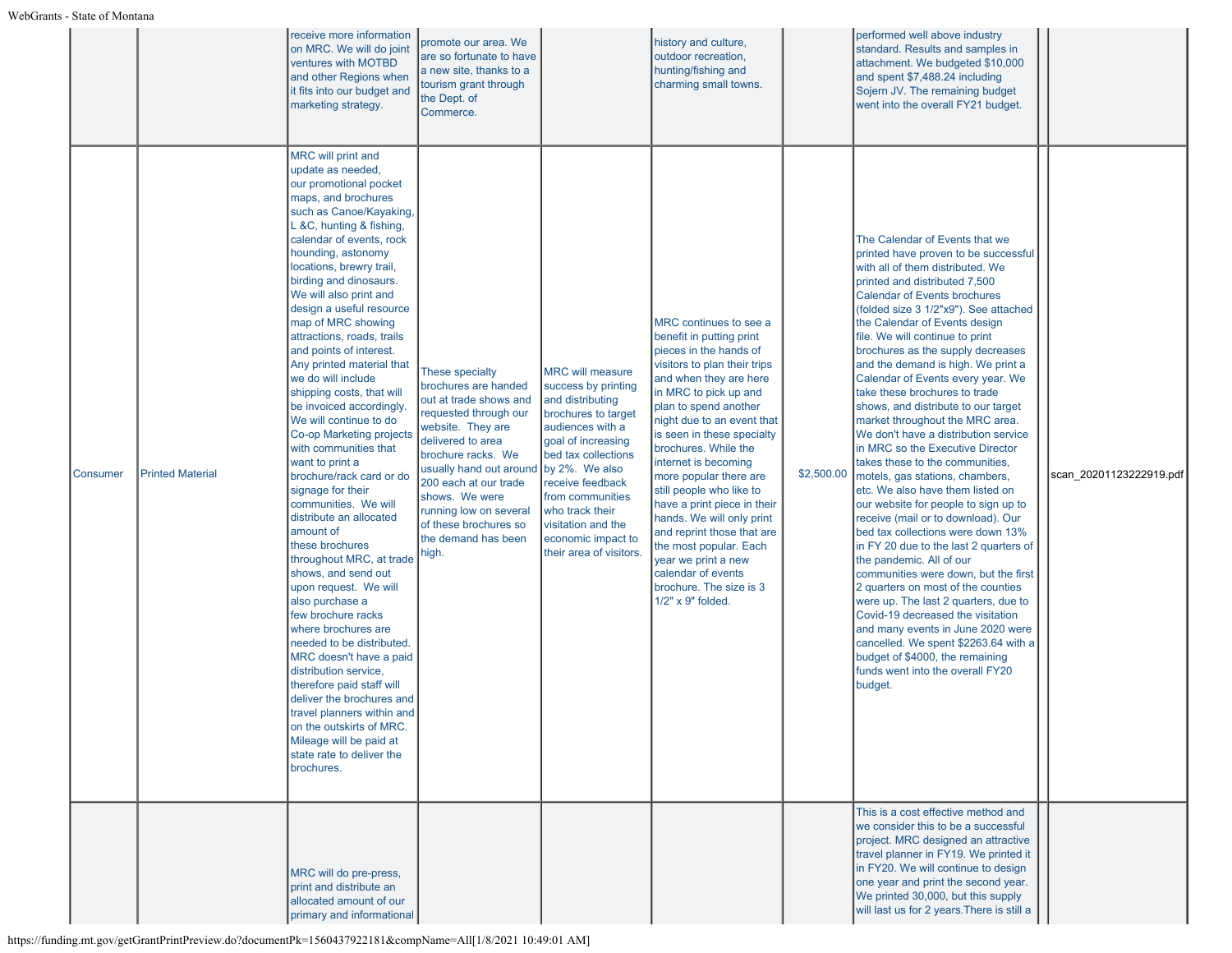| Consumer | <b>Travel Guide</b> | travel planner in FY20.<br>We will mail to inquiries<br>and distribute throughout<br>our region, trade shows,<br>and events. Travel<br>planners are an<br>important<br>marketing piece that<br>provides information,<br>pictures, maps and tools<br>needed by the visitor to<br>plan their trips and spend<br>more time in MRC. FY19<br>was our design year and<br>we will print again in<br>FY20. This has proven to<br>be very cost effective by<br>doing an updated planner<br>every 2 years. Shipping<br>costs are included in<br>the bidding process and<br>will be invoiced<br>accordingly. | In FY9 MRC will have<br>distributed approx.<br>15,000 travel planners<br>through the mail,<br>delivered to<br>communities by the ED<br>and MP, mileage paid<br>at state rate, and taken<br>to trade shows. First<br>time<br>visitor groups according<br>to ITRR were 5%, and<br>repeat visitors<br>83%. Travel guides<br>have proven to help a<br>potiential visitor plan<br>there trip. | We will continue to<br>keep track of the<br>number of travel<br>planner pieces<br>printed, distributed<br>and requested each<br>year. We will also<br>track our bed tax<br>collections with a<br>goal of 2% increase. | <b>MRC</b> prints and designs<br>our travel planner in a 2-<br>year cycle. This<br>informational piece is a<br>necessity to attracting<br>visitors to MRC and<br>providing them a print<br>piece to help plan their<br>trip and to extend their<br>stay. We will continue to<br>distribute them at trade<br>shows and mail to inquiry<br>requests and distribute<br>them for visitors to pick<br>up along their way. | \$26,000.00 | need for a print travel planner as<br>demonstrated by requests in FY20.<br>The office received 2504 requests<br>for a print travel planner. A total of<br>7729 Travel Planners were mailed<br>out upon request and 500 were<br>handed out at trade shows. Approx.<br>2000 were delivered to motels,<br>convenient stores, gas stations,<br>businesses, and museums in the<br>MRC area. It is also available for<br>download on our website. The cost<br>to print was \$27,255. See in<br>attachments our most current travel<br>planner that was designed in FY19<br>and printed in FY20.<br>Although our bed tax collections<br>showed a -13% decrease we believe<br>this is due to the last 2 quarters<br>being down due to the Covid-19<br>pandemic we still consider this an<br>effective method of meeting our<br>objective. We will continue to use<br>this method in the future on a<br>schedule where we update the<br>design one year and print the next<br>year.                                                                                                                                                                                                                           | 2019-guide.pdf |
|----------|---------------------|---------------------------------------------------------------------------------------------------------------------------------------------------------------------------------------------------------------------------------------------------------------------------------------------------------------------------------------------------------------------------------------------------------------------------------------------------------------------------------------------------------------------------------------------------------------------------------------------------|------------------------------------------------------------------------------------------------------------------------------------------------------------------------------------------------------------------------------------------------------------------------------------------------------------------------------------------------------------------------------------------|-----------------------------------------------------------------------------------------------------------------------------------------------------------------------------------------------------------------------|----------------------------------------------------------------------------------------------------------------------------------------------------------------------------------------------------------------------------------------------------------------------------------------------------------------------------------------------------------------------------------------------------------------------|-------------|------------------------------------------------------------------------------------------------------------------------------------------------------------------------------------------------------------------------------------------------------------------------------------------------------------------------------------------------------------------------------------------------------------------------------------------------------------------------------------------------------------------------------------------------------------------------------------------------------------------------------------------------------------------------------------------------------------------------------------------------------------------------------------------------------------------------------------------------------------------------------------------------------------------------------------------------------------------------------------------------------------------------------------------------------------------------------------------------------------------------------------------------------------------------------------------------------|----------------|
|          |                     |                                                                                                                                                                                                                                                                                                                                                                                                                                                                                                                                                                                                   |                                                                                                                                                                                                                                                                                                                                                                                          |                                                                                                                                                                                                                       |                                                                                                                                                                                                                                                                                                                                                                                                                      |             | Joint ventures that we did in FY20:<br>Lewis and Clark with several<br>Regions; Sojern, (reported in<br>Online/Digital); Parenting<br>Magazine with MOTBD; an<br><b>Accommodations Guide with</b><br>MOTBD and the other Regions;<br>Seattle Magazine, a Motorcycle<br>partnership with Great Falls, (which<br>was postponed until 2021 due to<br>Covid-19); MT Dinosaur Trail reprint<br>and a photo influencer with the help<br>of MOTBD. All were considered to<br>be successful as objectives were<br>met even thought bed tax revenues<br>were down, but that is contributed to<br>the Covid-19 impact on visitation in<br>second half of FY20.<br>Overall, we recorded 2504 inquires<br>in the office related to the joint<br>venture activities; specifically, 110<br>Dinosaur Trail brochure requests;<br>410 Lewis & Clark brochure<br>requests. Our website showed a<br>69% increase in traffic to certain<br>pages related to the Joint Venture,<br>see attached analytics. In addition,<br>various brochures tied to the joint<br>venture projects were picked up at<br>trade shows and distributed in our<br>region.<br>The Lewis & Clark campaign<br>included updates on their website |                |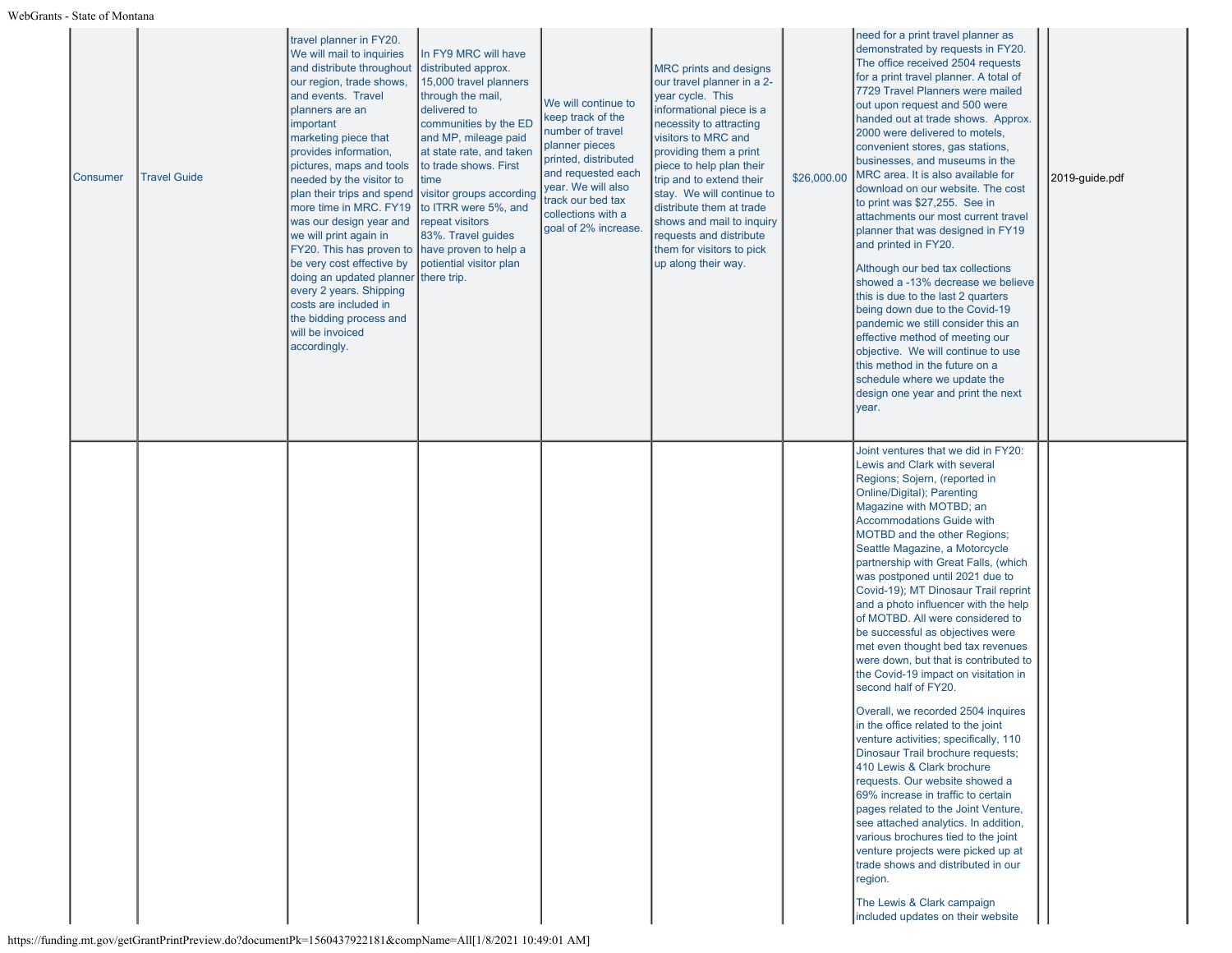| Consumer | <b>Joint Ventures</b><br>$\frac{1}{2}$ (funding mt gov/getGrantPrintPreview do?documentPk=1560437022181&compName=All[1/8/2021 10:40:01 AM] | MRC sees the value of<br>Joint Ventures and<br>partnering with MOTBD<br>and other Regions and<br>communities to reach the<br>best market and leverage<br>our marketing dollars.<br>We will take advantage<br>of match funding<br>opportunities when<br>available and within our<br>budget. Please see the<br>narrative portion of our<br>FY20 Marketing Plan to<br>see where our Joint<br><b>Venture Marketing funds</b><br>were spent. New joint<br>venture marketing might<br>include Night Skies with<br>other regions and we<br>also see the value in the<br><b>Eastern MT Initiative</b><br>which we would also<br>support. | A Joint Ventures line<br>item will help with more<br>accurate tracking.<br>When partnering with<br>MOTBD and other<br>Regions our marketing<br>efforts go further<br>according to past<br>research and MRC<br>leads. Last year we<br>received 553 leads from<br><b>Family Fun Magazine</b><br>and we expect more to<br>come as MOTBD uses<br>this print magazine as<br>their informational<br>piece. | <b>MRC</b> will measure<br>success by analyzing<br>impact of each joint<br>venture on bed tax<br>revenue, website<br>traffice and overall<br>inquiries. We will<br>plan to increase our<br>bed tax by 2% and<br>website traffic. | Joint ventures and<br>partnerships are an<br>important part in<br>marketing Montana and<br>MRC. We gain more<br>exposure and our<br>marketing dollars go<br>further, especially with<br>our limited budget. We<br>will join in partnerships<br>whenever it<br>meets our target markets<br>and budget. For FY20 we<br>will consider Parenting<br>and Sojern joint ventures<br>with MOTBD. We will<br>also do other partneships<br>throughout the year with<br>other regions and our<br>local communities. See<br>the narrative portion or<br>our marketing plan to see<br>where our joint ventures<br>funds have been spent in<br>the past. | \$15,000.00 | attached website analytics. We find<br>that Lewis & Clark is still popular<br>based on the amount of inquiry calls<br>to the office. This was a successful<br>project. The cost was \$2,000, report<br>attached. This was a successful joint<br>venture and we would do it again if<br>available.<br>The Accommodation Guide project<br>is necessary for us to support, with a<br>small contribution on our part of<br>\$101.36 we are able to participate in<br>providing an essential traveler<br>resource guide that we could not<br>afford to produce alone. Lodging<br>listings from the MRC region are<br>included in this statewide guide.<br>Distribution numbers available from<br>MOTBD. This was a successful joint<br>venture and we would do it again if<br>available.<br>The MT Dino Trail continues to<br>prove successful attraction that has<br>a signficant presence in MRC with<br>several stops along the trail. An<br>investment of \$1,500 produced<br>desired responses and results;<br>report attached. This was a<br>successful joint venture and we<br>would do it again if available.<br>The Seattle Magazine was a new JV<br>with several other regions. MRC was<br>able to distribute messaging via a<br>two-page advertisement in the<br>magazine that has circulation of<br>56,000. MRC cost was \$3500.<br>Washington is one of our top states<br>for visitors, therefore, MRC felt this<br>was a good opportunity for us to<br>reach that target market with visual<br>branding. This was a successful joint<br>venture and we would do it again if<br>available.<br>Parenting Magazine has a<br>circulation of 612,200 and we<br>received 1949 successful leads.<br>With the help of MOTBD they<br>brought Justin Kauffman to our area<br>to do photography. We received 23<br>stunning photos to use to promote<br>MRC and to add to our photo library.<br>They can be found in the state's<br>online library webdam. This was a<br>successful joint venture and we<br>would do it again if made available.<br>We will continue to do Joint<br>Ventures when it fits into our<br>Marketing Plan for success.<br>Samples attached and results from | scan 20201202220705.pdf |
|----------|--------------------------------------------------------------------------------------------------------------------------------------------|----------------------------------------------------------------------------------------------------------------------------------------------------------------------------------------------------------------------------------------------------------------------------------------------------------------------------------------------------------------------------------------------------------------------------------------------------------------------------------------------------------------------------------------------------------------------------------------------------------------------------------|------------------------------------------------------------------------------------------------------------------------------------------------------------------------------------------------------------------------------------------------------------------------------------------------------------------------------------------------------------------------------------------------------|----------------------------------------------------------------------------------------------------------------------------------------------------------------------------------------------------------------------------------|--------------------------------------------------------------------------------------------------------------------------------------------------------------------------------------------------------------------------------------------------------------------------------------------------------------------------------------------------------------------------------------------------------------------------------------------------------------------------------------------------------------------------------------------------------------------------------------------------------------------------------------------|-------------|--------------------------------------------------------------------------------------------------------------------------------------------------------------------------------------------------------------------------------------------------------------------------------------------------------------------------------------------------------------------------------------------------------------------------------------------------------------------------------------------------------------------------------------------------------------------------------------------------------------------------------------------------------------------------------------------------------------------------------------------------------------------------------------------------------------------------------------------------------------------------------------------------------------------------------------------------------------------------------------------------------------------------------------------------------------------------------------------------------------------------------------------------------------------------------------------------------------------------------------------------------------------------------------------------------------------------------------------------------------------------------------------------------------------------------------------------------------------------------------------------------------------------------------------------------------------------------------------------------------------------------------------------------------------------------------------------------------------------------------------------------------------------------------------------------------------------------------------------------------------------------------------------------------------------------------------------------------------------------------------------------------------------------------------------------------------------------------------------------------------------------------------------------------------------------------|-------------------------|
|----------|--------------------------------------------------------------------------------------------------------------------------------------------|----------------------------------------------------------------------------------------------------------------------------------------------------------------------------------------------------------------------------------------------------------------------------------------------------------------------------------------------------------------------------------------------------------------------------------------------------------------------------------------------------------------------------------------------------------------------------------------------------------------------------------|------------------------------------------------------------------------------------------------------------------------------------------------------------------------------------------------------------------------------------------------------------------------------------------------------------------------------------------------------------------------------------------------------|----------------------------------------------------------------------------------------------------------------------------------------------------------------------------------------------------------------------------------|--------------------------------------------------------------------------------------------------------------------------------------------------------------------------------------------------------------------------------------------------------------------------------------------------------------------------------------------------------------------------------------------------------------------------------------------------------------------------------------------------------------------------------------------------------------------------------------------------------------------------------------------|-------------|--------------------------------------------------------------------------------------------------------------------------------------------------------------------------------------------------------------------------------------------------------------------------------------------------------------------------------------------------------------------------------------------------------------------------------------------------------------------------------------------------------------------------------------------------------------------------------------------------------------------------------------------------------------------------------------------------------------------------------------------------------------------------------------------------------------------------------------------------------------------------------------------------------------------------------------------------------------------------------------------------------------------------------------------------------------------------------------------------------------------------------------------------------------------------------------------------------------------------------------------------------------------------------------------------------------------------------------------------------------------------------------------------------------------------------------------------------------------------------------------------------------------------------------------------------------------------------------------------------------------------------------------------------------------------------------------------------------------------------------------------------------------------------------------------------------------------------------------------------------------------------------------------------------------------------------------------------------------------------------------------------------------------------------------------------------------------------------------------------------------------------------------------------------------------------------|-------------------------|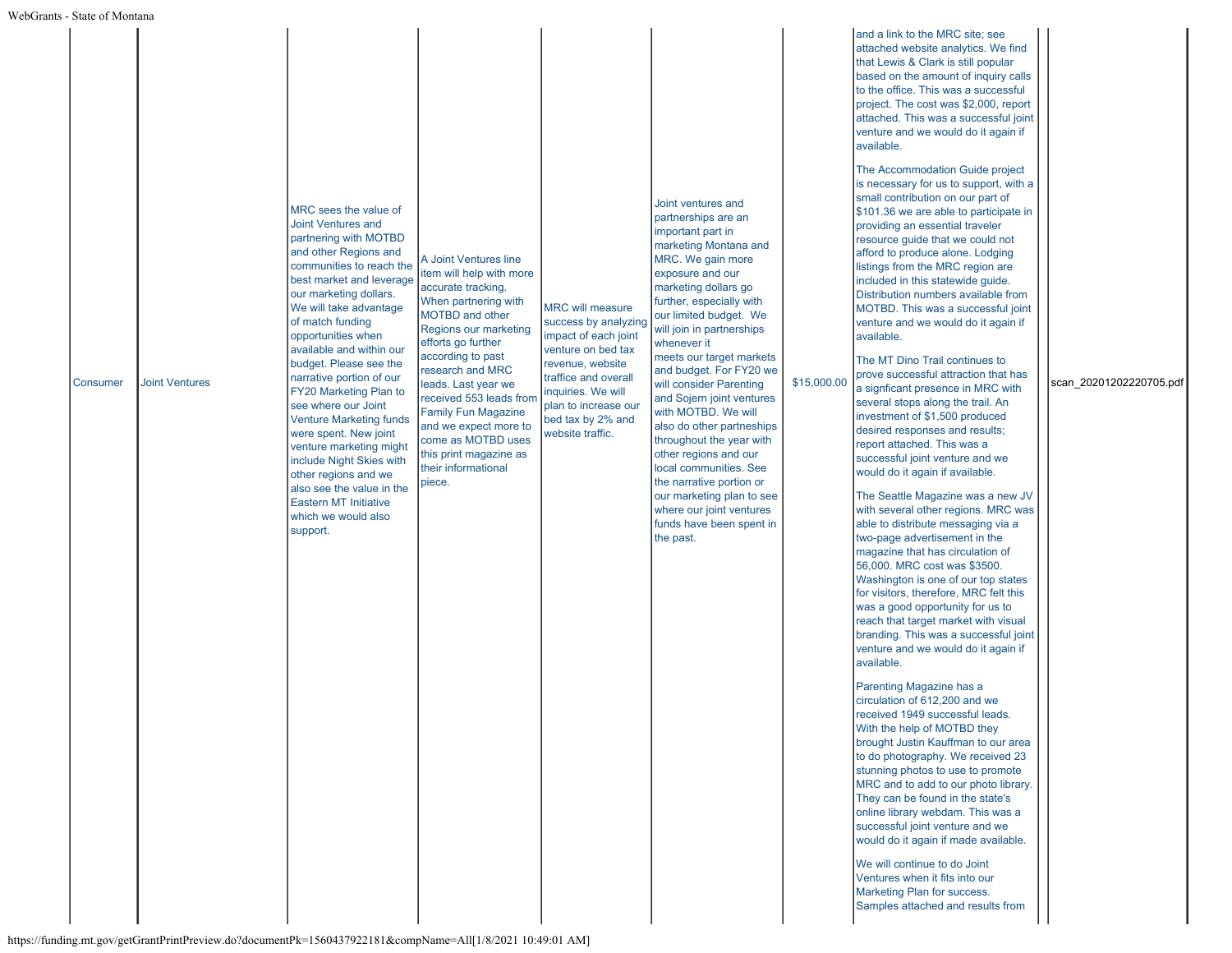|                 |                           |                                                                                                                                                                                                                                                                                                                                                                                                                                                                                                                                                                                                                                                             |                                                                                                                                                                                                                                                                                                                                                                                                                                                                                                                                                                                                                                                                                                      |                                                                                                                                                                                                                                                                                                                                                                                                                                                                                                                                                                   |                                                                                                                                                                                                                                                                                                                                                                                                                                                                        |             | the campaigns.<br>With a total budget of \$21,599.83,<br>$\frac{1}{3}$ 15,173.56 was spent for all the<br>projects. We try to budget as much<br>as we can into Joint Ventures<br>because partnerships arise<br>throughout the year.<br>We cut off all marketing when Covid-<br>19 hit, so we have remaining<br>budget with many of our methods<br>that have gone back into the<br>FY21 overall budget. All the Joint<br>Ventures we did in FY20 were<br>successful and we will continue to<br>do them.<br>Our bed tax decreased by 13% due<br>to the last 2 quarters down because<br>of the Covid-19 pandemic.                                                                                                                                                                                                                                                                                                                                                                                                                                                                                                                                                                                                                                                                                                                                                                                                                                      |                         |  |
|-----------------|---------------------------|-------------------------------------------------------------------------------------------------------------------------------------------------------------------------------------------------------------------------------------------------------------------------------------------------------------------------------------------------------------------------------------------------------------------------------------------------------------------------------------------------------------------------------------------------------------------------------------------------------------------------------------------------------------|------------------------------------------------------------------------------------------------------------------------------------------------------------------------------------------------------------------------------------------------------------------------------------------------------------------------------------------------------------------------------------------------------------------------------------------------------------------------------------------------------------------------------------------------------------------------------------------------------------------------------------------------------------------------------------------------------|-------------------------------------------------------------------------------------------------------------------------------------------------------------------------------------------------------------------------------------------------------------------------------------------------------------------------------------------------------------------------------------------------------------------------------------------------------------------------------------------------------------------------------------------------------------------|------------------------------------------------------------------------------------------------------------------------------------------------------------------------------------------------------------------------------------------------------------------------------------------------------------------------------------------------------------------------------------------------------------------------------------------------------------------------|-------------|-----------------------------------------------------------------------------------------------------------------------------------------------------------------------------------------------------------------------------------------------------------------------------------------------------------------------------------------------------------------------------------------------------------------------------------------------------------------------------------------------------------------------------------------------------------------------------------------------------------------------------------------------------------------------------------------------------------------------------------------------------------------------------------------------------------------------------------------------------------------------------------------------------------------------------------------------------------------------------------------------------------------------------------------------------------------------------------------------------------------------------------------------------------------------------------------------------------------------------------------------------------------------------------------------------------------------------------------------------------------------------------------------------------------------------------------------------|-------------------------|--|
| <b>Consumer</b> | <b>Ad Agency Services</b> | <b>MRC</b> has contracted with<br>Windfall, Inc. as their<br>Agency of Record.<br>Windfall is a professiona<br>agency that excels in<br><b>Marketing Strategies.</b><br>The MRC board of<br>directors are confident<br>that Windfall will market<br>MRC as a destination<br>that will result in more<br>visitation to our Region.<br>They will provide a full<br>media plan, marketing<br>plan, market research,<br>social media support,<br>digital leadership, search<br>engine marketing and<br>optimization, and website<br>support. Windfall is also<br>contracted by other<br>tourism partners so they<br>are knowledgable to<br>follow the MT brand. | Windfall, Inc. has<br>contracted with 4 other<br>tourism regions and 1<br>CVB. Research has<br>shown that the previous<br>regions and CVB have<br>been successful with<br>Windfall's marketing<br>efforts. FY20 will<br>be our third year<br>contracting with<br>them. We have<br>confidence that they wi<br>provide the marketing<br>strategies necessary to<br>increase our bed tax<br>revenue with a new and<br>agressive marketing,<br>media and social<br>plan. They have<br>created new ads that<br>are attractive and eye<br>catching. We will<br>measure the success<br>from FY19 at the end of<br>the year, but what we<br>have seen so far we<br>like their creative<br>marketing for MRC. | MRC needs the<br>assistance of an ad<br>agency to help<br>market our region as<br>a destination. They<br>will provide us with<br>additional marketing<br>expertise and<br>services to enhance<br><b>CVB</b> operations<br>resulting in more<br>visitors and overall<br>brand recognition.<br>We will measure our<br>success by tracking<br>our website visits,<br>bed tax revenue,<br>social media<br>engagement and<br>leads. Our goals are<br>a 2% bed tax<br>increase, 10%<br>website increase,<br>more likes on social<br>media channels and<br>a 1000 leads. | Windfall will provide a<br>year long strategic media<br>plan that will focus on<br>media placements,<br>strategic partnerships,<br>and digital and social<br>resource management.<br>They will research and<br>develop new and<br>expaned strategies to<br>grow the website and<br>develop content. We will<br>measure the success of<br>these projects by tracking<br>our website visits and our<br>visitation at our events.<br>attractions and the whole<br>region. | \$24,000.00 | <b>MRC</b> used the services of Windfall<br>agency for our FY20 Marketing<br>Strategies. Windfall has put a<br>special effort into our website. We<br>contribute that to the high increase<br>in website traffic. Windfall helps with<br>online/digital, and print<br>placement. The agency created a<br>new "More Room to Roam"<br>campaign that will extend into future<br>marketing.<br>Key indicators of performance<br>include: website traffic up 69%;<br>Social Media, specifically Facebook<br>engagement increased 3.6% from<br>last year to 14,254 total page likes,<br>Instagram had a 10.9% increase<br>with 1,182 followers and Twitter is<br>up to 377 followers, at a 9.6%<br>increase. We collected 2504 leads.<br>With the success from our new<br>campaigns, website and online<br>presence and the marketing stategy<br>that our ad agency has provided we<br>will continue to allocate funding for<br>our ad agency support. We<br>budgeted \$24,000 and spent<br>\$22,000 in FY20 with the remainder<br>of the budget being spent in FY21<br>for FY20. All of our objectives were<br>sucessful except for the bed tax<br>revenue being down, but that was<br>due to the pandemic situation. See<br>attachment for monthly reports from<br><b>Windfall on duties</b><br>performed. Additional attachments<br>show social media and online<br>reports.<br>Although our Bed tax collections<br>were down 13%. The last 2 quarters | scan 20201124223339.pdf |  |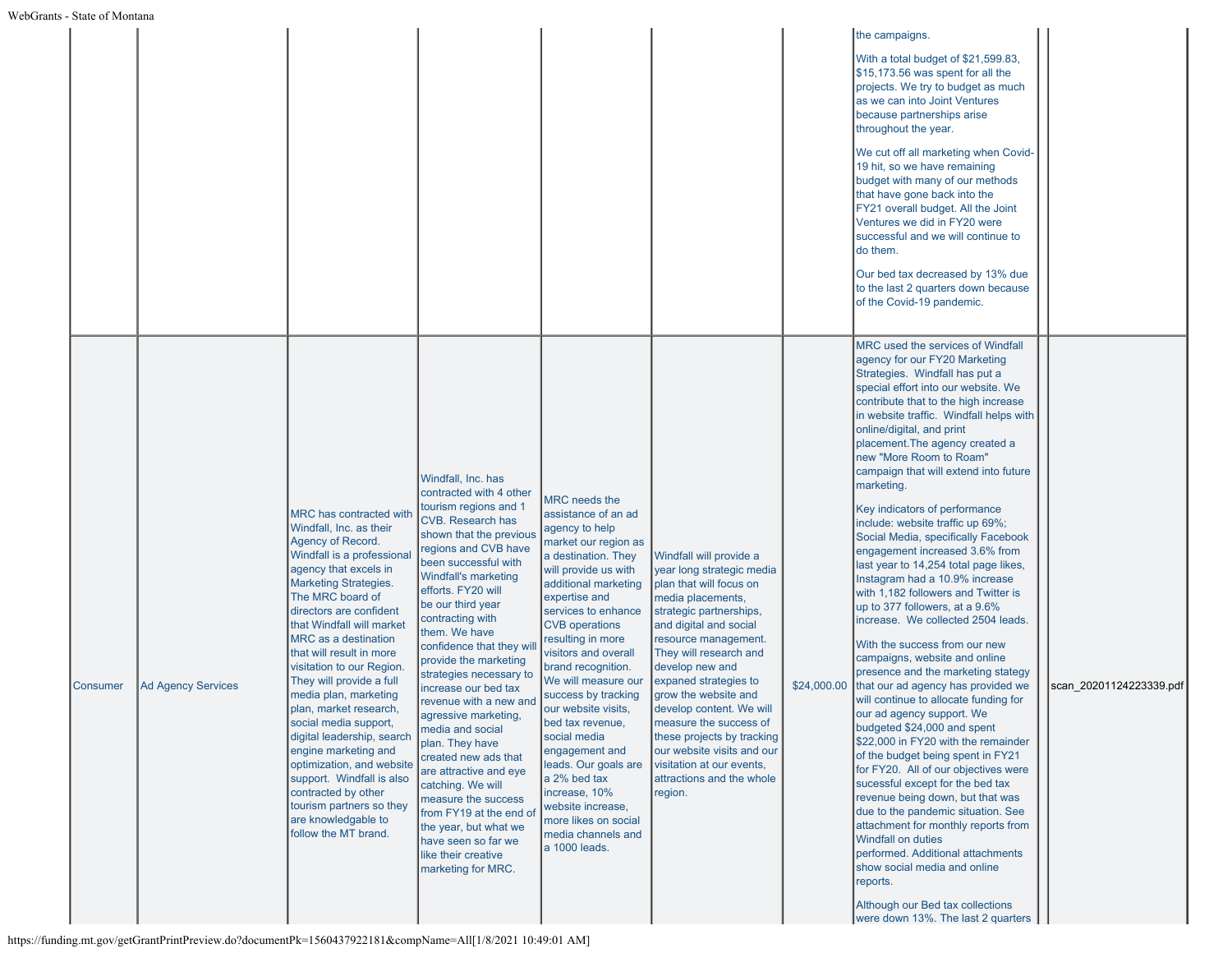|                 |                                   |                                                                                                                                                                                                                                                                                                                                                                                                                                                                                                                        |                                                                                                                                                                                                                                                                                                                                                                                                       |                                                                                                                                                                                                                                                                                                                                                                                                                                                              |                                                                                                                                                                                                                                                                                                                           |            | dropped our revenue due to no<br>travel because of Covid-19, we feel<br>objectives were met using this<br>method and we will continue to use<br>the method in the future to build<br>upon the success.                                                                                                                                                                                                                                                                                                                                                                                                                                                                                                                                                                                                                                                                                                                                                                                                                                                                                                                                                            |                         |
|-----------------|-----------------------------------|------------------------------------------------------------------------------------------------------------------------------------------------------------------------------------------------------------------------------------------------------------------------------------------------------------------------------------------------------------------------------------------------------------------------------------------------------------------------------------------------------------------------|-------------------------------------------------------------------------------------------------------------------------------------------------------------------------------------------------------------------------------------------------------------------------------------------------------------------------------------------------------------------------------------------------------|--------------------------------------------------------------------------------------------------------------------------------------------------------------------------------------------------------------------------------------------------------------------------------------------------------------------------------------------------------------------------------------------------------------------------------------------------------------|---------------------------------------------------------------------------------------------------------------------------------------------------------------------------------------------------------------------------------------------------------------------------------------------------------------------------|------------|-------------------------------------------------------------------------------------------------------------------------------------------------------------------------------------------------------------------------------------------------------------------------------------------------------------------------------------------------------------------------------------------------------------------------------------------------------------------------------------------------------------------------------------------------------------------------------------------------------------------------------------------------------------------------------------------------------------------------------------------------------------------------------------------------------------------------------------------------------------------------------------------------------------------------------------------------------------------------------------------------------------------------------------------------------------------------------------------------------------------------------------------------------------------|-------------------------|
| <b>Consumer</b> | <b>Search Engine Marketing</b>    | <b>MRC</b> hasn't used<br>keyword search terms for<br>a couple years. Our main<br>focus was to get our<br>website functional,<br>informative and user<br>friendly. Now that our<br>website is up and going<br>we realize Search terms<br>are a way to drive traffic<br>to the new MRC website<br>and increase visitation<br>from internet users.<br><b>Hunting and Fishing</b><br>seem to be our top<br>search terms.                                                                                                  | According to<br>marketingmo.com,<br>Search engine<br>marketing is about<br>gaining visibility on<br>search engines when<br>users search for terms<br>that relate to your<br>business. For most<br>companies, ranking<br>highly in search results<br>isn't luck - it's a result<br>of solid effort of<br>knowing your business.<br>MRC will chosse high<br>impact keywords such<br>as hunting/fishing. | MRC will track our<br>website visits<br>∣with a goal of<br>∣a 10% increase,<br>bed tax collections<br>with a goal of 2%<br>increase, consumer<br>advertising, print<br>and online with a<br>CPM of less than<br>\$5.00 and CPC<br>less than \$5.00.                                                                                                                                                                                                          | MRC sees a benefit<br>in search engine<br>marketing with the<br>increasing use of the<br>internet. We will<br>keep a tight control<br>on our keywords and<br>center on hunting<br>and fishing which<br>perform the best.<br>Keywords drive more<br>traffic to our website<br>to use as a trip<br>planning tool.           | \$1,000.00 | MRC's google ad words pay per<br>click marketing ran from Feb.-March<br>2020. It was cut short due to the<br>Covid-19 pandemic as all marketing<br>was cancelled at that time. The ads<br>were to promote our website and to<br>help with SEO and website traffic.<br>Target markets were MT, ND, Sask.<br>and WY. 30,000 impressions, 677<br>clicks with a CTR of 1.50%, CPM<br>\$12.54, CPC .84, were received.<br>This performed well above the<br>industry average CTR of 1% and<br>well below our goal with a \$1.50<br>CPC. MRC considers this a<br>successful method and we will plan<br>to continue to use this method in the<br>future. \$576.13 was spent with a<br>\$1000 budget. The remaining funds<br>went back into the FY21 overall<br>budget.                                                                                                                                                                                                                                                                                                                                                                                                    | scan 20201208224926.pdf |
| Events          | Radio & Television<br>Advertising | MRC continues to see a<br>benefit in advertising on<br>the Outdoor Radio Show.<br>The Captain, Mark Ward,<br>knows our area and talks Outdoor recreation<br>about MRC like he's lived<br>here all his life. All<br>advertising is done<br>outside the area to attract<br>people coming a distance<br>in order to increase the<br>nights' stay in MRC. The<br>Outdoor Radio Show airs<br>every Saturday morning<br>from $6:00 - 8:00$ am and<br>targets the outdoor<br>enthusiasts over the<br>entire state of Montana. | <b>Supports</b><br>and contributes to a<br>high quality of life and<br>attracts visitors from<br>outside our<br>immediate area.<br>Outdoor recreation is<br>the economy of the<br>future. In MT,<br>outdoor recreation<br>generates \$7.1 Billion<br>in annual consumer<br>spending                                                                                                                   | MRC will continue to<br>advertise on the<br><b>Montana Outdoor</b><br>Radio Show. We will<br>measure success by<br>audience numbers<br>with a goal of<br>reaching out to 26<br>radio stations that<br>will cover 75 cities.<br>Our ads will be aired<br>every Saturday<br>morning on the<br>months that we have<br>chosen promoting<br>our communities and<br>the great outdoors.<br>We will plan to<br>increase our<br>overnight stays with<br>a 2% bed tax | MRC will do radio<br>advertising on the<br>Montana Outdoor<br>Radio Show, hosted<br>by The Captain, for<br>special events and<br>attractions. We will<br>partner with the MT<br><b>Outdoor Radio Show</b><br>to run ads for our<br>events and outdoor<br>activities, we will also<br>get a banner ad with<br>this buy in. | \$2,780.00 | In FY20 MRC advertised on the MT<br>Outdoor Radio show with the<br>"Captain", Mark Ward. Mark is very<br>familiar with our area and has<br>hunted and fished it for years. The<br>advertising took place in Sept., Oct.,<br>Nov., 2019 and June and July 2020.<br>He promoted towns and of course<br>the hunting and fishing opportunities.<br>Fort Peck Lake visitation has shown<br>a steady increase in visitation,<br>including non-residents. The Fort<br>Peck Project was up 9%. Salmon<br>fishing always attracts resident and<br>non-resident anglers.<br>The audios are on file at the<br>organizations office per rules and<br>regs, from the MT Outdoor Radio<br>Show that airs on Saturdays on 26<br>radio stations across the whole state<br>of MT and reaches 75 cities. His<br>radio show and website reaches<br>hunters, fishermen and folks that<br>want to enjoy the outdoors. The<br>shows are also available on the<br>website montanaoutdoor.com giving<br>additional longevity and exposure of<br>MRC. In FY20 we spent \$3475.<br>MRC was down 13% in bed tax<br>revenue, due to the last 2 quarters<br>due to Covid-19 pandemic. Although |                         |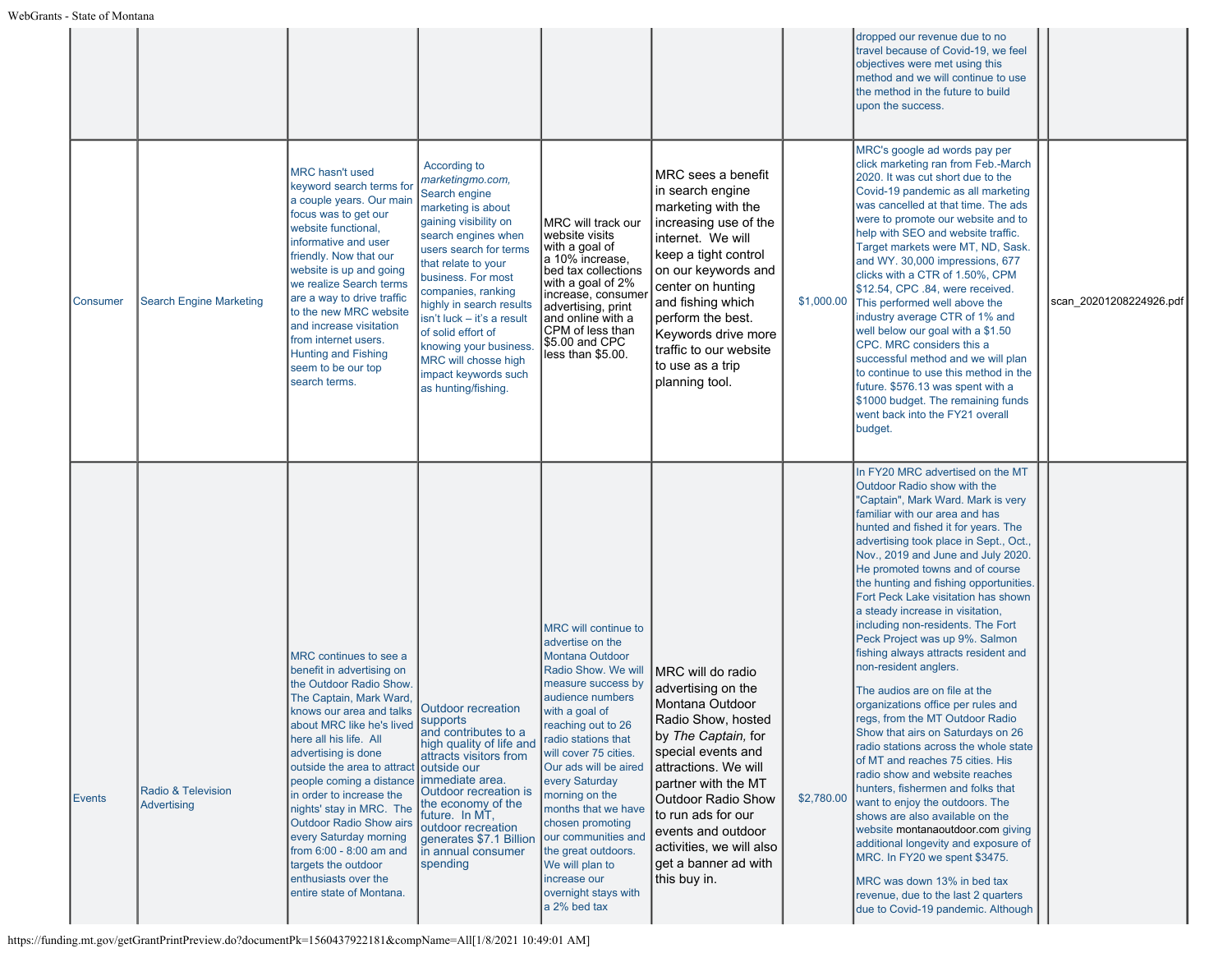|                      |                |                                                                                                                                                                                                                                                                                                                                                                                                               |                                                                                                                                                                                                                       | increase.                                                                                                                                                                                                                                                                                                                         |                                                                                                                                                                                                                                                                                                                                                |             | our bed tax revenue was down, we<br>met our objective of reaching a large<br>audience on 26 radio stations that<br>cover 75 cities. Other key<br>performance indictators include<br>campground stays and the whole<br>Fort Peck Project increased by 9%.<br>This method was successful with<br>Fort Peck having an increase. We<br>will continue to use this method to<br>advertise on the MT Outdoor Radio<br>Show                                                                                                                                                                                                                                                                                                                                                                                                                                                                                                                                                                                                                                                                                               |  |
|----------------------|----------------|---------------------------------------------------------------------------------------------------------------------------------------------------------------------------------------------------------------------------------------------------------------------------------------------------------------------------------------------------------------------------------------------------------------|-----------------------------------------------------------------------------------------------------------------------------------------------------------------------------------------------------------------------|-----------------------------------------------------------------------------------------------------------------------------------------------------------------------------------------------------------------------------------------------------------------------------------------------------------------------------------|------------------------------------------------------------------------------------------------------------------------------------------------------------------------------------------------------------------------------------------------------------------------------------------------------------------------------------------------|-------------|-------------------------------------------------------------------------------------------------------------------------------------------------------------------------------------------------------------------------------------------------------------------------------------------------------------------------------------------------------------------------------------------------------------------------------------------------------------------------------------------------------------------------------------------------------------------------------------------------------------------------------------------------------------------------------------------------------------------------------------------------------------------------------------------------------------------------------------------------------------------------------------------------------------------------------------------------------------------------------------------------------------------------------------------------------------------------------------------------------------------|--|
| Marketing<br>Support | Administration | MRC supports the<br>Montana Brand through<br>our Administration<br>efforts. We will continue<br>to communicate a<br>cohesive and effective<br>marketing identity using<br>the Montana Brand and<br>operate the Missouri<br><b>River Country office with</b><br>the help of the Executive<br>Director and purchase<br>supplies, insurance and<br>fees associated with<br>maintaining a<br>professional office. | <b>ITRR</b> is a research tool<br>that is useful for<br>tracking success. We<br>will also use arrivalist<br>data and visa vue to<br>help understand how to<br>Market MRC. This will<br>be very useful<br>information. | We will measure<br>success by<br>increasing our bed<br>tax by 2%, and<br>website visits by<br>10%.                                                                                                                                                                                                                                | MRC will continue to<br>maintain an office with an<br><b>Executive Director to</b><br>oversee daily operations<br>of the business and<br>maintain a professional<br>office. MRC will stay<br>within a 20% budget for<br>administration and will<br>follow the Regulations<br>and Procedures when<br>using Lodging Facility<br>Use Tax Revenue. | \$38,311.00 | The use of Administration funds was<br>sucessful. MRC stayed within a 20%<br>budget and maintained a<br>professional office and followed all<br><b>Rules and Regulations when using</b><br><b>Lodging Facility Use Tax</b><br>Revenue. Required reports are<br>always submitted on time and there<br>has been no major audit issues.<br>Our bed tax was down 13%, due to<br>the last 2 quarters with the Covid 19<br>pandemic, but our website was up<br>69%. We spent \$31,712.84 in FY20<br>with a budget of \$38,488. MRC will<br>continue to use Administration funds<br>to maintain a professional office.                                                                                                                                                                                                                                                                                                                                                                                                                                                                                                   |  |
| Marketing<br>Support | Outreach       | <b>MRC will contribute funds</b><br>for educational use and<br>Voices of Montana to<br>help promote the tourism   By educating the public<br>industry. Education is<br>needed in our general<br>area. Some people and<br>businesses don't realize<br>the value of tourists to<br>their communities. The<br><b>Eastern MT Initiative</b><br>meetings are helping with<br>educating our<br>communities.         | on tourism it will benefit<br>our bed tax collections<br>with a goal to increase<br>by 2%. Our repeat<br>visitation has increased<br>by 5% according to<br>ITRR.                                                      | Our objective is to<br>expand outreach and<br>support the industry<br>statewide. We will<br>measure success by<br>the audience reach<br>and number of<br>subscribers. As with<br>all our methods, we<br>will also consider the<br>overall bed tax<br>collections with a<br>goal of a 2%<br>increase and website<br>visits by 10%. | Voices of Montana is a<br>valuable resourse for<br>reaching more tourism<br>success. Education is<br>important for the<br>business person to<br>realize that tourism does<br>support them and to give<br>great customer service<br>for return visits.                                                                                          | \$250.00    | Voices of Montana is a valuable<br>resource for reaching more tourism<br>success. Education is important for<br>the business person to realize that<br>tourism does support them and to<br>give great customer service for<br>return visits. We will continue to<br>support Voices of Montana and do<br>Outreach to our local communities<br>as funding allows. Voices of<br>Montana is a successful<br>organization to support. MRC<br>budgeted \$1970.00 and contributed<br>\$250 to Voices of Montana, plus did<br>some public and educational<br>outreach to MRC communities for a<br>total spend of \$651.92. The unspent<br>funds went into our FY21 budget.<br>Our objective was to engage in<br>statewide outreach efforts to reach<br>an audience in an effective and<br>efficient way that we would not be<br>able to do with just our own<br>resources. The Voices of Montana<br>Tourism organization distributes a<br>monthly e-newsletter that has a<br>distribution of 450+. As a VOT<br>partner, MRC receives a presence<br>and directory link on the their<br>website which has been online since |  |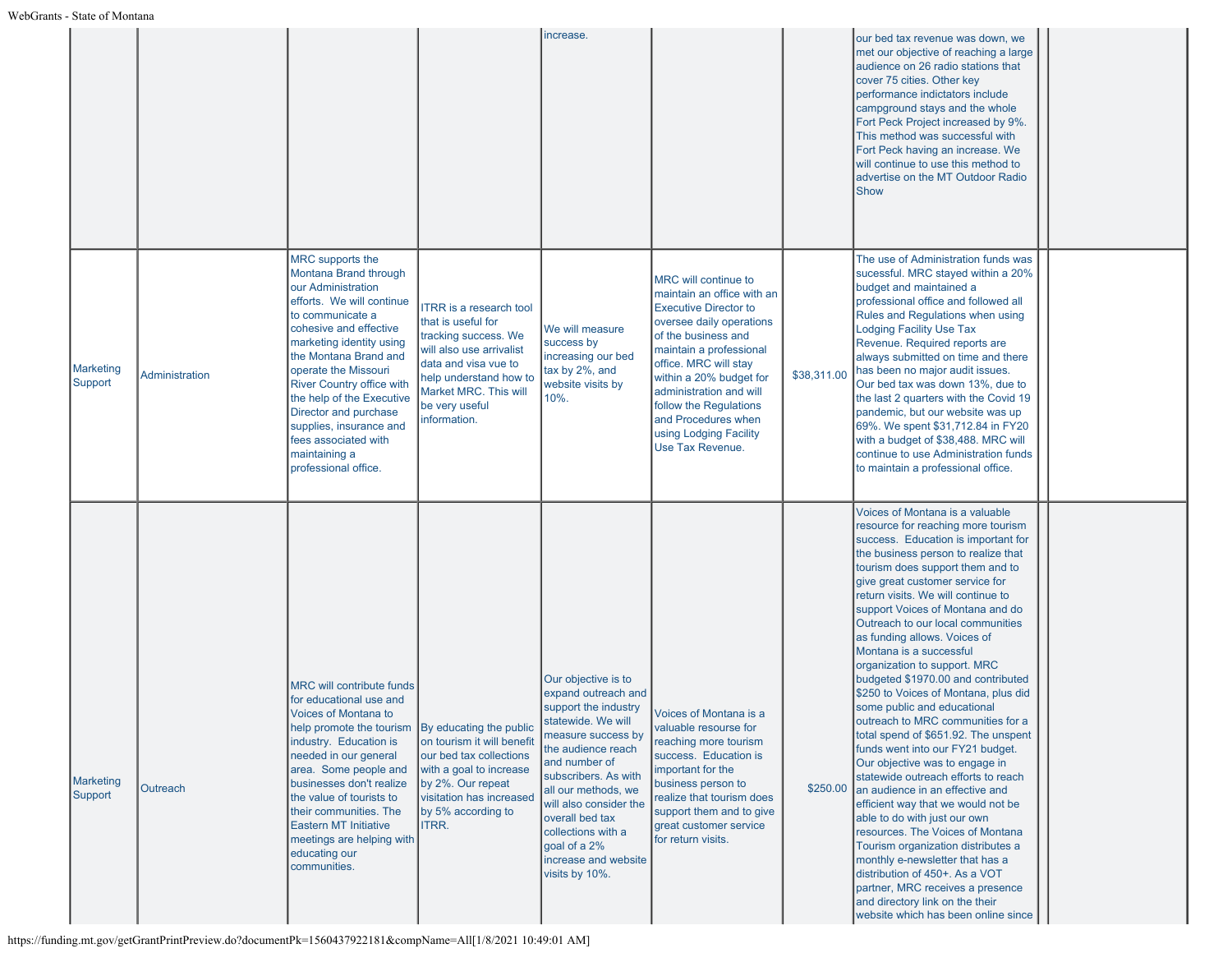|                      |                                         |                                                                                                                                                                                                                                                                                                                                                                                                                                                          |                                                                                                                                                                                                                                                                                                                                                                                                |                                                                                                                                                                                                                                                                                       |                                                                                                                                                                                                                                                                                                                         |             | 2011 and has a robust following. We<br>met our objective and considered<br>this method successful. We will<br>continue to include and fund the<br>Outreach Method in the future.<br>http://www.voicesoftourism.com/ Our<br>bed tax was down 13% due to<br>Covid-19, but our website was up<br>69%.                                                                                                                                                                                                                                                                                                                                                                                                                                                                                                                                                                                                                                                                                                                                                                                                                                                                                                                                                                                                                                                                                      |                         |
|----------------------|-----------------------------------------|----------------------------------------------------------------------------------------------------------------------------------------------------------------------------------------------------------------------------------------------------------------------------------------------------------------------------------------------------------------------------------------------------------------------------------------------------------|------------------------------------------------------------------------------------------------------------------------------------------------------------------------------------------------------------------------------------------------------------------------------------------------------------------------------------------------------------------------------------------------|---------------------------------------------------------------------------------------------------------------------------------------------------------------------------------------------------------------------------------------------------------------------------------------|-------------------------------------------------------------------------------------------------------------------------------------------------------------------------------------------------------------------------------------------------------------------------------------------------------------------------|-------------|-----------------------------------------------------------------------------------------------------------------------------------------------------------------------------------------------------------------------------------------------------------------------------------------------------------------------------------------------------------------------------------------------------------------------------------------------------------------------------------------------------------------------------------------------------------------------------------------------------------------------------------------------------------------------------------------------------------------------------------------------------------------------------------------------------------------------------------------------------------------------------------------------------------------------------------------------------------------------------------------------------------------------------------------------------------------------------------------------------------------------------------------------------------------------------------------------------------------------------------------------------------------------------------------------------------------------------------------------------------------------------------------|-------------------------|
| Marketing<br>Support | Fulfillment/Telemarketing/Cal<br>Center | MRC will continue to<br>provide visitors with a<br>variety of information<br>they request, including<br>our Travel Planner, a<br>current Calendar of<br>Events and targeted<br>brochures all supporting<br>the Montana Brand.<br>These efforts include our<br>toll-free phone number,<br>internet services,<br>postage, fulfillment by the having arrivalists data<br>contractor, mailing<br>supplies and storage to<br>store our fulfillment<br>pieces. | MRC responed to 7000<br>inquiries and mailed out<br>over 11,000<br>brochures in FY18.<br>With the assistance of a<br>Group Home located in<br>MRC we mail out all<br>information within a 72<br>hour time frame and<br>accurate records are<br>kept to track mailings.<br>MRC is excited about<br>now available to have<br>more accurate research<br>of the region and<br>counties within MRC. | MRC will continue to<br>track the number of<br>inquiries and travel<br>planners that are<br>sent out each year<br>with the help of our<br>fulfillment services.<br>We will strive to<br>receive at least 2000<br>leads/inquiries per<br>year and mail out<br>5000 travel<br>planners. | MRC continues to use a<br>fulfillment service to fulfill<br>requests and provide<br>potential visitors with our<br>travel planner and<br>information used to plan<br>a trip to MRC. The<br><b>Group Home is very</b><br>efficient and allows the<br><b>Executive Director more</b><br>time to work on office<br>duties. | \$15,167.00 | MRC uses a fulfillment service,<br>Malta Opportunities in Malta, MT to<br>fulfill inquiry requests. They mailed<br>out a total of 7729 travel planners<br>and 1323 misc. brochures. There<br>report runs from Sept 2019 to Sept.<br>2020, due to their contract not<br>starting until Sept. 2019. They<br>recorded 3262 inquiries. The state of<br>CA was the state with the most<br>requests with TX, FL, MO, OH, IL,<br>PA, MI, NY, and WI. We will<br>continue to mail out upon request<br>realizing the internet is<br>becoming more popular. In addition<br>to the physical mailing, the travel<br>planner is downloadable from our<br>website and distributed/available<br>electronically to those requesting on<br>a self-serve basis. We will retain ther<br>services of Malta Opportunities, a<br>group home in Malta, MT. They<br>provide excellent distribution<br>services and record/database<br>management and reporting for all<br>our fulfillment needs. A full report is<br>attached with inquiries, brochures<br>and mailings.<br>This method of using a fulfillment<br>service is successful as we met our<br>objective to distribute requested<br>information to target markets and<br>potential visitors in a cost-effective<br>and efficient manner. We will<br>continue distribute and fulfill<br>requests using Malta Opportuinities<br>services in the future. | scan 20201124220644.pdf |
|                      |                                         | Throughout the year<br>MRC may take<br>advantage of opportune<br>projects to promote MRC<br>that we weren't aware of<br>at the time of creating our<br>annual marketing plan.<br>Some of these projects<br>that we have done in the<br>past are publications,<br>print, online, social<br>media, signage,<br>insertions, motorcycle ad                                                                                                                   | The opportunity<br>projects that MRC has<br>done in the past have<br>resulted in increased                                                                                                                                                                                                                                                                                                     | <b>MRC</b> would continue<br>to track our bed tax                                                                                                                                                                                                                                     |                                                                                                                                                                                                                                                                                                                         |             |                                                                                                                                                                                                                                                                                                                                                                                                                                                                                                                                                                                                                                                                                                                                                                                                                                                                                                                                                                                                                                                                                                                                                                                                                                                                                                                                                                                         |                         |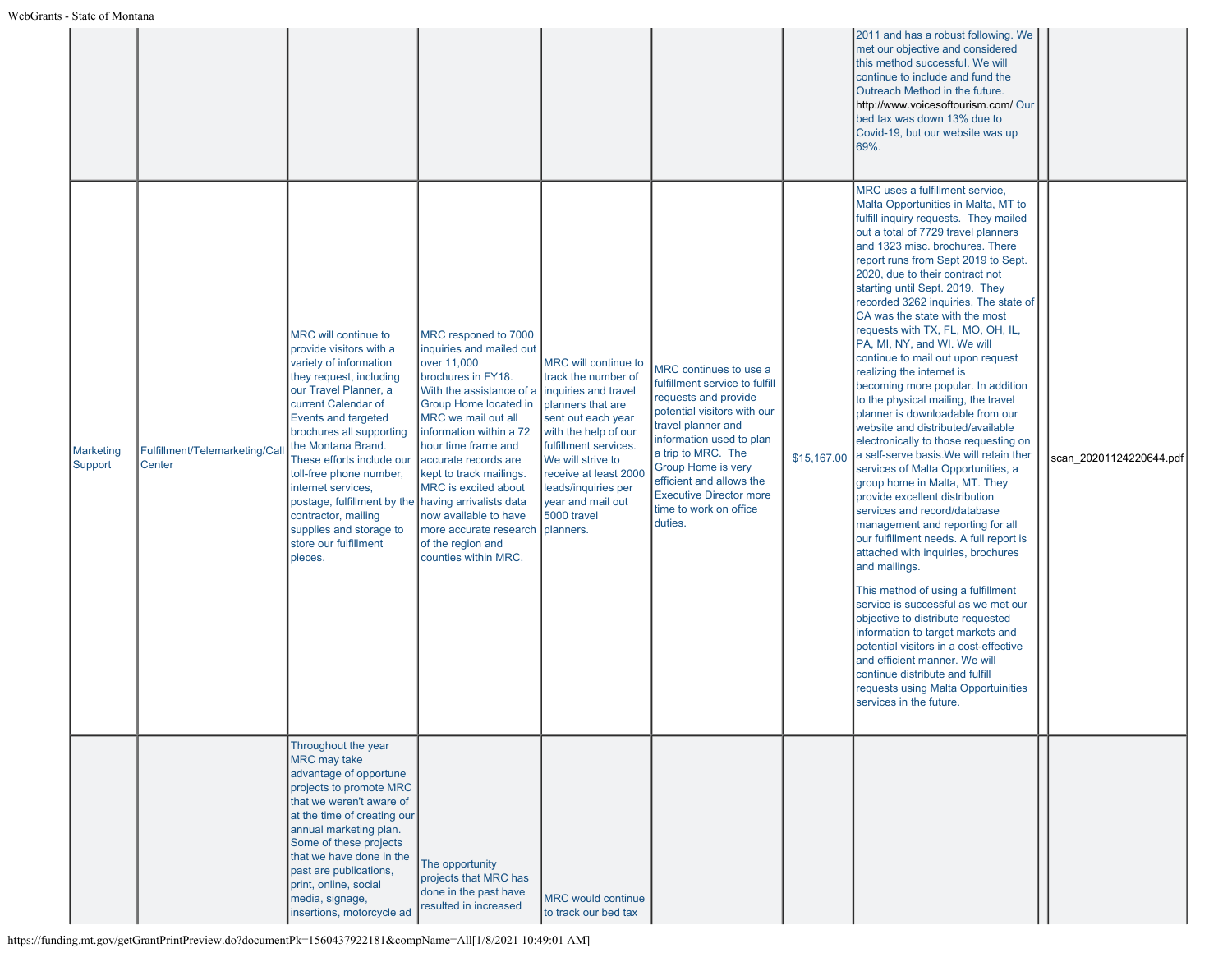| Marketing<br>Support | <b>Opportunity Marketing</b>                 | books, and videos. We<br>would like to continue to<br>take advantage of<br>opportunities if they fall<br>within the scope of<br><b>MRC's marketing</b><br>efforts. An opportunity<br>marketing project we<br>would like to include in<br>this FY20 Marketing Plan<br>is Night Sky<br>opportunities. We don't<br>know exactly what they<br>would be at this time, but<br>as our night sky<br>promotions contiue<br>opportunities might<br>arise. They<br>would comply with all<br><b>Rules and Regulations.</b> | revenue,<br>website visits, more<br>interest in an event, by<br>receiving calls into the<br>office and increased<br>inquiries above the<br>usual consumer<br>advertising. We haven'<br>done any opportunity<br>projects that have been<br>out of the scope of the<br>yearly Marketing Plan<br>for years.  | revenue and set a<br>goal of a 2%<br>increase, website<br>visits a 10%<br>increase. We will<br>also track inquiries,<br>and general interest<br>to attend or needing<br>more information on<br>a project.                                                                                                                                                                                                                                    | <b>While opportunity</b><br>projects are unknown at<br>this time MRC would<br>make sure they fall within<br>the scope of our overall<br>promoting efforts and<br>follow the Rules and<br>Regulations.                                           | \$500.00   | We budget a small amount of<br>\$500 in Opportunity Marketing in<br>case any unexpected opportunities<br>came up within the year. No funds<br>were spent. The budgeted amount<br>went back into the overall FY21<br>budget.                                                                                                                                                                                                                                                                                                                                                                                                                                                                                                                                                                                                                                                                                                                                                                                                                                                                                                                                                                                                                                                                                                                                                                                                                                            |  |
|----------------------|----------------------------------------------|----------------------------------------------------------------------------------------------------------------------------------------------------------------------------------------------------------------------------------------------------------------------------------------------------------------------------------------------------------------------------------------------------------------------------------------------------------------------------------------------------------------|-----------------------------------------------------------------------------------------------------------------------------------------------------------------------------------------------------------------------------------------------------------------------------------------------------------|----------------------------------------------------------------------------------------------------------------------------------------------------------------------------------------------------------------------------------------------------------------------------------------------------------------------------------------------------------------------------------------------------------------------------------------------|-------------------------------------------------------------------------------------------------------------------------------------------------------------------------------------------------------------------------------------------------|------------|------------------------------------------------------------------------------------------------------------------------------------------------------------------------------------------------------------------------------------------------------------------------------------------------------------------------------------------------------------------------------------------------------------------------------------------------------------------------------------------------------------------------------------------------------------------------------------------------------------------------------------------------------------------------------------------------------------------------------------------------------------------------------------------------------------------------------------------------------------------------------------------------------------------------------------------------------------------------------------------------------------------------------------------------------------------------------------------------------------------------------------------------------------------------------------------------------------------------------------------------------------------------------------------------------------------------------------------------------------------------------------------------------------------------------------------------------------------------|--|
| Marketing<br>Support | <b>TAC/Governor's Conference</b><br>meetings | <b>TAC and Governor's</b><br>Conference meetings are<br>important for the Region<br>Director to attend to stay<br>informed on tourism<br>trends, updates, rules<br>and regulations, and<br>useful marketing tools.                                                                                                                                                                                                                                                                                             | These meetings are<br>informative and a<br>necessity in operating a<br>cohesive organization<br>and staying informed of<br>the rules and<br>regulations in tourism.<br>MRC has not had any<br>issues of misuse of bed   accomplishing<br>tax funds brought<br>before the TAC within<br>the last 15 years. | Success will be<br>measured by<br>attendance of the<br>executive director at<br>the annual Montana<br>Governor's<br>Conference on<br>Tourism and<br>Recreation and all<br>required quarterly<br>TAC meetings. In<br>addition, success will<br>be evaluated by<br>MRC's goals and<br>objectives and<br>continuing to operate<br>according to the<br><b>Rules and</b><br><b>Regulations for</b><br><b>Lodging Facility Use</b><br>Tax Revenue. | These meetings play an<br>important role for the<br>director to attend, to<br>accomplish MRC's goals<br>in the tourism<br>industry. More travel time<br>and mileage is allowed<br>for this budget due to<br>distances to travel to<br>meetings. | \$3,500.00 | Attending meetings are an important<br>part of staying current on marketing<br>ideas and trends and following TAC<br>directions and what MOTBD are<br>doing. Therefore we will continue to<br>budget funds to attend these<br>informative meetings and<br>conferences. Also, following the<br>brand and current research is<br>necessary. MRC has followed all<br>rules and regs and hasn't had any<br>violations from the TAC for over 16<br>years. Our audits have only had<br>minor issues if any at all. We have<br>accomplished most of our goals<br>but unfortunately our bed tax<br>revenue was down 13% due to the<br>last 2 quarters of the Covid-19<br>pandemic. Our website was up 69%.<br>Due to long distances to travel to<br>these meetings we budgeted \$3500<br>and spent only \$743.40.<br>Only one quarterly TAC meeting was<br>attended in person. All others were<br>attended virtually by conference call<br>or video. Sometimes<br>weather conditions will not allow the<br>ED to attend meetings as was the<br>case in Feb. 2020. It can also work<br>the other way in which if roads are<br>unsafe the ED would have to spend<br>an extra night with the long<br>distances to travel. The executive<br>director attende the June TAC<br>meeting that was held virtually due<br>to the Covid-19 pandemic. The 2020<br>Governor's Conference was<br>cancelled due to Covid-19<br>restrictions. The unspent budget<br>went into the overall FY21 |  |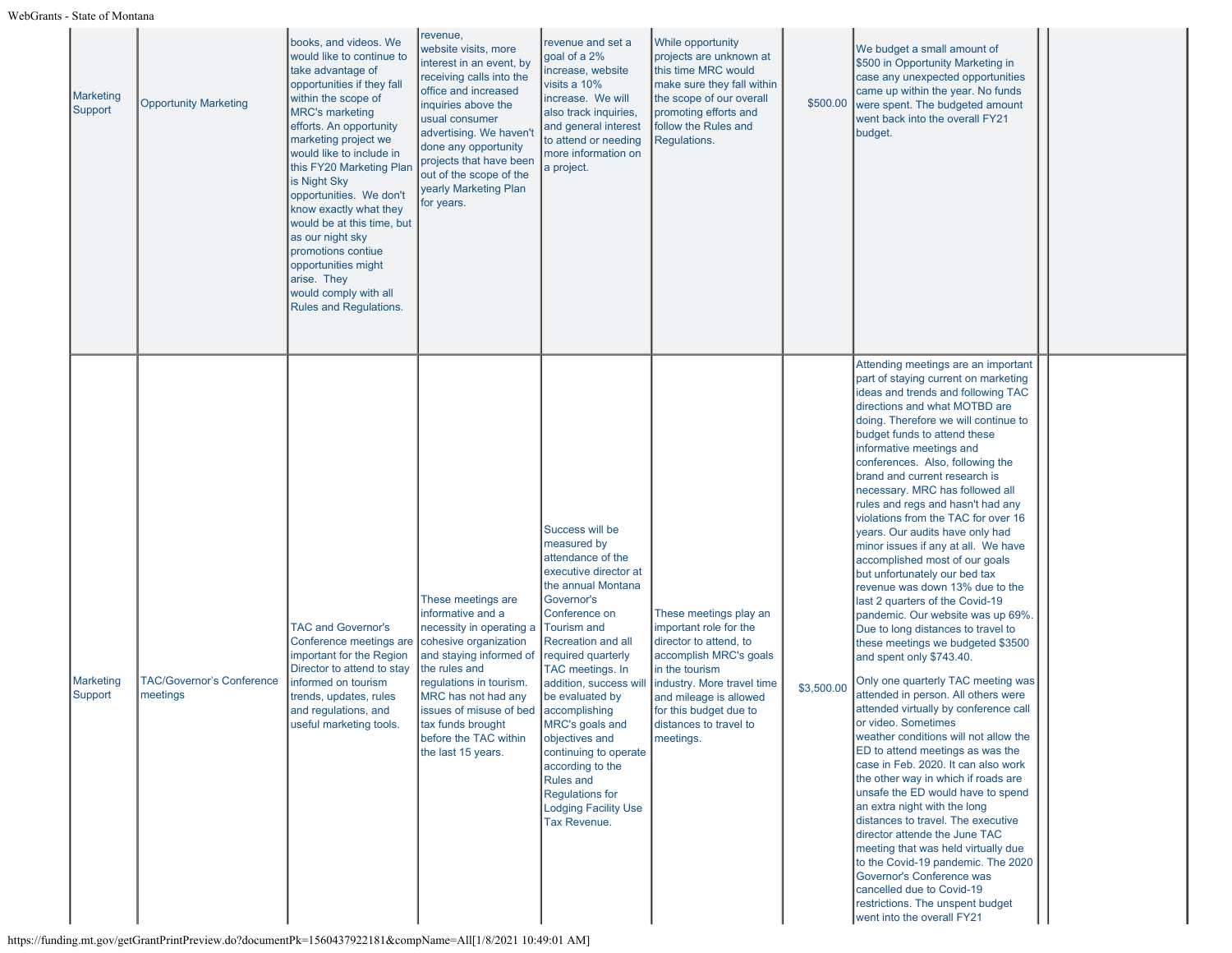|                      |                                  |                                                                                                                                                                                                                                                                                                                                                     |                                                                                                                                                                                                                                                                                                                                                                                                                                                                                                                                 |                                                                                                                                                                                                                                                                                                                                                                                                |                                                                                                                                                                                                                                                                                                                                                                                                                                                                                                                                                                                                                                                                                                                                             |             | budget. We will continue to budget<br>funds to the TAC/Meetings method<br>because it is necessary and it<br>has proven successful with the<br>results stated above.                                                                                                                                                                                                                                                                                                                                                                                                                                                                                                                                                                                                                                                                                                                                                                                                                                                                                                                                                                                                                                                                                                                                                                                                                                                                                                                                                                                                                                                      |                         |
|----------------------|----------------------------------|-----------------------------------------------------------------------------------------------------------------------------------------------------------------------------------------------------------------------------------------------------------------------------------------------------------------------------------------------------|---------------------------------------------------------------------------------------------------------------------------------------------------------------------------------------------------------------------------------------------------------------------------------------------------------------------------------------------------------------------------------------------------------------------------------------------------------------------------------------------------------------------------------|------------------------------------------------------------------------------------------------------------------------------------------------------------------------------------------------------------------------------------------------------------------------------------------------------------------------------------------------------------------------------------------------|---------------------------------------------------------------------------------------------------------------------------------------------------------------------------------------------------------------------------------------------------------------------------------------------------------------------------------------------------------------------------------------------------------------------------------------------------------------------------------------------------------------------------------------------------------------------------------------------------------------------------------------------------------------------------------------------------------------------------------------------|-------------|--------------------------------------------------------------------------------------------------------------------------------------------------------------------------------------------------------------------------------------------------------------------------------------------------------------------------------------------------------------------------------------------------------------------------------------------------------------------------------------------------------------------------------------------------------------------------------------------------------------------------------------------------------------------------------------------------------------------------------------------------------------------------------------------------------------------------------------------------------------------------------------------------------------------------------------------------------------------------------------------------------------------------------------------------------------------------------------------------------------------------------------------------------------------------------------------------------------------------------------------------------------------------------------------------------------------------------------------------------------------------------------------------------------------------------------------------------------------------------------------------------------------------------------------------------------------------------------------------------------------------|-------------------------|
| Marketing<br>Support | Marketing/Publicity<br>Personnel | MRC's ED will commit to<br>marketing obligations<br>outside the normal scope<br>of responsibilities<br>outlined in the current job<br>description. No overtime<br>will be received between<br>the two positions and<br>hours will be tracked and<br>recorded for this<br>position. Duties will be<br>directed at marketing<br>MRC as a destination. | In FY19 our website<br>visits were up 26%. Our<br>consumer advertising<br>CPI was \$3.05 and<br>internet CPC was<br>\$2.87. These all<br>contribute to the efforts<br>of the marketing<br>personnel position. Our<br>new website has been<br>launched, but work<br>continues to do updates<br>and keep current<br>information. We are<br>expecting an increase<br>in FY20 for website<br>visits to our site. We<br>realize the importance<br>of having an updated<br>website, but it doesn't<br>come without continual<br>work. | We will continually<br>track our website<br>visits with a goal of a<br>10% increase, bed<br>tax collections with a<br>goal of 2% increase,<br>consumer<br>advertising, print and<br>online with a CPM of<br>less than \$5.00 and<br>CPC less than \$5.00,<br>PR values of at least<br>\$15,000, social<br>media efforts to show<br>an increase in likes,<br>and use ITRR<br>services for data. | The duties of MP will<br>include but not limited<br>to plan and host FAM<br>tours for qualified<br>journalists, plan<br>and attend trade shows,<br>implement educational<br>workshops, prepare<br>press releases, prepare<br>the annual Marketing<br>Plan, prepare tourism<br>marketing presentations,<br>attend marketing<br>$ $ meetings,<br>Facebook, Instagram,<br>Twitter and social media<br>opportunities,<br>photography, website,<br>creating calendar of<br>events, promotional<br>brochures, design ads,<br>newsletters, trade shows<br>and FAM tours and to<br>visit the communities in<br><b>Missouri River Country</b><br>and talk about the options<br>that are available to<br>market their businesses<br>as a destination. | \$25,000.00 | A list of the hours worked, dates and<br>duties performed is attached. We<br>will continue the Marketing<br>Personnel position. Our website<br>showed an increase of 69%.<br>Website is part of this position along<br>with social media that is done almost<br>daily. FB is up to 14,254 page likes,<br>a 3.6% increase. We also do Twitter<br>and Instagram with increase likes<br>and impressions on both sites.<br>Instagram has 1182 followers and<br>Twitter has 377 followers. Our bed<br>tax revenue was down 13%, mainly<br>due to the last 2 quarters because<br>of the Covid-19 pandemic. The<br>Marketing Personnel also does trade<br>shows, press trips, and all marketing<br>duties to promote MRC as a<br>destination. All of our media<br>placements performed well above<br>industry average and our goal of<br>under \$5.00 for CPM and CPC was<br>reached. See reports on Social<br>Media and Online/Digital Advertising<br>on the specific methods. According<br>to ITRR repeat visitors are at<br>88%. While this is great we will work<br>on first time visitation. The Marketing<br>Personnel position is a valuable<br>position that is split between the ED.<br>Hours and duties are carefully<br>tracked according to the Rules and<br>Regs and no overtime is received.<br>Total budget amount was \$26,0000,<br>\$24,248 was spent. The remainder<br>went into the FY 21 budget. No PR<br>value was added because no press<br>trips were done in FY20. We do<br>consider this overall method<br>successful and we will continue<br>to have a Marketing Personnel<br>position in the future. | scan 20201124180354.pdf |
|                      |                                  |                                                                                                                                                                                                                                                                                                                                                     |                                                                                                                                                                                                                                                                                                                                                                                                                                                                                                                                 |                                                                                                                                                                                                                                                                                                                                                                                                |                                                                                                                                                                                                                                                                                                                                                                                                                                                                                                                                                                                                                                                                                                                                             |             | <b>MRC did Co-op Marketing grants</b><br>with the Glasgow Chamber of<br>Commerce on several of their<br>summer events and the NE MT<br>Fair/Concert. We also did a Co-op<br>project with Malta for their Phillips<br>County Fair. MRC provided a 50/50<br>match of funding for the advertising<br>of these events and ads. Our bed<br>tax was down 13%, due to the<br>Covid-19 pandemic affecting the last<br>2 quarters. Our website was up                                                                                                                                                                                                                                                                                                                                                                                                                                                                                                                                                                                                                                                                                                                                                                                                                                                                                                                                                                                                                                                                                                                                                                             |                         |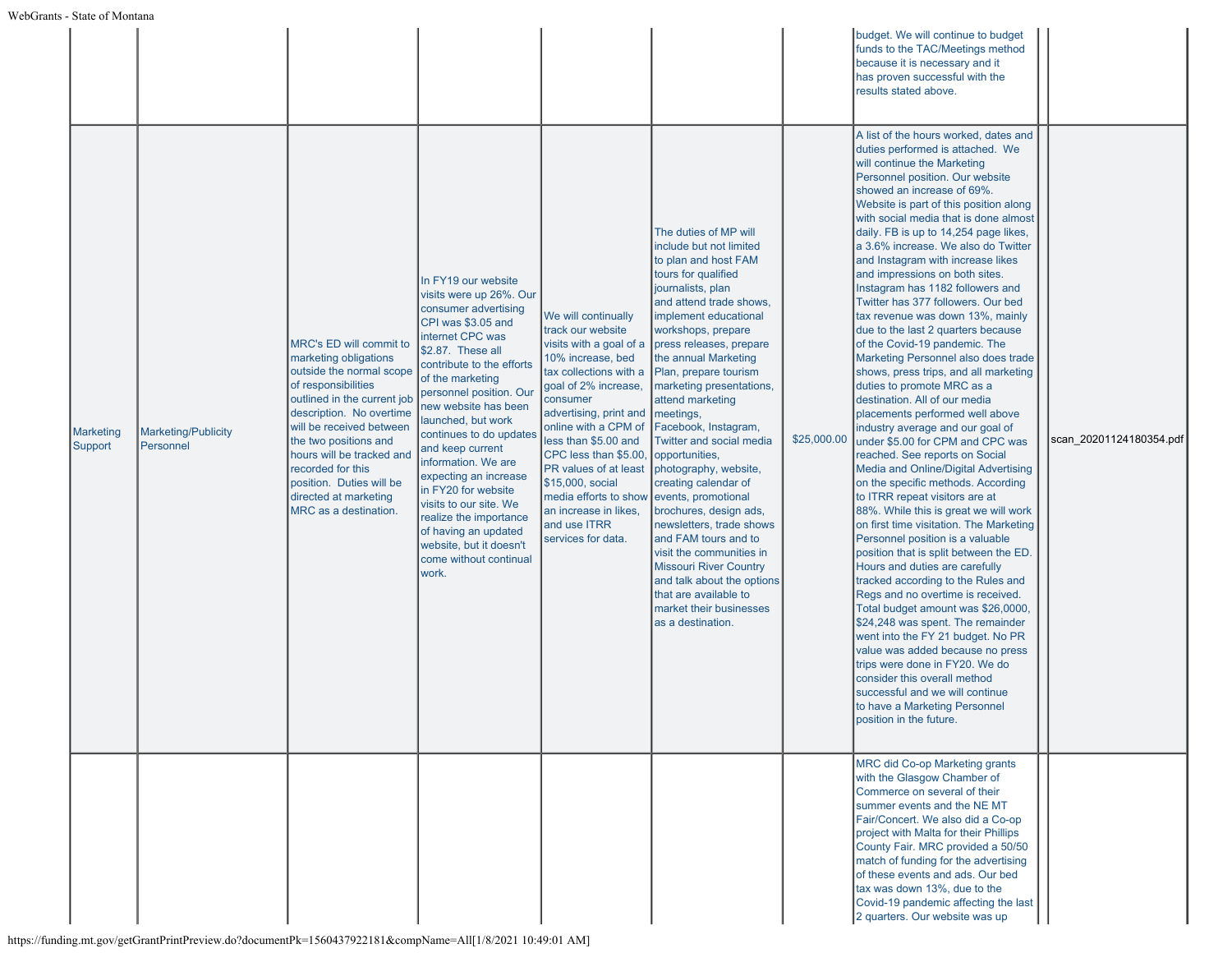| Marketing<br>Support | <b>Cooperative Marketing</b> | MRC will continue to<br>work with communities to<br>help them promote their<br>area or an event in their<br>town. In the past we<br>have done a 50/50 match the attendance and<br>with a community to print<br>brochures, posters,<br>signage and advertise an<br>event on the radio,<br>newspaper or TV. See<br>Cooperative Marketing in<br>the MRC FY20 narrative<br>portion. | In previous years MRC<br>advertised in<br>cooperation with the<br>Glasgow Chamber the<br><b>MT Gov. Cup Walleye</b><br>Tournament. Last year<br>entries increased. A<br>result of more<br>advertising. Brochures<br>from various<br>communities have<br>shown an increase in<br>visitation to MRC and<br>the community and their<br>events. | <b>MRC will measure</b><br>the success of the<br>co-op projects by<br>tracking the visitation<br>to an event or<br>attraction in the<br>community where a<br>co-op project was<br>held with a plan to<br>increase visitation by<br>$2%$ . | By partnering with<br>communities we leverage<br>more dollars and<br>increase the advertising<br>of a community or an<br>event. Therefore,<br>increasing more nights<br>spent in MRC.                               | \$7,500.00 | 69%. Phillips Co., Malta and Dodson<br>had a 9% decrease. They reported<br>that they had increased online ticket<br>sales from out of town people.<br>They felt that this 2019 event was<br>successful. The 2019 NE MT<br>Fair had around 1500 in attendance<br>showing people coming from all<br>over. The motels recorded 128<br>rooms rented that were going to the<br>concert. The Gov. Cup Walleye<br>Tournament filled up immediately<br>with a waiting list. Most of the other<br>summer events took place but<br>attendance was down due to the<br>Covid-19 pandemic. Valley Co. was<br>down 26%, but the first quarter when<br>the Fair took place was up 2%. We<br>will continue to do Co-op Marketing<br>projects with our communities to<br>help them get their events and<br>attractions record number<br>visitors. Some of the projects were<br>cancelled and no funds were<br>spent. \$4804.25 was spent on all the<br>Co-op Projects with a budget of<br>\$11,000. More funds were spent in<br>FY21 for these FY20 projects, but<br>didn't exceed the budget. Ad copies<br>attached and radio ads are on file at<br>the organization. These Co-op<br>Marketing projects are carefully<br>reviewed before paying any of the<br>bills and we will continue to do Co-<br>op Marketing projects to help the<br>communities as long as funding<br>allows. Even with the difficult year<br>the events that did take place were<br>successful according to the Co-op<br>recipients. | scan_20201124235540.pdf |
|----------------------|------------------------------|---------------------------------------------------------------------------------------------------------------------------------------------------------------------------------------------------------------------------------------------------------------------------------------------------------------------------------------------------------------------------------|---------------------------------------------------------------------------------------------------------------------------------------------------------------------------------------------------------------------------------------------------------------------------------------------------------------------------------------------|-------------------------------------------------------------------------------------------------------------------------------------------------------------------------------------------------------------------------------------------|---------------------------------------------------------------------------------------------------------------------------------------------------------------------------------------------------------------------|------------|----------------------------------------------------------------------------------------------------------------------------------------------------------------------------------------------------------------------------------------------------------------------------------------------------------------------------------------------------------------------------------------------------------------------------------------------------------------------------------------------------------------------------------------------------------------------------------------------------------------------------------------------------------------------------------------------------------------------------------------------------------------------------------------------------------------------------------------------------------------------------------------------------------------------------------------------------------------------------------------------------------------------------------------------------------------------------------------------------------------------------------------------------------------------------------------------------------------------------------------------------------------------------------------------------------------------------------------------------------------------------------------------------------------------------------------------------------------------------------------------|-------------------------|
| Marketing<br>Support | Equipment                    | Office equipment is<br>needed to maintain a<br>professional office. With<br>the increase in<br>technology the most up<br>to date equipment is<br>needed. We have<br>ordered a new printer,<br>but it's been many years<br>since we got a new office<br>computer. We might<br>have to consider<br>updating in the future.                                                        | We will continue to<br>track our bed tax<br>collections, website and<br>overall visitation to our<br>attractions and events.<br><b>ITRR</b> is also another<br>research tool that is<br>useful for tracking<br>success and now<br>the available arrivalists<br>data is a benefit to<br>MRC.                                                 | <b>MRC will purchase</b><br>equipment as<br>needed.                                                                                                                                                                                       | <b>MRC</b> needs to maintain<br>a professional office.<br>New equipment is<br>necessary to keep up<br>with the new technology<br>and advancing society.<br>We will only get new<br>equipment when and as<br>needed. |            | No new equipment was needed<br>therefore no funds were spent. The<br>\$500.00 budgeted amount went back into the<br>overall FY21 budget.                                                                                                                                                                                                                                                                                                                                                                                                                                                                                                                                                                                                                                                                                                                                                                                                                                                                                                                                                                                                                                                                                                                                                                                                                                                                                                                                                     |                         |
|                      |                              | <b>MRC will host Press/FAM</b><br>Trips, allowing us to                                                                                                                                                                                                                                                                                                                         | Our past FAM's have<br>received over \$75,000<br>in Publicity Value. Our<br>recent ones with Jason                                                                                                                                                                                                                                          |                                                                                                                                                                                                                                           | Press/FAM Trips are an<br>important way of getting                                                                                                                                                                  |            | A couple years ago Jason Mitchell<br>Outdoor TV did a lake trout fishing<br>video for MRC. He valued the aired<br>episode at over \$75,000 in PR<br>value, which he does repeat shows<br>using the same video. In FY20 MRC<br>had JMO assist with an article and                                                                                                                                                                                                                                                                                                                                                                                                                                                                                                                                                                                                                                                                                                                                                                                                                                                                                                                                                                                                                                                                                                                                                                                                                             |                         |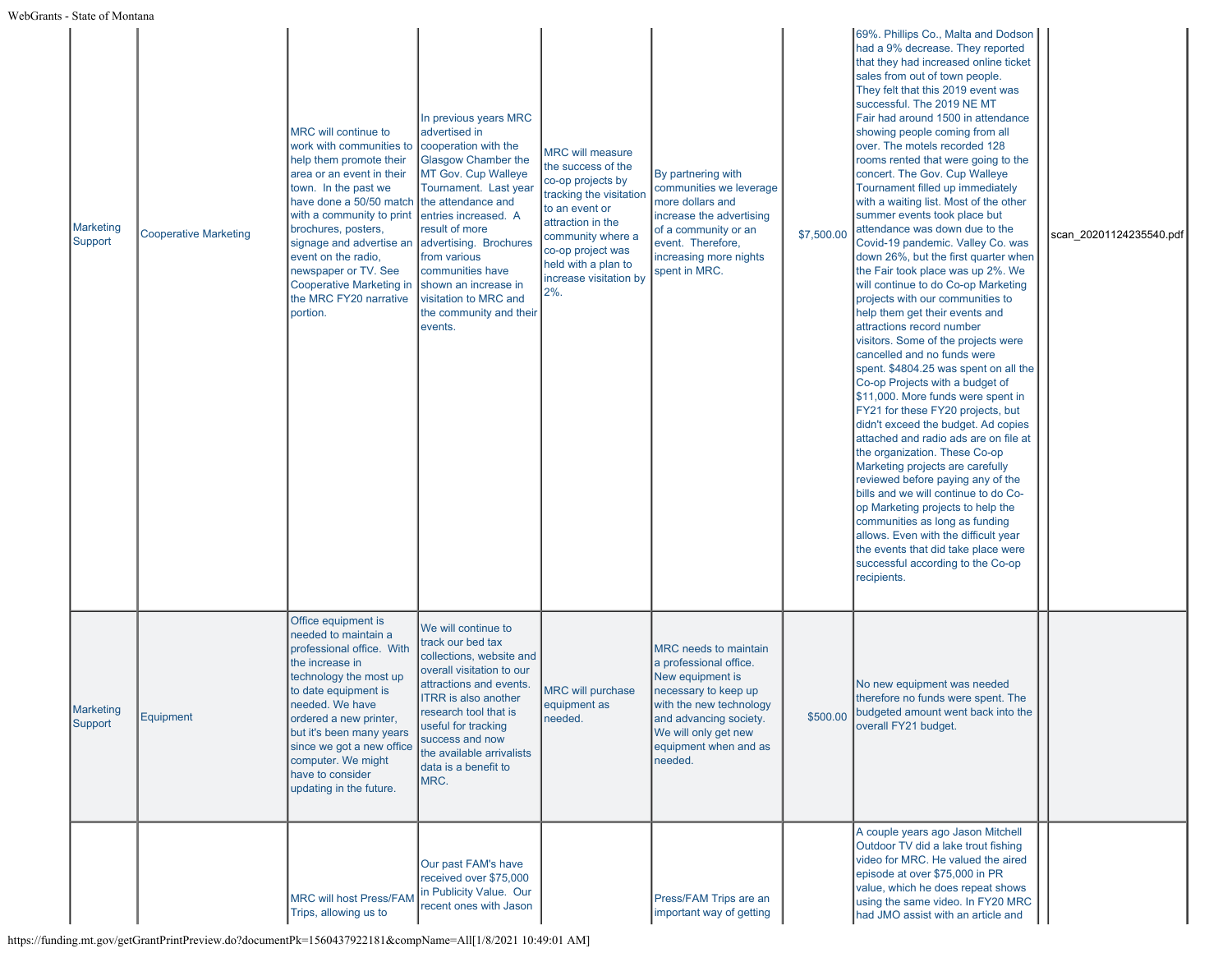WebGrants - State of Montana

| <b>Publicity</b> | <b>Press Trips</b>  | reach more writers and<br>ultimately generate more<br>publicity. In the past we<br>have coordinated FAM's<br>with MOTBD and other<br>regions. We would plan<br>to continue this joint<br>venture to increase<br>awareness of our region<br>of nature, hunting,<br>fishing, dinosaurs,<br>history, birding, Native<br>American Culture,<br>recreation/outdoors, night<br>skies, outlaws, boating,<br>canoeing, ice fishing and<br>anything thing that would<br>make MRC a memorable<br>place to a visitor. | <b>Mitchell Outdoor</b><br>Television on mule deer<br>hunting, ice fishing,<br>walleye<br>fishing, and lake trout<br>fishing have produced<br>several articles in<br>publications such as<br>Midwest Outdoors, In-<br><b>Fisherman and MN</b><br>Sporting Journal. They<br>are still producing<br>inquiries because he<br>runs the TV<br>shows several times<br>throughout the year. In<br>FY15 we partnered with<br>MOTBD and had a<br>productive trip with 4<br>journalists that created<br>blogs and articles on<br>RV campgrounds. | We will measure the<br>by increasing<br>awareness of MRC<br>through publications,<br>videos, and<br>television with a goal<br>of \$15,000 in<br>Publicity Value.<br>When information<br>goes on our website<br>regarding press trips<br>we will use website<br>analytics for page<br>views. | exposure to MRC. When<br>working with the MOTBD<br>success of our FAM's they help us get the best<br>journalists to produce the<br>best coverage of our<br>area. We will continue to<br>work with Jason<br>Mitchell because of past<br>successes. He has<br>produced videos and You<br>Tube videos that we will<br>continue to utilize and<br>keep updating as<br>needed. We will take<br>advantage of<br>opportunities to use<br>photographers and<br>outfitters to achieve our<br>pubility goals. | \$1,000.00                 | the video for our website. This cost<br>was \$300. The budget amount was<br>\$3,000 so the remainder went into<br>the FY21 budget. This was a<br>successful project with Jason<br>Mitchell and we will continue to do<br>Press Trips when the opportunity is<br>available. See the link listed for the<br>ice fishing page on our website.<br>https://missouririvermt.com/ice-<br>fishing Website analytics are<br>attached for the page views. Ice<br>fishing is a seasonal event and the<br>website analytics show Febuary as<br>the peak for page views.                                                                                                                                                                                                                                                                         | scan 20201208222932.pdf                                                    |
|------------------|---------------------|-----------------------------------------------------------------------------------------------------------------------------------------------------------------------------------------------------------------------------------------------------------------------------------------------------------------------------------------------------------------------------------------------------------------------------------------------------------------------------------------------------------|----------------------------------------------------------------------------------------------------------------------------------------------------------------------------------------------------------------------------------------------------------------------------------------------------------------------------------------------------------------------------------------------------------------------------------------------------------------------------------------------------------------------------------------|---------------------------------------------------------------------------------------------------------------------------------------------------------------------------------------------------------------------------------------------------------------------------------------------|-----------------------------------------------------------------------------------------------------------------------------------------------------------------------------------------------------------------------------------------------------------------------------------------------------------------------------------------------------------------------------------------------------------------------------------------------------------------------------------------------------|----------------------------|-------------------------------------------------------------------------------------------------------------------------------------------------------------------------------------------------------------------------------------------------------------------------------------------------------------------------------------------------------------------------------------------------------------------------------------------------------------------------------------------------------------------------------------------------------------------------------------------------------------------------------------------------------------------------------------------------------------------------------------------------------------------------------------------------------------------------------------|----------------------------------------------------------------------------|
| <b>Publicity</b> | <b>Social Media</b> | <b>MRC's social media</b><br>efforts will include<br>Facebook, Instagram,<br>Twitter, You Tube, and<br>Pinterest and any social<br>media venues that fit our<br>market. We will continue<br>to do contests and<br>giveaways to increase<br>our "Likes", and<br>recognition of MRC.                                                                                                                                                                                                                        | We<br>currently have 13,110<br>likes on Face Book.<br>We have gained 247 in<br>the past year, but we<br>will continue to grow<br>our likes with social<br>media campaigns. We<br>have 986 followers on<br>Instagram, an increase<br>of 201 and, 345<br>followers on Twitter.                                                                                                                                                                                                                                                           | <b>MRC will measure</b><br>success by tracking<br>engagement on<br>social media<br>channels used in<br>FY20 ("Likes" and<br>"Followers") with a<br>goal of a 10%<br>increase on all Social<br>Media channels.                                                                               | Social Media is growing<br>and becoming a popular<br>way of advertising. MRC<br>will continue with the<br>social media venues to<br>capture the social media<br>audiences to attract<br>visitors to MRC. While<br>much effort is put into<br>Social Media, MRC<br>struggles with likes and<br>followers. We continually<br>increase and will increase<br>with our continued efforts<br>and contests and<br>giveaways.                                                                               | \$1,000.00<br>\$191,558.00 | Our social media engagement<br>continues to grow and provides a<br>desired return on investment for<br>marketing MRC.<br>Facebook: 14,254 total page likes, a<br>3.67% increase on FB with 578k<br>impressions, 8.3 %<br>lower. Engagements were up 43.6<br>%.<br>Twitter: 377 followers, up 9.6%.<br>Intstagram: 1,182 followers, at a<br>10.9% increase.<br>Social Media is a cost effective way<br>of marketing MRC and we will<br>continue to use social media to<br>attract the potential visitor. The<br>budget for Social Media was \$3500<br>and we spent \$2,020. See attached<br>reports and additional attachments.<br>We accommplished our goals with<br>an overall increase on all our social<br>media sites. We consider Social<br>Media to be successful and we will<br>continue to do this method in the<br>future. | Facebook Pages (Missouri<br>River Country) July 1 2019<br>June 30 2020.pdf |

# *Markething Method Evaluation Attachments*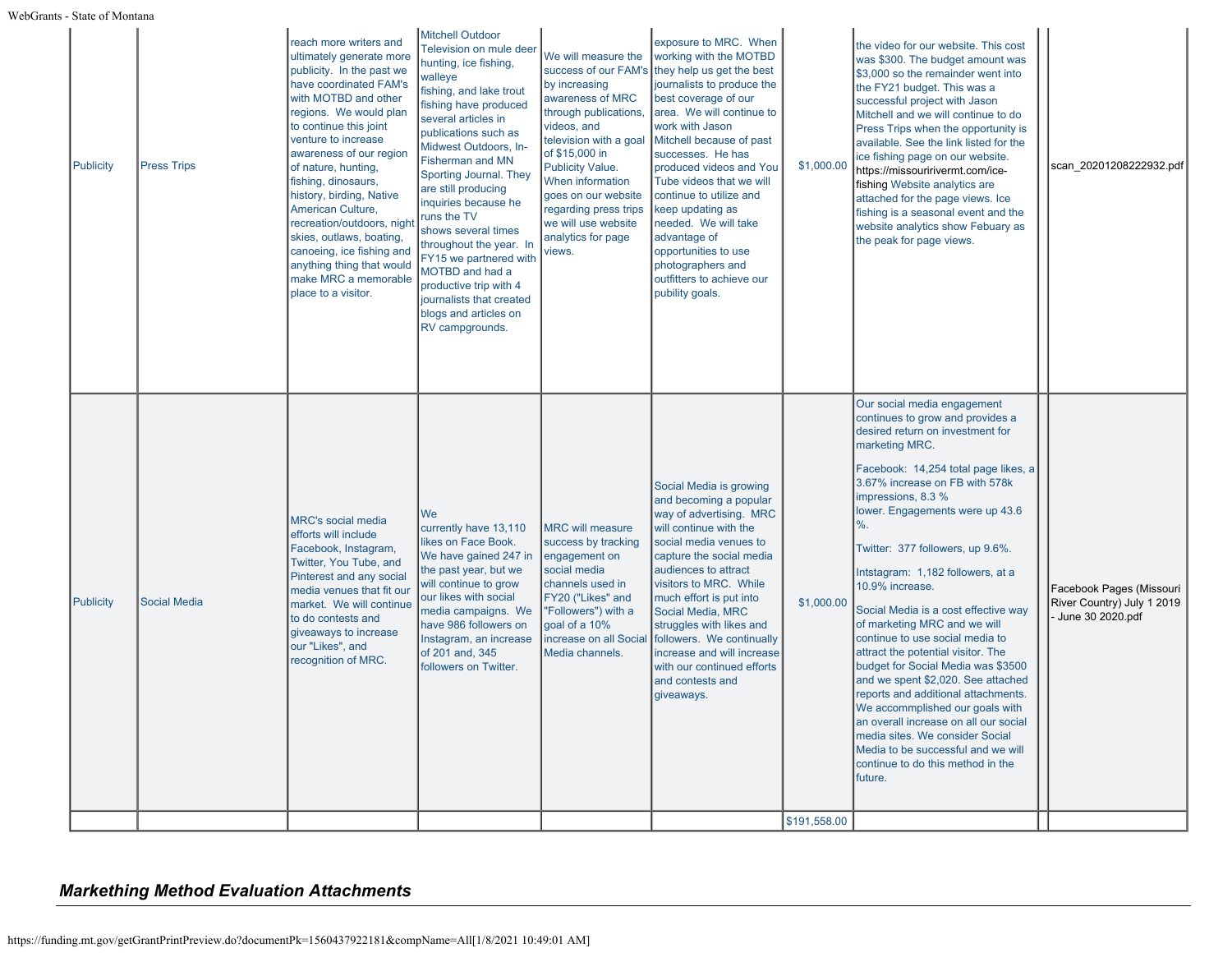WebGrants - State of Montana

| <b>Attachment 1</b>  | <b>FY20 Budget vs Actual xlsx</b>                                                   |
|----------------------|-------------------------------------------------------------------------------------|
| <b>Attachment 2</b>  | FY20 Budget to Actual Comparison pie chart.pdf                                      |
| <b>Attachment 3</b>  | Instagram Business Profiles (Missouri River Country) July 1 2019 - June 30 2020.pdf |
| <b>Attachment 4</b>  | Twitter Profiles (Missouri River Country) July 1 2019 - June 30 2020.pdf            |
| <b>Attachment 5</b>  | 2019 Analytics Audience Overview 2018-2019.pdf                                      |
| <b>Attachment 6</b>  | 2019 Analytics Demographics 2018-2019.pdf                                           |
| <b>Attachment 7</b>  | 2019 Analytics Page Views 2018-2019 pdf                                             |
| <b>Attachment 8</b>  | 2019 MT Dino Trail Report - Executive Summary Facility Reports.pdf                  |
| <b>Attachment 9</b>  | 2020 MT MMRC internet summary pdf                                                   |
| <b>Attachment 10</b> | scan 20201208224142.pdf                                                             |
|                      |                                                                                     |

# *Marketing Method Budget*

| <b>Marketing Segment</b> | <b>Marketing Method</b>                   | Bed tax funded budget | Non bed tax funded budget (optional) |
|--------------------------|-------------------------------------------|-----------------------|--------------------------------------|
| Consumer                 | <b>Printed Material</b>                   | \$4,000.00            | \$0.00                               |
| Consumer                 | Photo/Video Library                       | \$1,250.00            | \$0.00                               |
| Consumer                 | <b>Travel/Trade Shows</b>                 | \$20,000.00           | \$0.00                               |
| <b>Consumer</b>          | <b>Print Advertising</b>                  | \$12,500.00           | \$0.00                               |
| Consumer                 | Electronic Adv - Newsletter, E-blast      | \$1,000.00            | \$0.00                               |
| Consumer                 | <b>Online/Digital Advertising</b>         | \$10,000.00           | \$0.00                               |
| Consumer                 | Billboards/Out-of-Home                    | \$6,300.00            | \$0.00                               |
| <b>Consumer</b>          | <b>Travel Guide</b>                       | \$27,500.00           | \$0.00                               |
| Consumer                 | <b>Joint Ventures</b>                     | \$21,600.00           | \$0.00                               |
| Consumer                 | <b>Ad Agency Services</b>                 | \$24,000.00           | \$0.00                               |
| Consumer                 | <b>Search Engine Marketing</b>            | \$1,000.00            | \$0.00                               |
|                          |                                           | \$129,150.00          | \$0.00                               |
| Events                   | Radio & Television Advertising            | \$4,170.00            | \$0.00                               |
|                          |                                           | \$4,170.00            | \$0.00                               |
| <b>Marketing Support</b> | <b>Cooperative Marketing</b>              | \$11,000.00           | \$0.00                               |
| <b>Marketing Support</b> | <b>Administration</b>                     | \$38,488.00           | \$0.00                               |
| <b>Marketing Support</b> | Fulfillment/Telemarketing/Call Center     | \$18,429.00           | \$0.00                               |
| <b>Marketing Support</b> | Equipment                                 | \$500.00              | \$0.00                               |
| <b>Marketing Support</b> | <b>Opportunity Marketing</b>              | \$500.00              | \$0.00                               |
| <b>Marketing Support</b> | <b>TAC/Governor's Conference meetings</b> | \$3,500.00            | \$0.00                               |
| <b>Marketing Support</b> | <b>Marketing/Publicity Personnel</b>      | \$26,000.00           | \$0.00                               |
| <b>Marketing Support</b> | Outreach                                  | \$1,970.00            | \$0.00                               |
|                          |                                           | \$100,387.00          | \$0.00                               |
| Publicity                | <b>Press Trips</b>                        | \$3,000.00            | \$0.00                               |
| Publicity                | <b>Social Media</b>                       | \$3,500.00            | \$0.00                               |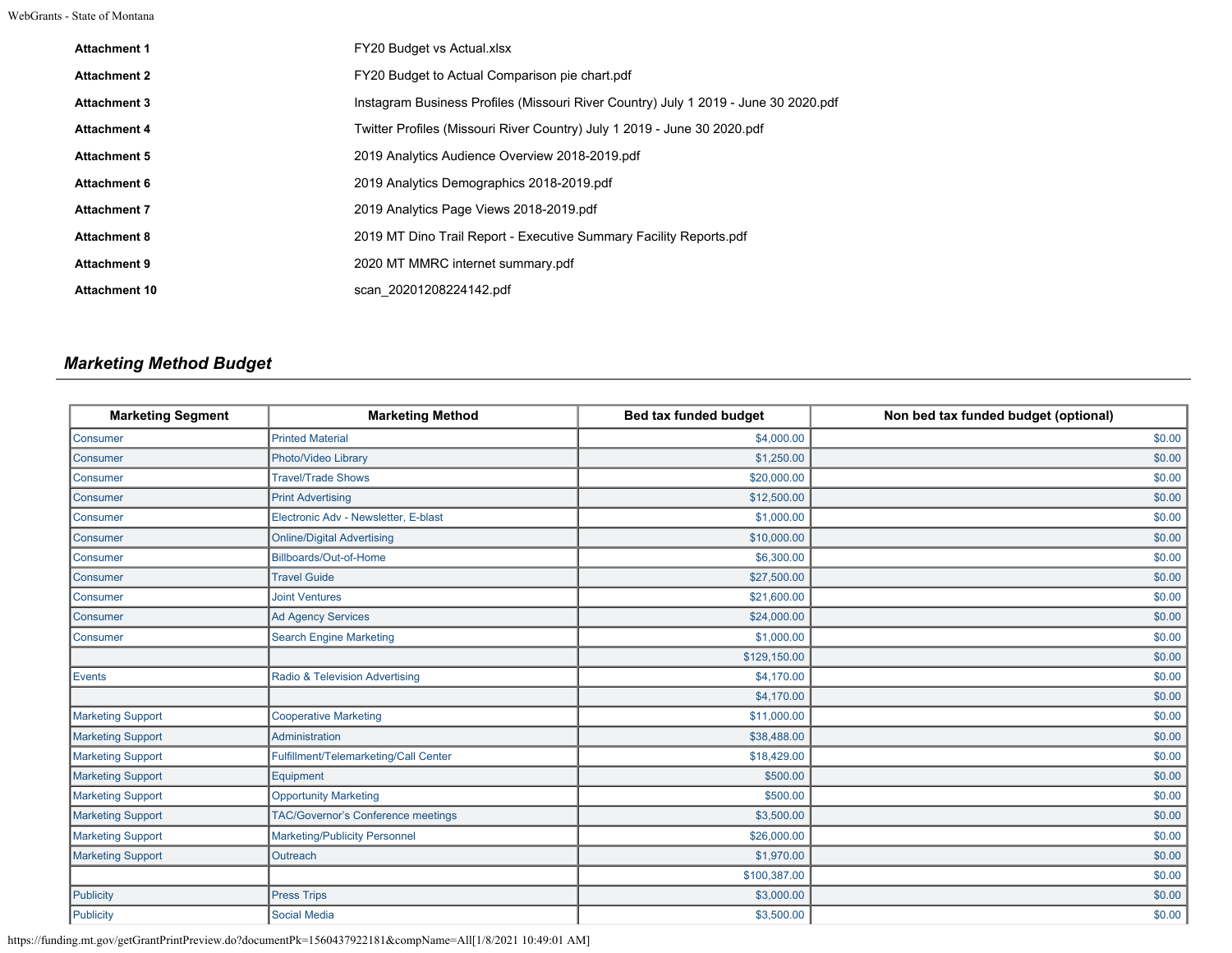|  | \$6,500.00   | \$0.00 |
|--|--------------|--------|
|  | \$240,207.00 | \$0.00 |

# *Miscellaneous Attachments*

| <b>Description</b>            | <b>File Name</b>                        | <b>File Size</b> |
|-------------------------------|-----------------------------------------|------------------|
| FY20 Marketing Plan/Pie Chart | FY20 Marketing Plan Pie Chart final.pdf | 15.3 MB          |

# *Reg/CVB Required Documents*

| <b>Description</b>                               | <b>File Name</b>                   | <b>File Size</b> |
|--------------------------------------------------|------------------------------------|------------------|
| FY20 Marketing Plan required documents attached. | <b>FY20 Required Documents.pdf</b> | 2.0 MB           |